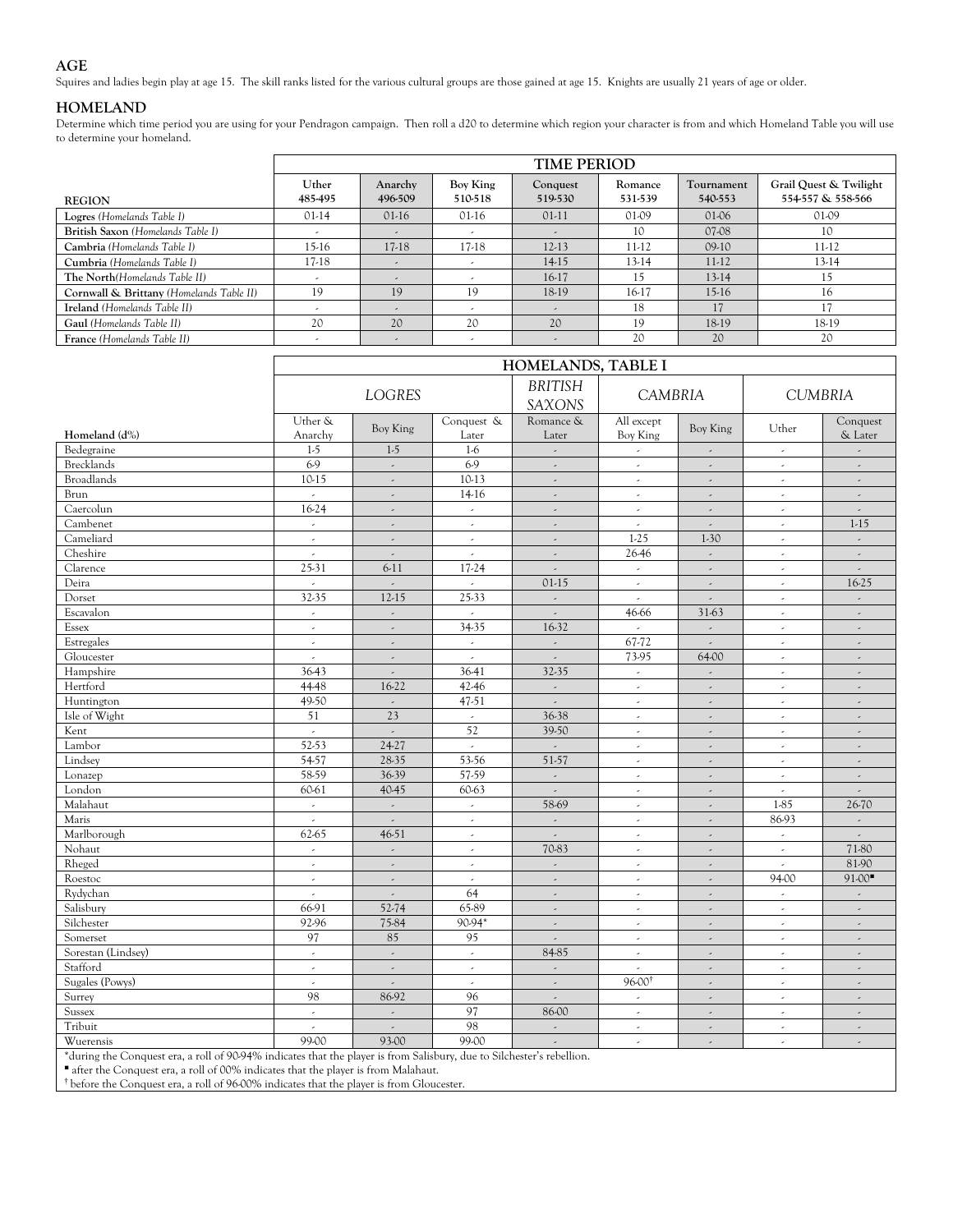|                                | HOMELANDS, TABLE I          |                          |                          |                            |                             |                            |                          |                          |                          |                          |                                   |                          |                            |                             |                          |                             |                          |                             |                             |
|--------------------------------|-----------------------------|--------------------------|--------------------------|----------------------------|-----------------------------|----------------------------|--------------------------|--------------------------|--------------------------|--------------------------|-----------------------------------|--------------------------|----------------------------|-----------------------------|--------------------------|-----------------------------|--------------------------|-----------------------------|-----------------------------|
|                                |                             |                          |                          |                            |                             |                            |                          |                          |                          |                          | (LOGRES SUBTABLE)                 |                          |                            |                             |                          |                             |                          |                             |                             |
|                                |                             |                          |                          |                            |                             |                            |                          |                          |                          |                          |                                   |                          |                            |                             |                          |                             |                          |                             |                             |
|                                | <b>Bedegraine</b>           | Caercolun<br>or Essex    | Clarence                 | $_{\rm Dorset}$            | Hampshire                   | Hertford                   | Huntingdon               | Jagent                   | Kent                     | Lambor                   | $\mathop{\hbox{\rm Li}}\nolimits$ | Lonazep                  | London                     | Marlborough                 | Rydychan                 | Salisbury                   | <b>Silchester</b>        | Surrey                      | Wuerensis                   |
| Homeland (d6)                  |                             |                          |                          |                            |                             |                            |                          |                          |                          |                          |                                   |                          |                            |                             |                          |                             |                          |                             |                             |
| Bedegraine                     | $1-4$                       | $\overline{\phantom{a}}$ | $\overline{\phantom{a}}$ | $\overline{\phantom{a}}$   | $\overline{\phantom{a}}$    | $\overline{\phantom{a}}$   | $\overline{\phantom{a}}$ | $\overline{\phantom{a}}$ | $\epsilon$               | $\hat{\mathcal{L}}$      | $\overline{\phantom{a}}$          | $\overline{\phantom{a}}$ | $\overline{\phantom{a}}$   | $\overline{\phantom{a}}$    | $\overline{\phantom{a}}$ | $\overline{\phantom{a}}$    | $\epsilon$               | $\overline{\phantom{a}}$    | $\epsilon$                  |
| Bedegraine (City Of)           | $5-6$                       | $\overline{\phantom{a}}$ |                          | $\overline{\phantom{a}}$   | $\overline{\phantom{a}}$    | $\omega$                   | $\overline{\phantom{a}}$ | $\omega$                 | $\sim$                   | $\overline{\phantom{a}}$ | $\epsilon$                        | $\overline{\phantom{a}}$ | $\overline{\phantom{a}}$   | $\overline{\phantom{a}}$    | $\epsilon$               | $\omega$                    | $\epsilon$               | $\overline{\phantom{a}}$    | $\sim$                      |
| Caercolun or Essex             | $\overline{\phantom{a}}$    | $1-3$                    | ä,                       | $\overline{\phantom{a}}$   | J,                          | $\epsilon$                 | k,                       | $\epsilon$               | $\bar{\mathcal{L}}$      | $\epsilon$               | $\overline{\phantom{a}}$          | $\overline{\phantom{a}}$ | $\overline{\phantom{a}}$   | $\bar{\mathcal{L}}$         | $\overline{\phantom{a}}$ | $\omega$                    | J,                       | $\overline{\phantom{a}}$    | ä,                          |
| Caistor                        | $\omega$                    | $\mathcal{L}$            | $\bar{\mathcal{L}}$      | $\overline{\phantom{a}}$   | $\mathcal{L}$               | $\mathbb{R}^2$             | $\mathcal{L}$            | $\mathcal{L}$            | $\mathcal{L}$            | $\mathbb{R}^2$           | $\mathbf{1}$                      | $\overline{a}$           | J.                         | $\mathcal{L}$               | $\mathcal{L}$            | $\mathbb{R}^2$              | $\mathcal{L}$            | $\mathbb{R}^2$              | $\mathcal{L}$               |
| Cambridge                      | $\overline{\phantom{a}}$    | $\overline{\phantom{a}}$ | $\overline{\phantom{a}}$ | $\overline{\phantom{a}}$   | $\overline{\phantom{a}}$    | $\omega$                   | $1-2$                    | $\overline{\phantom{a}}$ | $\epsilon$               | $\overline{\phantom{a}}$ | $\epsilon$                        | $\overline{a}$           | $\overline{\phantom{a}}$   | $\overline{\phantom{a}}$    | $\overline{\phantom{a}}$ | $\overline{\phantom{a}}$    | $\overline{\phantom{a}}$ | $\mathcal{L}_{\mathcal{A}}$ | $\hat{\mathcal{L}}$         |
| Chichester                     | J,                          | $\bar{\mathcal{L}}$      | $\bar{\mathcal{L}}$      | $\hat{\phantom{a}}$        | $\mathbf{1}$                | $\bar{\mathcal{L}}$        | $\mathcal{L}$            | $\omega$                 | $\bar{\mathcal{L}}$      | $\overline{\phantom{a}}$ | $\bar{\mathcal{L}}$               | $\epsilon$               | $\hat{\boldsymbol{\beta}}$ | $\bar{\mathcal{L}}$         | $\bar{\mathcal{L}}$      | $\omega$                    | ä,                       | $\omega$                    | $\epsilon$                  |
| Cirencester                    | $\overline{\phantom{a}}$    | $\overline{\phantom{a}}$ | $1-2$                    | $\overline{\phantom{a}}$   | $\epsilon$                  | $\overline{\phantom{a}}$   | $\overline{\phantom{a}}$ | $\overline{\phantom{a}}$ | $\sim$                   | $\overline{\phantom{a}}$ | $\epsilon$                        | $\overline{\phantom{a}}$ | $\overline{\phantom{a}}$   | $\overline{\phantom{a}}$    | J,                       | $\overline{\phantom{a}}$    | $\overline{\phantom{a}}$ | $\overline{\phantom{a}}$    | $\overline{\phantom{a}}$    |
| Clarence                       | J,                          | $\epsilon$               | $3-6$                    | $\overline{\phantom{a}}$   | J,                          | $\bar{\phantom{a}}$        | k,                       | $\overline{\phantom{a}}$ | $\bar{\mathcal{L}}$      | $\overline{\phantom{a}}$ | $\bar{\mathcal{L}}$               | J,                       | J,                         | $\mathcal{L}_{\mathcal{A}}$ | k,                       | $\bar{\gamma}$              | k,                       | $\overline{\phantom{a}}$    | $\omega$                    |
| Colchester (Camulodunum)       | $\mathcal{L}$               | $\overline{4}$           | $\sim$                   | $\sim$                     | $\mathcal{L}$               | $\mathcal{L}$              | $\mathcal{L}$            | $\mathcal{L}$            | $\mathcal{L}$            | $\mathcal{L}$            | $\mathcal{L}$                     | $\mathcal{L}$            | $\bar{\mathcal{L}}$        | $\mathcal{L}$               | $\mathcal{L}$            | $\mathcal{L}$               | $\mathcal{L}$            | $\mathcal{L}^{\pm}$         | $\omega$                    |
| Dorchester (Durnovaria)        | $\overline{\phantom{a}}$    | $\overline{\phantom{a}}$ | $\overline{\phantom{a}}$ | $1-2$                      | $\omega$                    | $\overline{\phantom{a}}$   | $\bar{\phantom{a}}$      | $\overline{\phantom{a}}$ | $\overline{\phantom{a}}$ | $\overline{\phantom{a}}$ | $\epsilon$                        | $\overline{a}$           | $\overline{\phantom{a}}$   | $\hat{\phantom{a}}$         | $\bar{\phantom{a}}$      | $\overline{\phantom{a}}$    | $\bar{\phantom{a}}$      | $\overline{\phantom{a}}$    | $\sim$                      |
| Dorset (Durotriges)            | $\overline{a}$              | $\bar{\mathcal{L}}$      | $\bar{\mathcal{L}}$      | $3-6$                      | $\mathcal{L}$               | $\omega$                   | $\mathcal{L}$            | $\mathbb{R}^2$           | $\mathcal{L}$            | $\mathbb{R}^2$           | $\mathcal{L}$                     | $\omega$                 | $\hat{\boldsymbol{\beta}}$ | $\mathcal{L}$               | $\mathcal{L}$            | $\omega$                    | $\mathcal{L}$            | $\mathbb{R}^2$              | $\sim$                      |
| Dover                          | $\bar{\phantom{a}}$         | $\overline{\phantom{a}}$ | $\bar{\phantom{a}}$      | $\overline{\phantom{a}}$   | $\overline{\phantom{a}}$    | $\bar{\mathcal{L}}$        | $\bar{\phantom{a}}$      | J.                       | $1-2$                    | $\bar{\mathcal{L}}$      | $\overline{\phantom{a}}$          | $\overline{\phantom{a}}$ | $\overline{\phantom{a}}$   | $\mathcal{L}$               | J,                       | $\overline{\phantom{a}}$    | $\bar{\phantom{a}}$      | $\epsilon$                  | $\epsilon$                  |
| Hampshire                      | $\overline{\phantom{a}}$    | $\overline{\phantom{a}}$ | J,                       | $\overline{\phantom{a}}$   | $2-3$                       | $\epsilon$                 | J,                       | $\overline{\phantom{a}}$ |                          | $\overline{\phantom{a}}$ | $\overline{\phantom{a}}$          | $\overline{a}$           | J,                         | $\overline{\phantom{a}}$    | ä,                       | $\omega$                    | J,                       | $\overline{\phantom{a}}$    | $\bar{\phantom{a}}$         |
| Hantonne                       | $\mathcal{L}$               | $\mathcal{L}$            | $\mathcal{L}$            | $\mathbb{R}^2$             | $\overline{4}$              | $\mathbb{R}^2$             | $\mathcal{L}$            | $\bar{\mathcal{L}}$      | $\mathcal{L}$            | $\mathcal{L}$            | $\mathcal{L}$                     | $\mathcal{L}$            | J,                         | $\mathcal{L}$               | $\mathcal{L}$            | $\omega$                    | $\mathcal{L}$            | $\omega$                    | $\omega$                    |
| Hertford                       | $\overline{\phantom{a}}$    | $\overline{a}$           | $\overline{\phantom{a}}$ | $\overline{\phantom{a}}$   | $\overline{\phantom{a}}$    | $1-4$                      | $\overline{\phantom{a}}$ | $\overline{\phantom{a}}$ | $\epsilon$               | $\hat{\mathcal{L}}$      | $\overline{\phantom{a}}$          | $\overline{a}$           | $\overline{\phantom{a}}$   | $\hat{\phantom{a}}$         | k,                       | $\overline{\phantom{a}}$    | $\overline{\phantom{a}}$ | $\mathcal{L}_{\mathcal{A}}$ | $\epsilon$                  |
| Huntingdon                     | $\overline{\phantom{a}}$    | $\bar{\mathcal{L}}$      | $\overline{\phantom{a}}$ | $\mathbb{R}^2$             | $\mathcal{L}$               | $\omega$                   | $3-6$                    | $\omega$                 | $\omega$                 | $\omega$                 | $\epsilon$                        | k,                       | $\bar{\phantom{a}}$        | $\mathcal{L}_{\mathcal{A}}$ | $\mathcal{L}$            | $\omega$                    | $\omega$                 | $\mathbb{R}^{\mathbb{Z}}$   | $\mathcal{L}_{\mathcal{C}}$ |
| Ilchester (Lindinis)           | $\overline{\phantom{a}}$    | $\overline{\phantom{a}}$ |                          | $\overline{\phantom{a}}$   | $\overline{\phantom{a}}$    | $\overline{\phantom{a}}$   | $\overline{\phantom{a}}$ | $1-2$                    | $\mathcal{L}$            | $\mathbb{R}^2$           | $\tilde{\phantom{a}}$             | $\overline{\phantom{a}}$ | $\overline{\phantom{a}}$   | $\bar{\mathcal{L}}$         | ä,                       | $\overline{\phantom{a}}$    | $\overline{\phantom{a}}$ | $\omega$                    | $\hat{\mathcal{L}}$         |
| Jagent (Lendinieses)           | $\hat{\mathcal{L}}$         | $\overline{\phantom{a}}$ | $\bar{\epsilon}$         | $\overline{\phantom{a}}$   | k,                          | $\mathbb{R}^2$             | k,                       | $3-6$                    | $\bar{\mathcal{L}}$      | $\mathcal{L}$            | $\hat{\boldsymbol{\cdot} }$       | $\overline{a}$           | J.                         | $\bar{\mathcal{L}}$         | $\hat{\phantom{a}}$      | $\epsilon$                  | k,                       | $\overline{\phantom{a}}$    | $\epsilon$                  |
| Kent                           | $\mathcal{L}$               | $\mathcal{L}$            | $\mathcal{L}$            | $\overline{\phantom{a}}$   | $\sim$                      | $\mathcal{L}$              | $\sim$                   | $\mathcal{L}$            | $3-6$                    | $\mathcal{L}$            | $\mathcal{L}$                     | $\mathcal{L}$            | $\mathcal{L}$              | $\mathcal{L}$               | $\mathcal{L}$            | $\mathbb{R}^2$              | $\mathcal{L}$            | $\mathcal{L}$               | $\mathcal{L}$               |
| Lambor                         | $\overline{\phantom{a}}$    | $\overline{a}$           | $\overline{\phantom{a}}$ | $\overline{\phantom{a}}$   | $\overline{\phantom{a}}$    | $\overline{\phantom{a}}$   | $\overline{\phantom{a}}$ | $\omega$                 | $\epsilon$               | $1-4$                    | $\overline{\phantom{a}}$          | $\overline{\phantom{a}}$ | $\lambda$                  | $\overline{\phantom{a}}$    | $\overline{\phantom{a}}$ | $\overline{\phantom{a}}$    | $\overline{\phantom{a}}$ | $\mathcal{L}_{\mathcal{A}}$ | $\hat{\mathcal{L}}$         |
| Leicester (Ratae Coritanorum)  | $\omega$                    | J.                       | $\omega$                 | $\hat{\boldsymbol{\beta}}$ | $\mathcal{L}$               | $\mathbb{R}^2$             | $\omega$                 | ä,                       | $\mathcal{L}$            | $5-6$                    | $\mathcal{L}$                     | $\overline{\phantom{a}}$ | J,                         | $\mathcal{L}$               | J,                       | $\mathbb{R}^2$              | ¥.                       | $\omega$                    | $\mathcal{L}_{\mathcal{A}}$ |
| Levcomagus                     | $\overline{\phantom{a}}$    | $\overline{a}$           | J.                       | $\overline{\phantom{a}}$   |                             | $\omega$                   | $\overline{a}$           | $\mathbb{R}^2$           | $\sim$                   | $\overline{\phantom{a}}$ | $\overline{\phantom{a}}$          | $\overline{\phantom{a}}$ | $\overline{\phantom{a}}$   | $\bar{\mathcal{L}}$         | J.                       | $\bar{\mathcal{L}}$         | $\mathbf{1}$             | $\overline{\phantom{a}}$    | $\overline{\phantom{a}}$    |
| Lincoln (Lindum)               | $\overline{\phantom{a}}$    | $\overline{a}$           | $\bar{\phantom{a}}$      | $\overline{\phantom{a}}$   | $\overline{\phantom{a}}$    | $\bar{\mathcal{L}}$        | J,                       | $\epsilon$               | $\omega$                 | $\epsilon$               | $2-3$                             | $\epsilon$               | $\overline{\phantom{a}}$   | $\mathcal{L}_{\mathcal{A}}$ | J,                       | $\omega$                    | J,                       | $\epsilon$                  | $\epsilon$                  |
| Lindsey                        | $\mathcal{L}_{\mathcal{A}}$ | $\mathcal{L}$            | $\sim$                   | $\overline{\phantom{a}}$   | $\mathcal{L}$               | $\mathcal{L}$              | $\mathcal{L}$            | $\mathcal{L}$            | $\mathcal{L}$            | $\mathcal{L}$            | $4-6$                             | $\mathcal{L}$            | $\bar{\mathcal{L}}$        | $\bar{\mathcal{A}}$         | $\mathcal{L}$            | $\mathcal{L}$               | $\mathcal{L}$            | $\mathcal{L}$               | $\mathcal{L}$               |
| Lonazep                        | $\lambda$                   | $\omega$                 | $\overline{\phantom{a}}$ | $\bar{\mathcal{L}}$        | $\overline{\phantom{a}}$    | $\overline{\phantom{a}}$   | $\overline{\phantom{a}}$ | $\omega$                 | $\sim$                   | $\bar{\mathcal{L}}$      | $\omega$                          | $1-5$                    | $\overline{\phantom{a}}$   | $\sim$                      | ä,                       | $\overline{\phantom{a}}$    | J.                       | $\omega$                    | $\overline{\phantom{a}}$    |
| London                         | $\overline{a}$              | $\mathbb{R}^2$           | $\omega$                 | $\overline{a}$             | $\mathcal{L}$               | $\mathbb{R}^2$             | $\omega$                 | $\mathbb{R}^2$           | $\bar{\mathcal{L}}$      | $\overline{a}$           | $\mathcal{L}$                     | $\mathbb{R}^2$           | $1-3$                      | $\mathcal{L}$               | $\bar{\mathcal{L}}$      | $\mathbb{R}^2$              | $\omega$                 | $\mathbb{R}^2$              | $\mathcal{L}$               |
| Marlborough                    | $\overline{\phantom{a}}$    | $\overline{\phantom{a}}$ |                          | $\overline{\phantom{a}}$   | $\epsilon$                  | $\overline{\phantom{a}}$   | $\overline{\phantom{a}}$ | $\overline{\phantom{a}}$ | $\sim$                   | $\overline{\phantom{a}}$ | $\epsilon$                        | $\overline{\phantom{a}}$ | $\overline{\phantom{a}}$   | $1-4$                       | J,                       | $\overline{\phantom{a}}$    | J.                       | $\overline{\phantom{a}}$    | $\tilde{\phantom{a}}$       |
| Norwich (Venta Icenorum)       | $\overline{\phantom{a}}$    | 5                        | $\omega$                 | $\overline{\phantom{a}}$   | $\omega$                    | $\overline{a}$             | $\bar{\phantom{a}}$      | $\mathbb{R}^2$           | $\omega$                 | $\overline{\phantom{a}}$ | $\overline{\phantom{a}}$          | $\overline{a}$           | J.                         | $\mathcal{L}$               | ä,                       | $\hat{\mathcal{L}}$         | J,                       | $\overline{\phantom{a}}$    | $\omega$                    |
| Oxford                         | $\mathcal{L}_{\mathcal{A}}$ | $\omega$                 | $\sim$                   | $\bar{\mathcal{L}}$        | $\mathcal{L}$               | $\omega$                   | $\sim$                   | $\omega$                 | $\mathcal{L}$            | $\omega$                 | $\mathcal{L}$                     | $\bar{\mathcal{L}}$      | $\omega$                   | $\omega$                    | $1-2$                    | $\omega$                    | $\mathcal{L}$            | $\mathbb{R}^2$              | $\omega$                    |
| Peterborough                   | $\overline{\phantom{a}}$    | $\overline{\phantom{a}}$ | $\overline{\phantom{a}}$ | $\overline{\phantom{a}}$   | $\overline{\phantom{a}}$    | $\overline{\phantom{a}}$   | $\overline{\phantom{a}}$ | $\overline{\phantom{a}}$ | $\epsilon$               | $\omega$                 | $\overline{\phantom{a}}$          | 6                        | $\lambda$                  | $\overline{\phantom{a}}$    | $\overline{\phantom{a}}$ | $\mathcal{L}_{\mathcal{A}}$ | $\overline{\phantom{a}}$ | $\mathcal{L}_{\mathcal{A}}$ | $\hat{\mathcal{L}}$         |
| Portchester                    | $\mathcal{L}$               | $\mathbb{R}^2$           | $\mathbb{R}^2$           | $\overline{a}$             | 5                           | $\mathcal{L}^{\pm}$        | $\mathcal{L}$            | $\mathbb{R}^2$           | $\mathcal{L}$            | $\mathbb{R}^2$           | $\mathcal{L}$                     | $\mathbb{R}^2$           | $\hat{\mathcal{L}}$        | $\mathcal{L}$               | $\mathcal{L}^{\pm}$      | $\mathbb{Z}^2$              | $\mathcal{L}^{\pm}$      | $\mathbb{Z}^2$              | $\mathcal{L}^{\mathcal{L}}$ |
| Rydychan                       | $\overline{\phantom{a}}$    | $\overline{a}$           | $\overline{\phantom{a}}$ | $\overline{\phantom{a}}$   | $\overline{\phantom{a}}$    | $\overline{\phantom{a}}$   | $\overline{\phantom{a}}$ | $\mathbb{R}^2$           | $\epsilon$               | $\overline{\phantom{a}}$ | $\overline{\phantom{a}}$          | $\overline{\phantom{a}}$ | $\overline{\phantom{a}}$   | $\overline{\phantom{a}}$    | $3-6$                    | $\overline{\phantom{a}}$    | $\overline{\phantom{a}}$ | $\overline{\phantom{a}}$    | $\epsilon$                  |
| Salisbury                      | $\overline{\phantom{a}}$    | $\overline{a}$           | ä,                       | $\overline{\phantom{a}}$   | ä,                          | $\hat{\boldsymbol{\beta}}$ | J,                       | $\overline{\phantom{a}}$ | $\bar{\mathcal{L}}$      | $\overline{\phantom{a}}$ | $\overline{\phantom{a}}$          | $\overline{a}$           | $\overline{\phantom{a}}$   | $\overline{\phantom{a}}$    | $\overline{\phantom{a}}$ | $1-4$                       | ä,                       | $\overline{\phantom{a}}$    | $\omega$                    |
| Sarum                          | $\overline{\phantom{a}}$    | $\mathcal{L}$            | $\mathcal{L}$            | $\overline{\phantom{a}}$   | $\mathcal{L}$               | $\mathcal{L}$              | $\mathcal{L}$            | $\mathcal{L}$            | $\mathcal{L}$            | $\mathcal{L}$            | $\mathcal{L}$                     | $\sim$                   | $\bar{\mathcal{L}}$        | $\mathcal{L}$               | $\mathcal{L}$            | $5-6$                       | $\mathcal{L}$            | $\mathbb{R}^2$              | $\omega$                    |
| Silchester                     | $\overline{\phantom{a}}$    | $\overline{\phantom{a}}$ | $\overline{\phantom{a}}$ | $\overline{\phantom{a}}$   | $\bar{\phantom{a}}$         | $\overline{\phantom{a}}$   | $\epsilon$               | $\overline{\phantom{a}}$ | $\epsilon$               | $\hat{\mathcal{L}}$      | $\epsilon$                        | $\overline{\phantom{a}}$ | $\overline{\phantom{a}}$   | $\hat{\phantom{a}}$         | $\epsilon$               | $\overline{\phantom{a}}$    | $2-4$                    | $\overline{\phantom{a}}$    | $\epsilon$                  |
| Silchester (Calleva Atrebatum) | $\mathcal{L}^{\pm}$         | $\omega$                 | $\omega$                 | $\mathbb{Z}^{\mathbb{Z}}$  | $\mathcal{L}^{\mathcal{A}}$ | $\omega$                   | $\mathcal{L}^{\pm}$      | $\mathbb{R}^2$           | $\mathcal{L}$            | $\mathbb{R}^2$           | $\mathcal{L}^{\mathcal{L}}$       | $\omega$                 | $\omega$                   | $\omega$                    | $\mathcal{L}^{\pm}$      | $\mathbb{Z}^{\mathbb{Z}}$   | $5-6$                    | $\mathbb{R}^3$              | $\sim$                      |
| St. Albans (Verulamium)        | $\bar{\phantom{a}}$         | $\overline{\phantom{a}}$ | ٠                        | $\overline{\phantom{a}}$   | $\bar{\phantom{a}}$         | $5-6$                      | $\bar{\phantom{a}}$      | $\overline{\phantom{a}}$ | $\epsilon$               | $\hat{\mathcal{L}}$      | $\overline{\phantom{a}}$          | $\overline{\phantom{a}}$ | $\overline{\phantom{a}}$   | $\hat{\phantom{a}}$         | J,                       | $\overline{\phantom{a}}$    | $\overline{\phantom{a}}$ | $\overline{\phantom{a}}$    | $\overline{\phantom{a}}$    |
| Staines                        | $\overline{\phantom{a}}$    | $\mathbb{R}^2$           | $\overline{\phantom{a}}$ | $\overline{\phantom{a}}$   | $\overline{\phantom{a}}$    | $\mathcal{L}$              | $\bar{\mathcal{L}}$      | $\mathbb{R}^2$           | $\omega$                 | $\mathbb{R}^2$           | $\epsilon$                        | $\overline{a}$           | $\bar{\phantom{a}}$        | $\mathcal{L}$               | J,                       | $\omega$                    | $\bar{\mathcal{L}}$      | $1-2$                       | $\mathcal{L}$               |
| Surrey                         | $\omega$                    | $\mathcal{L}$            | $\mathcal{L}$            | $\overline{\phantom{a}}$   | $\mathcal{L}$               | $\mathcal{L}$              | $\mathcal{L}$            | $\mathcal{L}$            | $\mathcal{L}$            | $\mathcal{L}$            | $\mathcal{L}$                     | $\sim$                   | $\bar{\mathcal{L}}$        | $\mathcal{L}$               | $\mathcal{L}$            | $\mathbb{R}^2$              | $\mathcal{L}$            | $3-6$                       | $\omega$                    |
| Thamesmouth                    | $\hat{\phantom{a}}$         | $\overline{a}$           | $\overline{\phantom{a}}$ | $\overline{\phantom{a}}$   | $\overline{\phantom{a}}$    | $\overline{\phantom{a}}$   | $\overline{\phantom{a}}$ | $\overline{\phantom{a}}$ | $\overline{\phantom{a}}$ | $\hat{\mathcal{L}}$      | $\overline{\phantom{a}}$          | $\hat{\mathcal{L}}$      | $4-6$                      | $\overline{\phantom{a}}$    | J,                       | $\overline{\phantom{a}}$    | $\overline{\phantom{a}}$ | $\overline{\phantom{a}}$    | $\overline{\phantom{a}}$    |
| Wandborough                    | $\overline{\phantom{a}}$    | $\overline{\phantom{a}}$ | $\overline{\phantom{a}}$ | $\hat{\boldsymbol{\beta}}$ | $\mathcal{L}_{\mathcal{A}}$ | $\omega$                   | $\mathcal{L}$            | ä,                       | $\mathcal{L}$            | $\omega$                 | $\sim$                            | ä,                       | $\overline{\phantom{a}}$   | $5-6$                       | ¥.                       | $\mathbb{R}^2$              | $\omega$                 | $\mathbb{R}^2$              | $\sim$                      |
| Warwick                        | $\bar{\phantom{a}}$         | $\overline{a}$           | $\overline{\phantom{a}}$ | $\overline{\phantom{a}}$   | $\overline{\phantom{a}}$    | $\overline{\phantom{a}}$   | $\bar{\phantom{a}}$      | $\epsilon$               | $\overline{\phantom{a}}$ | $\hat{\mathcal{L}}$      | $\overline{\phantom{a}}$          | $\overline{\phantom{a}}$ | $\overline{\phantom{a}}$   | $\hat{\phantom{a}}$         | J,                       | $\overline{\phantom{a}}$    | $\overline{\phantom{a}}$ | $\overline{\phantom{a}}$    | $1-2$                       |
| Winchester (Venta Belgarum)    | $\omega$                    | $\epsilon$               | $\bar{\phantom{a}}$      | $\hat{\phantom{a}}$        | 6                           | $\bar{\mathcal{L}}$        | $\epsilon$               | $\overline{\phantom{a}}$ | $\bar{\bar{z}}$          | $\overline{\phantom{a}}$ | $\overline{\phantom{a}}$          | $\overline{\phantom{a}}$ | J,                         | $\bar{\mathcal{L}}$         | J,                       | ä,                          | k,                       | $\overline{\phantom{a}}$    | $\omega$                    |
| Wuerensis                      | $\omega$                    | $\overline{\phantom{a}}$ | $\bar{\phantom{a}}$      | $\overline{\phantom{a}}$   | $\overline{a}$              | $\overline{\phantom{a}}$   | $\bar{\mathcal{L}}$      | $\mathbb{R}^2$           | $\bar{\mathcal{L}}$      | $\epsilon$               | $\mathcal{L}$                     | $\overline{a}$           | $\bar{\phantom{a}}$        | $\overline{\phantom{a}}$    | J,                       | $\omega$                    | $\omega$                 | $\overline{\phantom{a}}$    | $3-6$                       |
| Yarmouth                       | $\overline{\phantom{a}}$    | 6                        | $\bar{\phantom{a}}$      | $\hat{\phantom{a}}$        | $\overline{\phantom{a}}$    | $\overline{\phantom{a}}$   | $\overline{\phantom{a}}$ | $\overline{\phantom{a}}$ | $\overline{\phantom{a}}$ | $\hat{\mathcal{L}}$      | $\overline{\phantom{a}}$          | $\overline{a}$           | J,                         | $\hat{\phantom{a}}$         | J,                       | $\hat{\phantom{a}}$         | $\overline{\phantom{a}}$ | $\hat{\mathcal{L}}$         | $\omega$                    |

|                 | HOMELANDS, TABLE I       |                |                          |          |            | HOMELANDS, TABLE I                                   |                |          |
|-----------------|--------------------------|----------------|--------------------------|----------|------------|------------------------------------------------------|----------------|----------|
|                 | (CAMBRIA SUBTABLE)       |                |                          |          |            | (CUMBRIA SUBTABLE)                                   |                |          |
|                 |                          |                |                          |          |            |                                                      |                |          |
|                 | ◠                        |                |                          | Es       |            |                                                      |                |          |
|                 | ameliard                 | Cheshir        | Escavalon                | tregales | Gloucester |                                                      | Cambene        | Malahaut |
|                 |                          | $\sigma$       |                          |          |            |                                                      |                |          |
| Homeland (d6)   |                          |                |                          |          |            | Homeland (d6)                                        | $\rightarrow$  |          |
| Caerwent        | $\overline{a}$           | $\overline{a}$ | $\overline{c}$           | ٠        | ٠          | Brigantia                                            | ٠              |          |
| Cameliard       | $1-5$                    |                | $\overline{a}$           | ٠        | $\lambda$  | Cambenet                                             | $1-4$          |          |
| Carlion         | $\overline{a}$           | $\overline{a}$ |                          | ٠        | $\lambda$  | Carduel                                              | $5-6$          |          |
| Carmarthen      | $\overline{\phantom{a}}$ | $\overline{a}$ | $\overline{\phantom{a}}$ |          | ٠          | Catterick                                            | $\overline{a}$ |          |
| Cheshire        | $\overline{a}$           | $1-5$          | $\overline{a}$           | ٠        | $\lambda$  | Deira                                                | ٠              |          |
| City of Legions | ٠                        | 6              | ٠                        | ٠        | ٠          | Eburacum                                             | ٠              |          |
| Estregales      | ٠                        |                | $\overline{\phantom{a}}$ | $2-6$    | ٠          | Richmond                                             | ٠              |          |
| Escavalon       | $\overline{\phantom{a}}$ |                | $3-6$                    | ۰        | ٠          | Ripon                                                |                |          |
| Glevum          |                          |                | $\overline{a}$           | ٠        | $1-2$      | * change to Eburacum before the Romance time period. |                |          |
| Gloucester      | ٠                        | $\overline{a}$ | ٠                        | ٠        | $3-6$      |                                                      |                |          |
| Stafford        | 6                        |                | $\lambda$                | ٠        | ٠          |                                                      |                |          |

| HOMELANDS, TABLE I<br>(CUMBRIA SUBTABLE)                |          |                |
|---------------------------------------------------------|----------|----------------|
| Homeland (d6)                                           | Cambenet | Malahaut       |
| Brigantia                                               |          |                |
| Cambenet                                                | 1-4      |                |
| Carduel                                                 | 5-6      |                |
| Catterick                                               |          | $\mathfrak{D}$ |
| Deira                                                   |          | $3*$           |
| Eburacum                                                |          | $\overline{4}$ |
| Richmond                                                |          | $\overline{5}$ |
| Ripon                                                   |          | 6              |
| change to Eburacum before the Romance time period.<br>* |          |                |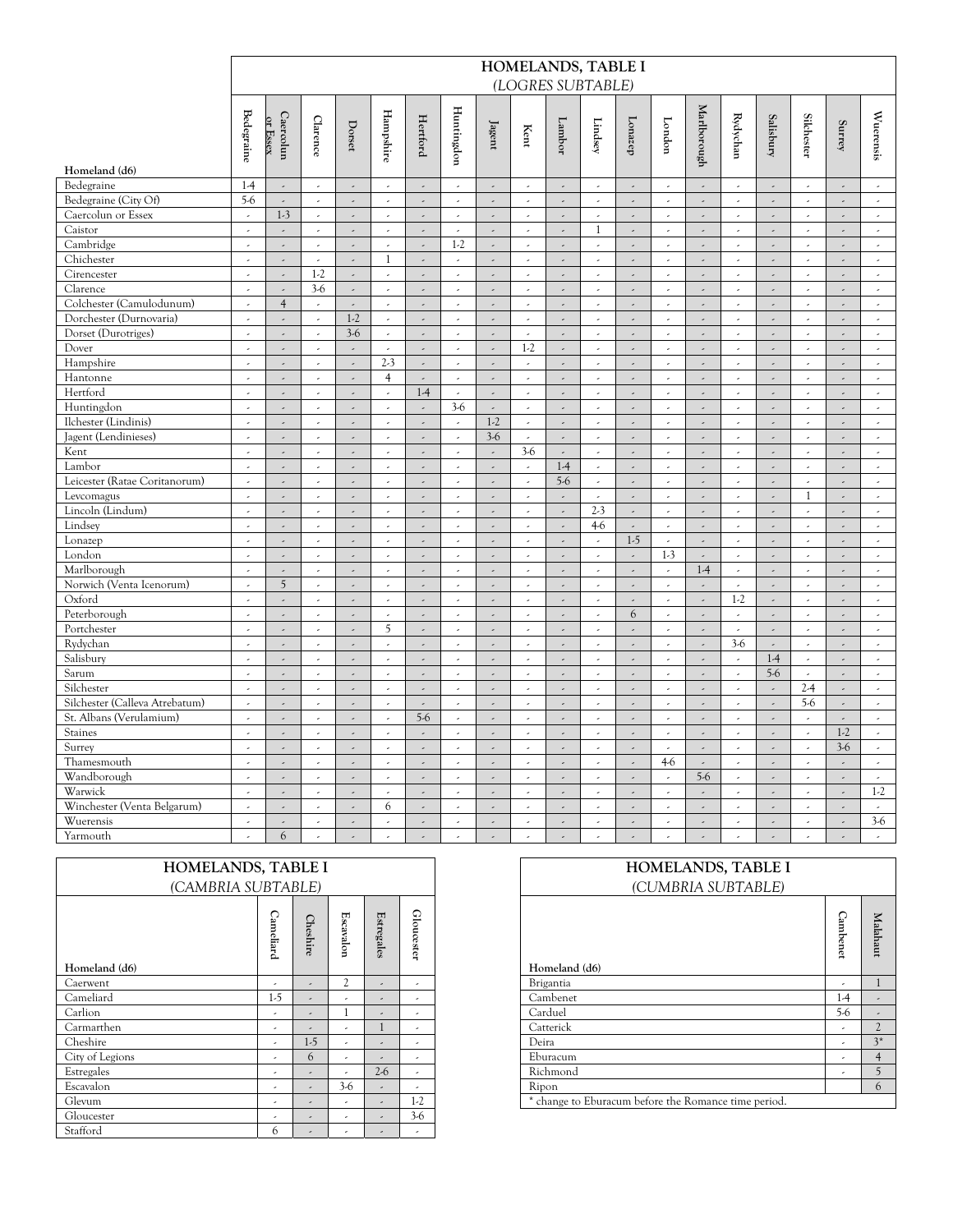|                       |                                                                |                          | HOMELANDS, TABLE II         |                                                                          |                          |                                            |                             |  |  |  |  |  |  |  |
|-----------------------|----------------------------------------------------------------|--------------------------|-----------------------------|--------------------------------------------------------------------------|--------------------------|--------------------------------------------|-----------------------------|--|--|--|--|--|--|--|
|                       | THE NORTH                                                      |                          | CORNWALL & BRITTANY         |                                                                          | <b>IRELAND</b>           | <b>GAUL</b>                                | <b>FRANCE</b>               |  |  |  |  |  |  |  |
|                       | Conquest & Later                                               | Uther & Anarchy          | Boy King &                  | Romance &                                                                | Romance &                | All Time Periods                           | Romance &                   |  |  |  |  |  |  |  |
| Homeland (d%)         |                                                                |                          | Conquest                    | Later                                                                    | Later                    |                                            | Later                       |  |  |  |  |  |  |  |
| Ailech†               | $\epsilon$                                                     | $\omega$                 | $\omega$                    | $\overline{a}$                                                           | $1-5$                    | $\overline{\phantom{a}}$                   | $\mathcal{L}^{\mathcal{A}}$ |  |  |  |  |  |  |  |
| Austrasia             | $\overline{\phantom{a}}$                                       | $\overline{\phantom{a}}$ | $\overline{\phantom{a}}$    | $\overline{\phantom{a}}$                                                 | $\overline{\phantom{a}}$ | $\overline{\phantom{a}}$                   | $1-25$                      |  |  |  |  |  |  |  |
| Barcelona             | $\overline{a}$                                                 | $\overline{\phantom{a}}$ | $\epsilon$                  | $\overline{\phantom{a}}$                                                 | $\overline{\phantom{a}}$ | $1-5$                                      | $\epsilon$                  |  |  |  |  |  |  |  |
| Benoic                | $1-11$                                                         | $\mathcal{L}$            | $\epsilon$                  | $\mathcal{L}_{\mathcal{A}}$                                              | $\overline{\phantom{a}}$ | $\overline{\phantom{a}}$                   | $\omega$                    |  |  |  |  |  |  |  |
| Benoit                | $\overline{\phantom{a}}$                                       | $\overline{\phantom{a}}$ | $\epsilon$                  | $\overline{\phantom{a}}$                                                 | $\epsilon$               | $6-27$                                     | $\omega$                    |  |  |  |  |  |  |  |
| Carcassone            | $\epsilon$                                                     | $\overline{a}$           | $\epsilon$                  | $\overline{\phantom{a}}$                                                 | $\overline{\phantom{a}}$ | 28-32                                      | $\epsilon$                  |  |  |  |  |  |  |  |
| Catalonia             | $\epsilon$                                                     | ä,                       | $\mathcal{L}_{\mathcal{A}}$ | $\omega$                                                                 | $\omega$                 | $33-37$ <sup><math>\text{m}</math></sup>   | $\mathcal{L}$               |  |  |  |  |  |  |  |
| Connacht†             | $\overline{\phantom{a}}$                                       | $\overline{\phantom{a}}$ | $\epsilon$                  | $\overline{\phantom{a}}$                                                 | $6-10$                   | $\overline{\phantom{a}}$                   | $\omega$                    |  |  |  |  |  |  |  |
| Cornouailles          | $\epsilon$                                                     | $\overline{\phantom{a}}$ | $1-5$                       | $1-10$                                                                   | $\sim$                   | $\overline{\phantom{a}}$                   | $\epsilon$                  |  |  |  |  |  |  |  |
| Dal Araide            | $\omega$                                                       | ä,                       | $\omega$                    | $\mathbb{R}^2$                                                           | 11-25                    | J.                                         | $\mathcal{L}$               |  |  |  |  |  |  |  |
| Dal Riada             | $\overline{\phantom{a}}$                                       | $\overline{\phantom{a}}$ | $\epsilon$                  | $\overline{\phantom{a}}$                                                 | 26-40                    | $\overline{\phantom{a}}$                   | $\epsilon$                  |  |  |  |  |  |  |  |
| Delfinat              | $\overline{\phantom{a}}$                                       | $\overline{\phantom{a}}$ | $\overline{\phantom{a}}$    | $\overline{\phantom{a}}$                                                 | $\overline{\phantom{a}}$ | $38 - 42$                                  | $\epsilon$                  |  |  |  |  |  |  |  |
| Devon                 | $\omega$                                                       | 1-40                     | $\mathcal{L}$               | 11-29                                                                    | $\omega$                 | L,                                         | $\mathcal{L}$               |  |  |  |  |  |  |  |
| Domnonie              | $\overline{\phantom{a}}$                                       | $\omega$                 | $6-10$                      | 30-49                                                                    | $\epsilon$               | $\overline{\phantom{a}}$                   | $\mathcal{L}$               |  |  |  |  |  |  |  |
| Escoce                | 12-24                                                          | $\overline{\phantom{a}}$ | $\epsilon$                  | $\overline{\phantom{a}}$                                                 | $\epsilon$               | $\overline{\phantom{a}}$                   | $\epsilon$                  |  |  |  |  |  |  |  |
| Ganis                 | $\mathcal{L}$                                                  | J.                       | $\omega$                    | $\mathbb{R}^2$                                                           | $\sim$                   | $43-66$                                    | $\mathcal{L}$               |  |  |  |  |  |  |  |
| Garloth               | 25-40                                                          | $\omega$                 | $\epsilon$                  | $\overline{\phantom{a}}$                                                 | $\epsilon$               | $\overline{\phantom{a}}$                   | $\mathcal{L}$               |  |  |  |  |  |  |  |
| Gorre                 | 41-55                                                          | $\overline{\phantom{a}}$ | $\epsilon$                  | $\overline{\phantom{a}}$                                                 | $\epsilon$               | $\overline{\phantom{a}}$                   | $\epsilon$                  |  |  |  |  |  |  |  |
| Jagent                | $\hat{\mathcal{L}}$                                            | 41-85                    | 11-60                       | 50-69                                                                    | $\omega$                 | $\overline{a}$                             | $\mathcal{L}$               |  |  |  |  |  |  |  |
| Languedoc             | $\epsilon$                                                     | $\overline{\phantom{a}}$ | $\epsilon$                  | $\epsilon$                                                               | $\epsilon$               | $66 - 70$ <sup><math>\text{m}</math></sup> | $\mathcal{L}$               |  |  |  |  |  |  |  |
| Leinster (Pale)       | $\overline{\phantom{a}}$                                       | $\omega$                 | $\epsilon$                  | $\overline{\phantom{a}}$                                                 | $41-75*$                 | $\overline{\phantom{a}}$                   | $\overline{\phantom{a}}$    |  |  |  |  |  |  |  |
| Leon                  | $\omega$                                                       | 86-90                    | 61-65                       | 70-79                                                                    | $\overline{\phantom{a}}$ | $\overline{\phantom{a}}$                   | $\mathcal{L}$               |  |  |  |  |  |  |  |
| Long Isles            | 56-60*                                                         | $\overline{\phantom{a}}$ | $\epsilon$                  | $\overline{\phantom{a}}$                                                 | $\epsilon$               | ä,                                         | $\mathcal{L}$               |  |  |  |  |  |  |  |
| Lothian               | 61-85                                                          | $\omega$                 | $\overline{\phantom{a}}$    | $\overline{\phantom{a}}$                                                 | $\overline{\phantom{a}}$ | $\overline{\phantom{a}}$                   | $\overline{\phantom{a}}$    |  |  |  |  |  |  |  |
| Lyons                 | $\omega$                                                       | J.                       | $\mathcal{L}$               | $\mathcal{L}$                                                            | $\mathcal{L}$            | 71-75                                      | $\mathcal{L}$               |  |  |  |  |  |  |  |
| Marsielles            | $\overline{\phantom{a}}$                                       | $\overline{\phantom{a}}$ | $\epsilon$                  | $\overline{\phantom{a}}$                                                 | $\omega$                 | 76-80                                      | $\epsilon$                  |  |  |  |  |  |  |  |
| Meath†                | $\overline{\phantom{a}}$                                       | $\omega$                 | $\overline{\phantom{a}}$    | $\overline{\phantom{a}}$                                                 | 76-80                    | $\omega$                                   | $\overline{\phantom{a}}$    |  |  |  |  |  |  |  |
| Munster <sup>†</sup>  | $\epsilon$                                                     | $\mathcal{L}$            | $\mathcal{L}$               | $\mathcal{L}$                                                            | 81-86                    | $\overline{a}$                             | $\epsilon$                  |  |  |  |  |  |  |  |
| Narbonne              | $\overline{\phantom{a}}$                                       | $\overline{\phantom{a}}$ | $\epsilon$                  | $\overline{\phantom{a}}$                                                 | $\epsilon$               | $81 - 85$ <sup><math>\text{m}</math></sup> | $\overline{\phantom{a}}$    |  |  |  |  |  |  |  |
| Neustria              | $\overline{\phantom{a}}$                                       | $\omega$                 | $\epsilon$                  | $\overline{\phantom{a}}$                                                 | $\epsilon$               | $\overline{\phantom{a}}$                   | 26-66                       |  |  |  |  |  |  |  |
| Oriel <sup>†</sup>    | $\omega$                                                       | ä,                       | $\mathcal{L}$               | $\mathcal{L}$                                                            | 86-90                    | J.                                         | $\mathcal{L}$               |  |  |  |  |  |  |  |
| Orléans               | $\overline{\phantom{a}}$                                       | $\overline{\phantom{a}}$ | $\epsilon$                  | $\overline{\phantom{a}}$                                                 | $\epsilon$               | $\overline{\phantom{a}}$                   | 66-00                       |  |  |  |  |  |  |  |
| Pale                  | $\overline{\phantom{a}}$                                       | $\overline{\phantom{a}}$ | $\overline{\phantom{a}}$    | $\overline{\phantom{a}}$                                                 | $\epsilon$               | $\overline{\phantom{a}}$                   | $\epsilon$                  |  |  |  |  |  |  |  |
| Pomitain              | $\overline{\phantom{a}}$                                       | ä,                       | $\mathcal{L}$               | $\mathcal{L}$                                                            | 91-00                    | Ü,                                         | $\epsilon$                  |  |  |  |  |  |  |  |
| Provence              | $\overline{\phantom{a}}$                                       | $\overline{\phantom{a}}$ | $\epsilon$                  | $\overline{\phantom{a}}$                                                 | $\overline{\phantom{a}}$ | 86-90 <sup>□</sup>                         | $\omega$                    |  |  |  |  |  |  |  |
| Strangorre            | 86-00                                                          | $\overline{\phantom{a}}$ | $\epsilon$                  | $\overline{\phantom{a}}$                                                 | $\overline{\phantom{a}}$ | $\overline{\phantom{a}}$                   | $\overline{\phantom{a}}$    |  |  |  |  |  |  |  |
| Tintagel              | $\overline{\phantom{a}}$                                       | 91-00                    | $\epsilon$                  | $\omega$                                                                 | $\overline{\phantom{a}}$ | $\mathcal{L}$                              | $\epsilon$                  |  |  |  |  |  |  |  |
| Toulouse <sup>#</sup> | $\epsilon$                                                     | $\overline{\phantom{a}}$ | $\mathcal{L}$               | $\overline{\phantom{a}}$                                                 | $\overline{\phantom{a}}$ | $91-00$                                    | $\omega$                    |  |  |  |  |  |  |  |
| Vannetais             | $\overline{\phantom{a}}$                                       | $\overline{\phantom{a}}$ | 66-00                       | 80-00                                                                    | $\sim$                   | J.                                         | $\epsilon$                  |  |  |  |  |  |  |  |
|                       | " vassals of the French during the Conquest & Romance periods. |                          |                             | <sup>‡</sup> 2 in 6 knights from Toulouse are from the City of Toulouse. |                          |                                            |                             |  |  |  |  |  |  |  |

□ vassals of the Italians from 511-526. \*3 in 6 knights from Leinster are from Dublin. † knights coming from these kingdoms, which are at war with Britain, are always exiles

| HOMELANDS, TABLE II<br>(THE NORTH SUBTABLE)                 |                                                         |                          | HOMELANDS, TABLE II<br>(CORNWALL & BRITTANY SUBTABLE) |                     |                                                          |              |                          |           |       |                     |              |
|-------------------------------------------------------------|---------------------------------------------------------|--------------------------|-------------------------------------------------------|---------------------|----------------------------------------------------------|--------------|--------------------------|-----------|-------|---------------------|--------------|
|                                                             | Escoce                                                  | Gorre                    | Lothian                                               | Strangorre          |                                                          | Cornouailles | Domnonie                 | Devon     | Leon  | Tintagel            | Vannetais    |
| Homeland (d6)                                               |                                                         |                          |                                                       |                     | Homeland (d6)                                            |              |                          |           |       |                     |              |
| Alclud                                                      | ٠                                                       | $\overline{\phantom{a}}$ | ٠                                                     |                     | <b>Brest</b>                                             | ٠            | $\overline{\phantom{a}}$ | $\lambda$ | $1-2$ | ٠                   | $\sim$       |
| Castle of Maidens (Edinburgh)                               | ۰                                                       |                          | $1*$                                                  | ٠                   | Carhaix (City of)                                        |              | $\overline{\phantom{a}}$ | ٠         | ٠     | ٠                   | $\sim$       |
| Edinburgh                                                   | ٠                                                       |                          | $\overline{2}$                                        | ٠                   | Cornouailles                                             | $2-5$        |                          | ٠         | ٠     | ٠                   | $\sim$       |
| Escoce                                                      | $1-5$                                                   | ٠                        |                                                       | $\hat{\phantom{a}}$ | Devon                                                    | ٠            | $\overline{\phantom{a}}$ | $1-5$     | ٠     | ٠                   | $\sim$       |
| Gorre                                                       | ٠                                                       | $1-5$                    | ٠                                                     | $\hat{\phantom{a}}$ | Dol                                                      | ٠            |                          | ٠         | ٠     | $\hat{\phantom{a}}$ | $\sim$       |
| Inverness                                                   | 6                                                       | ٠                        | ٠                                                     | $\hat{\phantom{a}}$ | Domnonie                                                 | ٠            | $2-5$                    | ٠         | ٠     | $\hat{\phantom{a}}$ | $\sim$       |
| Lothian                                                     | ٠                                                       | ٠                        | $3-5$                                                 | $\lambda$           | Exeter                                                   | ٠            | $\overline{\phantom{a}}$ | 6         | ٠     | $\hat{\phantom{a}}$ | $\sim$       |
| The Orkneys                                                 |                                                         |                          | 6                                                     |                     | Leon                                                     | ٠            | $\overline{\phantom{a}}$ | ٠         | $3-6$ | $\hat{\phantom{a}}$ | ٠            |
| Surluse                                                     | ٠                                                       | 6                        | ٠                                                     | ٠                   | <b>Nantes</b>                                            | ٠            | $\overline{\phantom{a}}$ | ٠         | ٠     | $\hat{\phantom{a}}$ |              |
| Strangorre                                                  | ٠                                                       |                          | ٠                                                     | $2-6$               | Quimper (City of)                                        | 6            | $\overline{\phantom{a}}$ | ٠         | ٠     | $\hat{\phantom{a}}$ | ٠            |
| * treat a roll of "1" as Lothian before the Romance period. |                                                         |                          |                                                       |                     | Rennes                                                   | ٠            | $\overline{\phantom{a}}$ | ٠         | ٠     | $\overline{a}$      | $\mathbf{2}$ |
|                                                             |                                                         |                          |                                                       |                     | St. Brienc                                               | ٠            | 6                        | ٠         | ٠     | ٠                   | $\epsilon$   |
|                                                             |                                                         |                          |                                                       |                     | Tintagel                                                 | ٠            | $\overline{\phantom{a}}$ | ٠         | ۰     | $1-4$               | $\sim$       |
|                                                             |                                                         |                          |                                                       |                     | Totnes<br>5-6<br>٠<br>٠<br>٠<br>$\overline{\phantom{a}}$ |              |                          |           |       |                     |              |
|                                                             |                                                         |                          |                                                       |                     | Vannes                                                   | ٠            | $\overline{\phantom{a}}$ | ٠         | ٠     | ٠                   | 3            |
|                                                             | Vannetais<br>$\lambda$<br>٠<br>$\overline{\phantom{a}}$ |                          |                                                       |                     |                                                          |              |                          |           |       |                     | $4-6$        |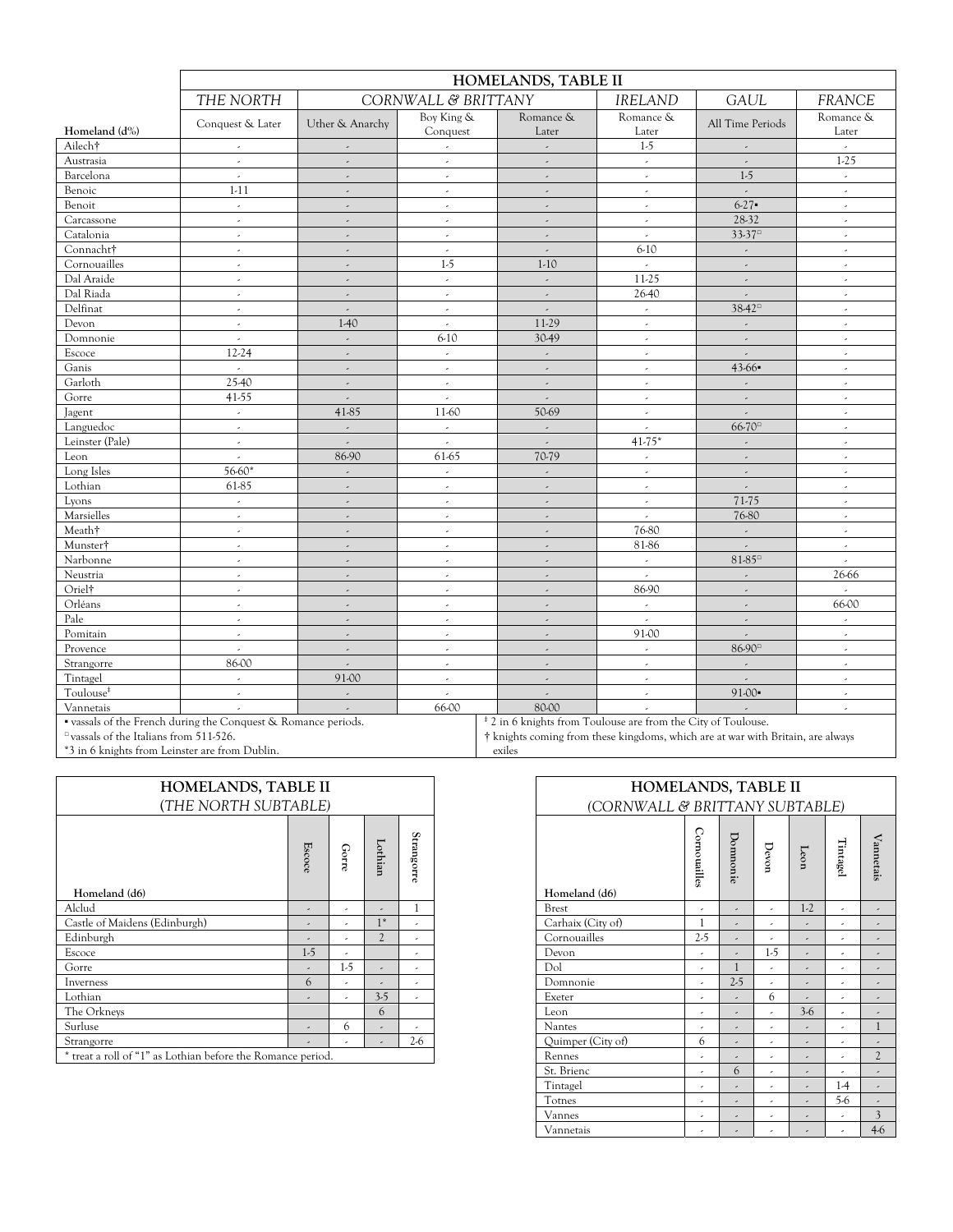# **HOMELANDS, TABLE II**  (*FRANCE SUBTABLE)*

| Homeland (d6)         | ኈ<br>g<br>E<br>g.        | Neustria                 | C<br>rléans | Homeland (d6) | ಹ<br>G<br>c<br>∺. | Ganis                    |
|-----------------------|--------------------------|--------------------------|-------------|---------------|-------------------|--------------------------|
| Austrasia             | $1-4$                    | $\epsilon$               | $\sim$      | Bayonne       | ۰                 |                          |
| Bayeaux               |                          | $1-2$                    |             | Benoit        | $1-3$             |                          |
| Cité d'Orléans        |                          | $\overline{\phantom{a}}$ | $1-2$       | Benwick       | $4-5$             |                          |
| Metz                  | $5-6$                    | $\epsilon$               | $\epsilon$  | Bordeaux      |                   |                          |
| Neustria              | ۰                        | $3-4$                    |             | Ganis         |                   | $3-5$                    |
| Orléans               | $\overline{\phantom{a}}$ | $\overline{\phantom{a}}$ | $5-6$       | La Rochelle   | 6                 | $\overline{\phantom{a}}$ |
| Soissons (Noviodunum) | $\overline{\phantom{a}}$ | $5-6$                    |             | Trebes        |                   | 6 <sup>6</sup>           |

# **HOMELANDS, TABLE II**  (*GAUL SUBTABLE)*

| Homeland (d6) | <b>Benoit</b> | Ganis          |
|---------------|---------------|----------------|
| Bayonne       | ٠             |                |
| Benoit        | $1-3$         | ٠              |
| Benwick       | $4-5$         |                |
| Bordeaux      | ٠             | $\mathfrak{2}$ |
| Ganis         | ٠             | $3-5$          |
| La Rochelle   | 6             | ٠              |
| Trebes        | ٠             | $\mathfrak b$  |

|                                       | <b>HOMELANDS TABLE III</b> |                          |                          |                          |                                  |                          |                          |                          |                          |                          |                          |                          |                                                               |
|---------------------------------------|----------------------------|--------------------------|--------------------------|--------------------------|----------------------------------|--------------------------|--------------------------|--------------------------|--------------------------|--------------------------|--------------------------|--------------------------|---------------------------------------------------------------|
|                                       |                            |                          |                          |                          | (CULTURE & RELIGION BY HOMELAND) |                          |                          |                          |                          |                          |                          |                          |                                                               |
|                                       | Cymric,<br>British         | British Pagan<br>Cymric, | Cymric,<br>${\bf Roman}$ | French,<br>Roman         | Irish,<br>British                | British Pagan<br>Irish,  | Occitanian,<br>Arian     | Occitanian,<br>Jewish    | Pictish,<br>British      | Pictish,<br>Heathen      | Roman,<br>Roman          | Saxon,<br>British        | $\begin{array}{c} \text{Saxon,}\\ \text{Gemanic} \end{array}$ |
| Homeland (roll a d6 and read across)  |                            |                          |                          |                          |                                  |                          |                          |                          |                          |                          |                          |                          |                                                               |
| Ailech                                | $\overline{\phantom{a}}$   | $\overline{\phantom{a}}$ | $\overline{\phantom{a}}$ | $\overline{\phantom{a}}$ | $\epsilon$                       | $1-6$                    | $\overline{\phantom{a}}$ | $\overline{\phantom{a}}$ | $\overline{\phantom{a}}$ | $\epsilon$               | $\overline{\phantom{a}}$ | $\overline{\phantom{a}}$ | $\overline{\phantom{a}}$                                      |
| Alclud                                | $\overline{\phantom{a}}$   | $1-6$                    | $\overline{\phantom{a}}$ | $\overline{\phantom{a}}$ | $\epsilon$                       | $\overline{\phantom{a}}$ | $\overline{\phantom{a}}$ | $\overline{\phantom{a}}$ | $\overline{\phantom{a}}$ | $\overline{\phantom{a}}$ | $\overline{\phantom{a}}$ | $\overline{\phantom{a}}$ | $\overline{\phantom{a}}$                                      |
| Austrasia                             | $\overline{\phantom{a}}$   | $\overline{\phantom{a}}$ | $\overline{\phantom{a}}$ | $1-6*$                   | $\epsilon$                       | $\overline{\phantom{a}}$ | $\overline{\phantom{a}}$ | $\overline{\phantom{a}}$ | $\overline{\phantom{a}}$ | $\overline{\phantom{a}}$ | $\epsilon$               | $\overline{\phantom{a}}$ | $\overline{\phantom{a}}$                                      |
| Barcelona                             | $\overline{\phantom{a}}$   | $\overline{\phantom{a}}$ | $\overline{\phantom{a}}$ | $\overline{\phantom{a}}$ | $\overline{\phantom{a}}$         | $\overline{\phantom{a}}$ | $1-2$                    |                          | $\overline{\phantom{a}}$ | ×,                       | $3-6$                    | $\overline{\phantom{a}}$ | $\overline{\phantom{a}}$                                      |
| Bayeaux                               | $\overline{\phantom{a}}$   | $\overline{a}$           | $\overline{\phantom{a}}$ | $1-6*$                   | $\omega$                         | $\overline{\phantom{a}}$ | $\overline{\phantom{a}}$ | $\overline{\phantom{a}}$ | $\epsilon$               | $\epsilon$               | $\mathcal{L}$            | $\overline{\phantom{a}}$ | $\overline{\phantom{a}}$                                      |
| Bayonne                               | $\overline{\phantom{a}}$   | $\overline{\phantom{a}}$ | $\overline{\phantom{a}}$ | $\overline{\phantom{a}}$ | $\epsilon$                       | $\overline{\phantom{a}}$ | $1-2$                    | $\overline{\phantom{a}}$ | $\overline{\phantom{a}}$ | $\overline{\phantom{a}}$ | $3-6$                    | $\overline{\phantom{a}}$ | $\epsilon$                                                    |
| Bedegraine                            | $1-6$                      | $\overline{\phantom{a}}$ | $\overline{\phantom{a}}$ | $\overline{\phantom{a}}$ | $\epsilon$                       | $\overline{\phantom{a}}$ | $\overline{\phantom{a}}$ | $\overline{\phantom{a}}$ | $\overline{\phantom{a}}$ | $\overline{\phantom{a}}$ | $\overline{\phantom{a}}$ | $\overline{\phantom{a}}$ | $\overline{\phantom{a}}$                                      |
| Bedegraine (City Of)                  | $1-6$                      | $\overline{\phantom{a}}$ | $\overline{\phantom{a}}$ | $\epsilon$               | $\epsilon$                       | $\overline{\phantom{a}}$ | $\overline{\phantom{a}}$ | $\overline{\phantom{a}}$ | $\overline{\phantom{a}}$ | $\overline{\phantom{a}}$ | $\epsilon$               | $\overline{\phantom{a}}$ | $\overline{\phantom{a}}$                                      |
| Benoic                                | $\overline{\phantom{a}}$   | $\overline{\phantom{a}}$ | ٠                        | ٠                        | ٠                                | $\overline{\phantom{a}}$ | $\overline{\phantom{a}}$ | $\lambda$                | $1-6$                    | ×,                       | ٠                        |                          | ٠                                                             |
| Benoit                                | $\overline{\phantom{a}}$   | ä,                       | $\overline{\phantom{a}}$ | ä,                       | $\epsilon$                       | $\overline{\phantom{a}}$ | $1-6$                    | $\overline{\phantom{a}}$ | $\overline{\phantom{a}}$ | $\epsilon$               | $\sim$                   | $\overline{\phantom{a}}$ | $\overline{\phantom{a}}$                                      |
| Benwick                               | J.                         |                          | ä,                       | ä,                       | ä,                               | $\overline{\phantom{a}}$ | $1-2$                    | $\overline{\phantom{a}}$ | $\overline{\phantom{a}}$ | $\overline{\phantom{a}}$ | $3-6$                    | $\overline{\phantom{a}}$ | $\overline{\phantom{a}}$                                      |
| Bordeaux                              | $\overline{\phantom{a}}$   | $\overline{\phantom{a}}$ | $\overline{\phantom{a}}$ | $\overline{\phantom{a}}$ | $\sim$                           | $\overline{\phantom{a}}$ | $1-3$                    | $\overline{\phantom{a}}$ | $\epsilon$               | $\epsilon$               | $4-6$                    | $\overline{\phantom{a}}$ | $\overline{\phantom{a}}$                                      |
| Brecklands                            | $1-6$                      | $\overline{\phantom{a}}$ | $\epsilon$               | $\overline{\phantom{a}}$ | $\epsilon$                       | $\overline{\phantom{a}}$ | $\overline{\phantom{a}}$ | $\overline{\phantom{a}}$ | $\overline{\phantom{a}}$ | $\overline{\phantom{a}}$ | $\epsilon$               | $\overline{\phantom{a}}$ | $\overline{\phantom{a}}$                                      |
| <b>Brest</b>                          | $1-5$                      | ä,                       | $\overline{\phantom{a}}$ | $\overline{\phantom{a}}$ | $\overline{\phantom{a}}$         | $\overline{\phantom{a}}$ | $\overline{\phantom{a}}$ | $\overline{\phantom{a}}$ | $\overline{\phantom{a}}$ | ä,                       | 6                        | $\overline{\phantom{a}}$ | $\overline{\phantom{a}}$                                      |
| Brigantia                             | $1-6$                      | $\overline{\phantom{a}}$ | $\overline{\phantom{a}}$ | $\overline{\phantom{a}}$ | $\epsilon$                       | $\overline{\phantom{a}}$ | $\epsilon$               | $\overline{\phantom{a}}$ | $\overline{\phantom{a}}$ | $\overline{\phantom{a}}$ | $\epsilon$               | $\overline{\phantom{a}}$ | $\overline{\phantom{a}}$                                      |
| <b>Broadlands</b>                     | $1-6$                      | $\overline{\phantom{a}}$ | $\overline{\phantom{a}}$ | ÷,                       | $\epsilon$                       | $\overline{\phantom{a}}$ | $\overline{\phantom{a}}$ |                          | $\overline{\phantom{a}}$ | $\overline{\phantom{a}}$ | $\sim$                   | $\overline{\phantom{a}}$ | $\overline{\phantom{a}}$                                      |
| Brun                                  | $\omega$                   | $1-6$                    | $\overline{\phantom{a}}$ | $\overline{\phantom{a}}$ | $\omega$                         | $\overline{\phantom{a}}$ | $\overline{\phantom{a}}$ | $\overline{\phantom{a}}$ | $\epsilon$               | $\epsilon$               | $\mathcal{L}$            | $\overline{\phantom{a}}$ | $\overline{\phantom{a}}$                                      |
| Caercolun                             | $1-5$                      | $\overline{\phantom{a}}$ | $\overline{\phantom{a}}$ | $\overline{\phantom{a}}$ | $\epsilon$                       | $\overline{\phantom{a}}$ | $\overline{\phantom{a}}$ | $\overline{\phantom{a}}$ | $\overline{\phantom{a}}$ | $\epsilon$               | 6                        | $\overline{\phantom{a}}$ | $\overline{\phantom{a}}$                                      |
| Caerwent                              | $\mathbf{1}$               | $\overline{\phantom{a}}$ | $\overline{\phantom{a}}$ | $\overline{\phantom{a}}$ | $\epsilon$                       | $\overline{\phantom{a}}$ | $\overline{\phantom{a}}$ | $\overline{\phantom{a}}$ | $\overline{\phantom{a}}$ | $\epsilon$               | $2-6$                    | $\overline{\phantom{a}}$ | $\overline{\phantom{a}}$                                      |
| Caistor                               | $1-5$                      | $\overline{\phantom{a}}$ | $\overline{\phantom{a}}$ | $\epsilon$               | $\epsilon$                       | $\overline{\phantom{a}}$ | $\overline{\phantom{a}}$ | $\overline{\phantom{a}}$ | $\overline{\phantom{a}}$ | $\omega$                 | 6                        | $\overline{\phantom{a}}$ | $\overline{\phantom{a}}$                                      |
| Cambenet                              | $1-6$                      | $\overline{\phantom{a}}$ | $\overline{\phantom{a}}$ | $\overline{\phantom{a}}$ | $\epsilon$                       | $\overline{\phantom{a}}$ | $\lambda$                | $\overline{\phantom{a}}$ | $\overline{\phantom{a}}$ | ×,                       | $\epsilon$               | $\overline{\phantom{a}}$ | $\epsilon$                                                    |
| Cambridge                             | $1-6$                      | $\overline{\phantom{a}}$ | $\overline{\phantom{a}}$ | $\overline{\phantom{a}}$ | $\epsilon$                       | $\overline{\phantom{a}}$ | $\overline{\phantom{a}}$ | $\overline{\phantom{a}}$ | $\overline{\phantom{a}}$ | $\epsilon$               | $\sim$                   | $\overline{\phantom{a}}$ | $\overline{\phantom{a}}$                                      |
| Cameliard                             | $1-4$                      | $5-6$                    | J,                       | ä,                       | $\epsilon$                       | $\overline{\phantom{a}}$ | $\overline{\phantom{a}}$ | $\overline{\phantom{a}}$ | $\overline{\phantom{a}}$ | $\overline{\phantom{a}}$ | $\epsilon$               | $\overline{a}$           | $\overline{\phantom{a}}$                                      |
| Carcassone                            | $\sim$                     | $\overline{\phantom{a}}$ | $\overline{\phantom{a}}$ | $\overline{\phantom{a}}$ | $\epsilon$                       | $\omega$                 | $1-2$                    | $\overline{\phantom{a}}$ | $\overline{\phantom{a}}$ | $\epsilon$               | $3-6$                    | $\overline{\phantom{a}}$ | $\overline{\phantom{a}}$                                      |
| Carduel                               | $1-6$                      | $\overline{\phantom{a}}$ | $\overline{\phantom{a}}$ | $\overline{\phantom{a}}$ | $\epsilon$                       | $\overline{\phantom{a}}$ | $\overline{\phantom{a}}$ | $\overline{\phantom{a}}$ | $\overline{\phantom{a}}$ | $\epsilon$               | $\overline{\phantom{a}}$ | $\overline{\phantom{a}}$ | $\overline{\phantom{a}}$                                      |
| Carhaix                               | $1-5$                      | $\overline{\phantom{a}}$ | $\overline{\phantom{a}}$ | ×,                       | $\epsilon$                       | $\overline{\phantom{a}}$ | $\epsilon$               | $\overline{\phantom{a}}$ | $\overline{\phantom{a}}$ | $\overline{\phantom{a}}$ | 6                        | $\overline{\phantom{a}}$ | $\overline{\phantom{a}}$                                      |
| Carlion (Carlion-on-Usk)              | $1-3$                      | $\overline{\phantom{a}}$ | $\overline{\phantom{a}}$ | $\overline{\phantom{a}}$ | $\epsilon$                       | $\overline{\phantom{a}}$ | $\epsilon$               | $\overline{\phantom{a}}$ | $\overline{\phantom{a}}$ | $\overline{\phantom{a}}$ | $4-6$                    | $\overline{\phantom{a}}$ | $\overline{\phantom{a}}$                                      |
| Carmarthen                            | $1-6$                      | $\overline{\phantom{a}}$ | $\overline{\phantom{a}}$ | ÷,                       | $\overline{\phantom{a}}$         | $\overline{\phantom{a}}$ | $\overline{\phantom{a}}$ |                          | $\overline{\phantom{a}}$ | ×,                       | $\epsilon$               | $\overline{\phantom{a}}$ | $\overline{\phantom{a}}$                                      |
| Castle of Maidens                     | $\omega$                   | $1-6$                    | $\overline{\phantom{a}}$ | $\omega$                 | $\omega$                         | $\overline{\phantom{a}}$ | $\epsilon$               | $\overline{\phantom{a}}$ | $\epsilon$               | $\overline{\phantom{a}}$ | $\omega$                 | $\overline{\phantom{a}}$ | $\overline{\phantom{a}}$                                      |
| Catalonia                             | $\overline{\phantom{a}}$   | $\overline{\phantom{a}}$ | $\overline{\phantom{a}}$ | $\overline{\phantom{a}}$ | $\epsilon$                       | $\overline{\phantom{a}}$ | $1-6$                    | $\overline{\phantom{a}}$ | $\overline{\phantom{a}}$ | $\overline{\phantom{a}}$ | $\epsilon$               | $\overline{\phantom{a}}$ | $\overline{\phantom{a}}$                                      |
| Catterick                             | $1-6$                      | $\overline{\phantom{a}}$ | $\overline{\phantom{a}}$ | $\overline{\phantom{a}}$ | $\epsilon$                       | $\overline{\phantom{a}}$ | $\overline{\phantom{a}}$ | $\overline{\phantom{a}}$ | $\overline{\phantom{a}}$ | $\overline{\phantom{a}}$ | $\epsilon$               | $\overline{\phantom{a}}$ | $\overline{\phantom{a}}$                                      |
| Cheshire                              | $1-6$                      | $\overline{\phantom{a}}$ | $\overline{\phantom{a}}$ | $\epsilon$               | $\epsilon$                       | $\overline{\phantom{a}}$ | $\overline{\phantom{a}}$ | $\overline{\phantom{a}}$ | $\overline{\phantom{a}}$ | $\epsilon$               | $\epsilon$               | $\overline{\phantom{a}}$ | $\overline{\phantom{a}}$                                      |
| Chichester                            | $1-3$                      | $\overline{\phantom{a}}$ | $\overline{\phantom{a}}$ | ٠                        | ٠                                | $\overline{\phantom{a}}$ | $\overline{\phantom{a}}$ | $\lambda$                | $\overline{\phantom{a}}$ |                          | $4-6$                    | $\overline{\phantom{a}}$ | $\epsilon$                                                    |
| Cirencester                           | $1-2$                      | ä,                       | $\overline{\phantom{a}}$ | $\overline{\phantom{a}}$ | $\epsilon$                       | $\overline{\phantom{a}}$ | $\overline{\phantom{a}}$ | $\overline{\phantom{a}}$ | $\overline{\phantom{a}}$ | $\overline{\phantom{a}}$ | $3-6$                    | $\overline{\phantom{a}}$ | $\overline{\phantom{a}}$                                      |
| Cité d'Orléans                        | $\overline{\phantom{a}}$   | $\overline{\phantom{a}}$ | $\overline{\phantom{a}}$ | $1-6*$                   | $\epsilon$                       | $\overline{\phantom{a}}$ | $\overline{\phantom{a}}$ | $\overline{\phantom{a}}$ | $\overline{\phantom{a}}$ | $\overline{\phantom{a}}$ | $\overline{\phantom{a}}$ | $\overline{\phantom{a}}$ | $\overline{\phantom{a}}$                                      |
| City of Legions                       | $1-6$                      | $\overline{\phantom{a}}$ | $\overline{\phantom{a}}$ | $\overline{\phantom{a}}$ | $\sim$                           | $\overline{\phantom{a}}$ | $\tilde{\phantom{a}}$    | $\overline{\phantom{a}}$ | $\epsilon$               | $\epsilon$               | $\sim$                   | $\overline{\phantom{a}}$ | $\overline{\phantom{a}}$                                      |
| Clarence (Dobunni-Cirencester)        | $1-5$                      | $\overline{\phantom{a}}$ | $\overline{\phantom{a}}$ | $\overline{\phantom{a}}$ | $\epsilon$                       | $\overline{\phantom{a}}$ | $\overline{\phantom{a}}$ |                          | $\overline{\phantom{a}}$ | $\overline{\phantom{a}}$ | 6                        | ä,                       | $\overline{\phantom{a}}$                                      |
| Colchester (Camulodunum, Trinovantes) | $1-3$                      | $\overline{\phantom{a}}$ | $\overline{\phantom{a}}$ | $\epsilon$               | $\sigma$                         | $\overline{\phantom{a}}$ | $\overline{\phantom{a}}$ | $\overline{\phantom{a}}$ | $\overline{\phantom{a}}$ | $\epsilon$               | $4-6$                    | $\overline{\phantom{a}}$ | $\overline{\phantom{a}}$                                      |
| Connacht                              |                            | ,                        |                          | ÷                        |                                  | $1-6$                    |                          |                          |                          | ,                        |                          | ,                        |                                                               |
| Cornouailles                          | $\overline{\phantom{a}}$   | $\overline{\phantom{a}}$ | $\overline{\phantom{a}}$ | $\overline{\phantom{a}}$ | $\epsilon$                       | $\overline{\phantom{a}}$ | $\overline{\phantom{a}}$ |                          | $\overline{\phantom{a}}$ | $\overline{\phantom{a}}$ | $\overline{\phantom{a}}$ | $\overline{\phantom{a}}$ | $\overline{\phantom{a}}$                                      |
| Dal Araide                            | $\epsilon$                 | J.                       | $\overline{\phantom{a}}$ | $\overline{\phantom{a}}$ | $\epsilon$                       | $\overline{\phantom{a}}$ | $\epsilon$               | $\overline{\phantom{a}}$ | $1-6$                    | $\epsilon$               | $\sim$                   | $\overline{\phantom{a}}$ | $\overline{\phantom{a}}$                                      |
| Dal Riada                             | $\sim$                     | $\overline{\phantom{a}}$ | $\overline{\phantom{a}}$ | $\overline{\phantom{a}}$ | $1-6$                            | $\overline{\phantom{a}}$ | $\epsilon$               | $\overline{\phantom{a}}$ | $\overline{\phantom{a}}$ | $\epsilon$               | $\epsilon$               | $\overline{\phantom{a}}$ | $\epsilon$                                                    |
| Deira                                 | $1-2$                      | ä,                       | $\overline{\phantom{a}}$ | $\overline{\phantom{a}}$ | $\overline{\phantom{a}}$         | $\overline{\phantom{a}}$ | $\overline{\phantom{a}}$ | $\overline{\phantom{a}}$ | $\overline{\phantom{a}}$ | $\overline{\phantom{a}}$ | $\epsilon$               | $\overline{\phantom{a}}$ | $3-6$                                                         |
| Delfinat                              | $\overline{\phantom{a}}$   | $\overline{\phantom{a}}$ | $\overline{\phantom{a}}$ | $\overline{\phantom{a}}$ | ×,                               | $\overline{\phantom{a}}$ | $1-6$                    | $\overline{\phantom{a}}$ | $\overline{\phantom{a}}$ | $\epsilon$               | $\epsilon$               | $\overline{\phantom{a}}$ | $\epsilon$                                                    |
| Devon                                 | $1-6$                      | $\overline{\phantom{a}}$ | $\overline{\phantom{a}}$ | $\overline{\phantom{a}}$ | ٠                                | $\overline{\phantom{a}}$ | $\overline{\phantom{a}}$ | $\overline{\phantom{a}}$ | $\overline{\phantom{a}}$ | ×,                       | $\overline{\phantom{a}}$ | $\overline{\phantom{a}}$ | $\overline{\phantom{a}}$                                      |
| Dol                                   | $1-5$                      | $\overline{\phantom{a}}$ | $\overline{\phantom{a}}$ | $\epsilon$               | $\epsilon$                       | $\epsilon$               | $\sim$                   | $\overline{\phantom{a}}$ | $\sim$                   | $\epsilon$               | 6                        | $\overline{\phantom{a}}$ | $\epsilon$                                                    |
| Domnonie                              | $1-6$                      | ä,                       | $\overline{\phantom{a}}$ | $\epsilon$               | $\epsilon$                       | $\overline{\phantom{a}}$ | $\overline{\phantom{a}}$ | $\overline{\phantom{a}}$ | $\overline{\phantom{a}}$ | $\epsilon$               | $\epsilon$               | $\overline{\phantom{a}}$ | $\overline{\phantom{a}}$                                      |
| Dorchester (Durnovaria)               | $\mathbf{1}$               | $\overline{\phantom{a}}$ | $\overline{\phantom{a}}$ | $\epsilon$               | $\sigma$                         | $\overline{\phantom{a}}$ | $\overline{\phantom{a}}$ | $\overline{\phantom{a}}$ | $\epsilon$               | $\epsilon$               | $2-6$                    | $\overline{\phantom{a}}$ | $\overline{\phantom{a}}$                                      |
| Dorset (Durotriges)                   | $1-3$                      | $\overline{\phantom{a}}$ | $\overline{\phantom{a}}$ | $\overline{\phantom{a}}$ | $\epsilon$                       | $\overline{\phantom{a}}$ | $\overline{\phantom{a}}$ | $\overline{\phantom{a}}$ | $\epsilon$               | $\epsilon$               | $4-6$                    | $\overline{\phantom{a}}$ | $\overline{\phantom{a}}$                                      |
| Dover                                 | $1-3$                      | J,                       | $\overline{\phantom{a}}$ | ÷.                       | $\overline{\phantom{a}}$         | $\overline{\phantom{a}}$ | ٠                        | $\overline{\phantom{a}}$ | $\overline{\phantom{a}}$ | L,                       | $\epsilon$               | $4-6$                    | $\epsilon$                                                    |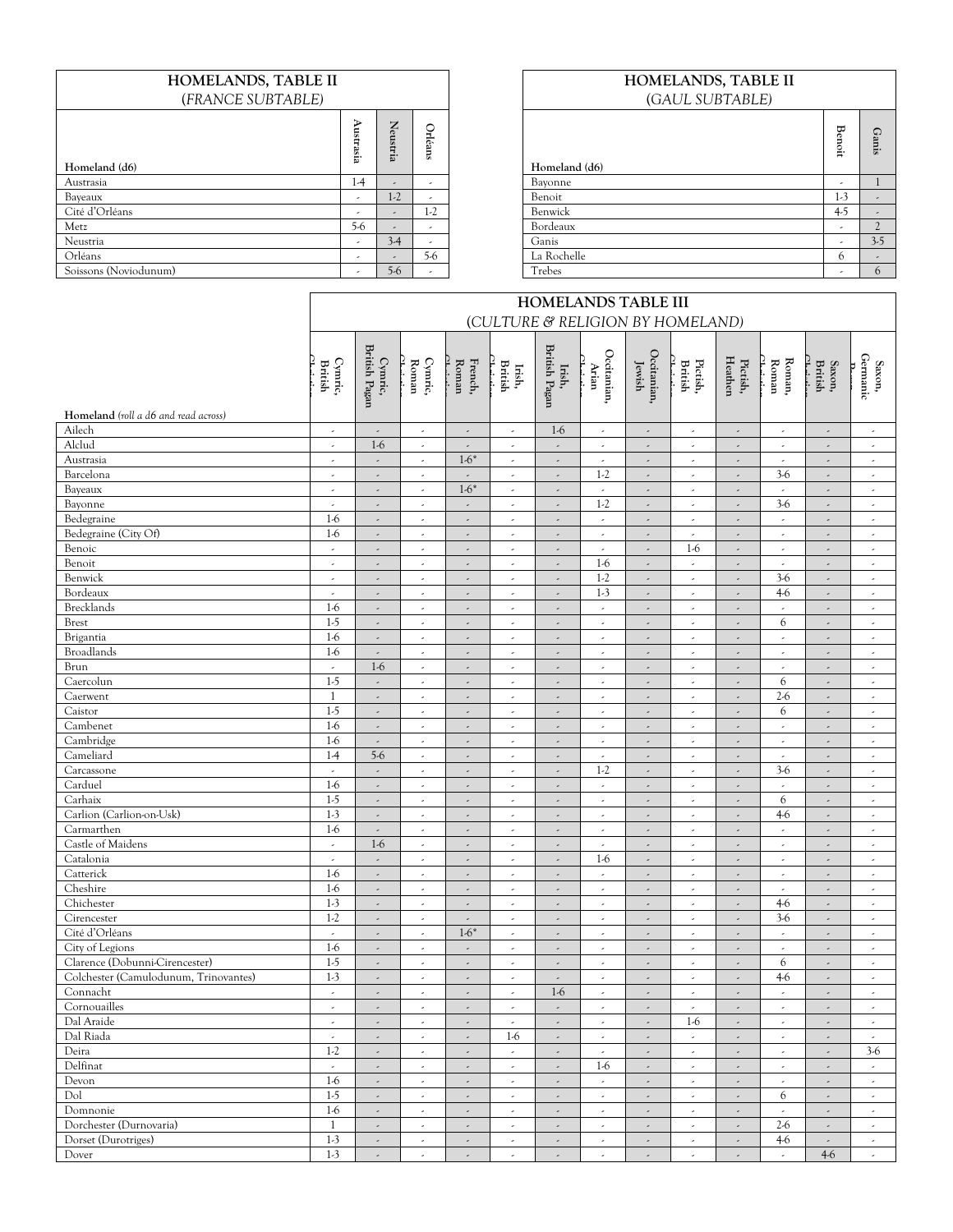|                                                |                                                      |                                                      |                                                      |                                                      |                                                         |                                                      | HOMELANDS TABLE III                                  |                                                      | (CULTURE & RELIGION BY HOMELAND)                     |                                                         |                                              |                                                      |                                                      |
|------------------------------------------------|------------------------------------------------------|------------------------------------------------------|------------------------------------------------------|------------------------------------------------------|---------------------------------------------------------|------------------------------------------------------|------------------------------------------------------|------------------------------------------------------|------------------------------------------------------|---------------------------------------------------------|----------------------------------------------|------------------------------------------------------|------------------------------------------------------|
|                                                | <b>British Christian</b><br>Cymric,                  | British Pagan<br>Cymric,                             | Roman Christian<br>Cymric,                           | Roman Christian<br>French,                           | <b>British Christian</b><br>Irish,                      | British Pagan<br>Irish,                              | Arian Christian<br>Occitanian,                       | Occitanian,<br>Jewish                                | <b>British Christian</b><br>Pictish,                 | Pictish,<br>Heathen                                     | Roman Christian<br>Roman,                    | <b>British Christian</b><br>$\operatorname{Saxon},$  | Germanic Pagan<br>Saxon,                             |
| Homeland (roll a d6 and read across)<br>Dublin | $1-2$                                                | $\overline{\phantom{a}}$                             | $\epsilon$                                           | $\overline{a}$                                       | $3-6$                                                   | $\overline{\phantom{a}}$                             | $\overline{\phantom{a}}$                             | $\overline{\phantom{a}}$                             | $\overline{\phantom{a}}$                             | $\overline{\phantom{a}}$                                | $\epsilon$                                   | $\overline{\phantom{a}}$                             | $\overline{\phantom{a}}$                             |
| Eburacum                                       | $1-2$                                                | $\overline{\phantom{a}}$                             | $\overline{\phantom{a}}$                             | $\overline{\phantom{a}}$                             | $\overline{\phantom{a}}$                                | $\overline{\phantom{a}}$                             | $\overline{\phantom{a}}$                             | $\overline{\phantom{a}}$                             | $\overline{\phantom{a}}$                             | $\sim$                                                  | $3-6$                                        | $\overline{\phantom{a}}$                             | $\overline{\phantom{a}}$                             |
| Edinburgh (Din Eidyn)                          | $\overline{\phantom{a}}$                             | $1-6$                                                | $\overline{\phantom{a}}$                             | $\overline{\phantom{a}}$                             | $\overline{\phantom{a}}$                                | $\overline{\phantom{a}}$                             | $\overline{\phantom{a}}$                             | $\overline{\phantom{a}}$                             | $\overline{\phantom{a}}$                             | ä,                                                      | $\overline{\phantom{a}}$                     | $\overline{\phantom{a}}$                             | $\overline{\phantom{a}}$                             |
| Escavalon                                      | $1-3$                                                | $4-6$                                                | $\epsilon$                                           | $\overline{\phantom{a}}$                             | ٠                                                       | $\overline{\phantom{a}}$                             | ٠                                                    | $\overline{\phantom{a}}$                             | $\overline{\phantom{a}}$                             | $\overline{\phantom{a}}$                                | ٠                                            | $\overline{\phantom{a}}$                             | ٠                                                    |
| Escoce                                         | $\overline{\phantom{a}}$                             | $\overline{\phantom{a}}$                             | $\overline{\phantom{a}}$                             | $\overline{\phantom{a}}$                             | $\overline{\phantom{a}}$                                | $\overline{\phantom{a}}$                             | $\overline{\phantom{a}}$                             | $\overline{\phantom{a}}$                             | $\overline{\phantom{a}}$                             | $1-6$                                                   | $\epsilon$                                   | $\overline{\phantom{a}}$                             | $\overline{\phantom{a}}$                             |
| Essex<br>Estregales                            | $1-3$<br>$1-4$                                       | ,<br>$\omega$                                        | $\overline{\phantom{a}}$<br>$\epsilon$               | $\overline{\phantom{a}}$<br>$\omega$                 | $\overline{\phantom{a}}$<br>$5-6$                       | $\overline{\phantom{a}}$<br>$\overline{\phantom{a}}$ | $\overline{\phantom{a}}$<br>$\epsilon$               | $\overline{\phantom{a}}$<br>$\epsilon$               | $\overline{\phantom{a}}$<br>$\epsilon$               | $\overline{\phantom{a}}$<br>$\mathcal{L}_{\mathcal{A}}$ | $\epsilon$<br>$\omega$                       | $\overline{4}$<br>$\omega$                           | $5-6$<br>$\omega$                                    |
| Exeter                                         | $1-6$                                                | $\overline{\phantom{a}}$                             | $\overline{\phantom{a}}$                             | $\overline{\phantom{a}}$                             | $\overline{\phantom{a}}$                                | $\overline{\phantom{a}}$                             | $\overline{\phantom{a}}$                             | $\overline{\phantom{a}}$                             | $\overline{\phantom{a}}$                             | $\overline{\phantom{a}}$                                | $\overline{\phantom{a}}$                     | $\overline{\phantom{a}}$                             | $\overline{\phantom{a}}$                             |
| Ganis                                          | $\overline{\phantom{a}}$                             | ,                                                    | $\overline{\phantom{a}}$                             | $\overline{\phantom{a}}$                             | $\hat{\phantom{a}}$                                     | ä,                                                   | $1-5$                                                | $\overline{\phantom{a}}$                             | $\overline{\phantom{a}}$                             | $\overline{\phantom{a}}$                                | 6                                            | $\overline{\phantom{a}}$                             | $\overline{\phantom{a}}$                             |
| Garloth                                        | $\overline{\phantom{a}}$                             | $1-6$                                                | $\overline{\phantom{a}}$                             | $\overline{\phantom{a}}$                             | v.                                                      | $\overline{\phantom{a}}$                             | $\overline{\phantom{a}}$                             | $\overline{\phantom{a}}$                             | $\overline{\phantom{a}}$                             | $\sim$                                                  | $\sim$                                       | $\overline{\phantom{a}}$                             | $\epsilon$                                           |
| Glevum                                         | $1-2$                                                | $\overline{\phantom{a}}$                             | $\overline{\phantom{a}}$                             | $\overline{\phantom{a}}$                             | $\overline{\phantom{a}}$                                | $\overline{\phantom{a}}$                             | $\overline{\phantom{a}}$                             | $\overline{\phantom{a}}$                             | $\overline{\phantom{a}}$                             | $\overline{\phantom{a}}$                                | $3-6$                                        | $\overline{\phantom{a}}$                             | $\overline{\phantom{a}}$                             |
| Gloucester (Dobunni-Gloucester)<br>Gorre       | $1-5$<br>$\overline{\phantom{a}}$                    | $\overline{\phantom{a}}$<br>$1-6$                    | $\overline{\phantom{a}}$<br>$\epsilon$               | $\overline{\phantom{a}}$<br>$\overline{\phantom{a}}$ | $\overline{\phantom{a}}$<br>$\mathcal{L}_{\mathcal{A}}$ | $\overline{\phantom{a}}$<br>$\overline{\phantom{a}}$ | $\overline{\phantom{a}}$<br>$\epsilon$               | $\overline{\phantom{a}}$<br>$\overline{\phantom{a}}$ | $\overline{\phantom{a}}$<br>$\overline{\phantom{a}}$ | $\overline{\phantom{a}}$<br>$\omega$                    | 6<br>$\mathcal{L}_{\mathcal{A}}$             | $\overline{\phantom{a}}$<br>$\overline{\phantom{a}}$ | $\overline{\phantom{a}}$<br>$\overline{\phantom{a}}$ |
| Hampshire                                      | $1-4$                                                | $5-6$                                                | $\overline{\phantom{a}}$                             | $\omega$                                             | $\epsilon$                                              | $\overline{\phantom{a}}$                             | $\overline{\phantom{a}}$                             | $\overline{\phantom{a}}$                             | $\overline{\phantom{a}}$                             | $\overline{\phantom{a}}$                                | $\sim$                                       | $\overline{\phantom{a}}$                             | $\overline{\phantom{a}}$                             |
| Hantonne                                       | $1-5$                                                | 6                                                    | $\overline{\phantom{a}}$                             | $\overline{\phantom{a}}$                             | $\overline{\phantom{a}}$                                | $\overline{\phantom{a}}$                             | $\overline{\phantom{a}}$                             | $\overline{\phantom{a}}$                             | $\overline{\phantom{a}}$                             | $\overline{\phantom{a}}$                                | $\epsilon$                                   | $\overline{\phantom{a}}$                             | $\overline{\phantom{a}}$                             |
| Hertford                                       | $1-6$                                                | $\overline{\phantom{a}}$                             | ٠                                                    | $\overline{\phantom{a}}$                             | ٠                                                       | $\overline{\phantom{a}}$                             | ٠                                                    | $\overline{\phantom{a}}$                             | $\overline{\phantom{a}}$                             | $\overline{\phantom{a}}$                                | $\sim$                                       | $\overline{\phantom{a}}$                             | ٠                                                    |
| Huntington                                     | $1-6$                                                | $\overline{\phantom{a}}$                             | $\overline{\phantom{a}}$                             | $\overline{\phantom{a}}$                             | $\epsilon$                                              | $\overline{\phantom{a}}$                             | $\overline{\phantom{a}}$                             | $\overline{\phantom{a}}$                             | $\overline{\phantom{a}}$                             | $\epsilon$                                              | $\epsilon$                                   | $\overline{\phantom{a}}$                             | $\overline{\phantom{a}}$                             |
| Ilchester (Lindinis)                           | $1-3$<br>$\overline{\phantom{a}}$                    | $\overline{\phantom{a}}$<br>$1-6$                    | $\overline{\phantom{a}}$                             | ÷,                                                   | $\epsilon$                                              | $\overline{\phantom{a}}$                             | $\overline{\phantom{a}}$                             | $\overline{\phantom{a}}$                             | $\overline{\phantom{a}}$                             | $\overline{\phantom{a}}$                                | $4-6$<br>$\mathcal{L}_{\mathcal{A}}$         | $\overline{\phantom{a}}$                             | $\overline{\phantom{a}}$                             |
| Inverness<br>Isle of Wight - before 497 AD     | $1-5$                                                | 6                                                    | $\overline{\phantom{a}}$<br>$\epsilon$               | $\omega$<br>$\overline{\phantom{a}}$                 | $\omega$<br>$\epsilon$                                  | $\overline{\phantom{a}}$<br>$\overline{\phantom{a}}$ | $\overline{\phantom{a}}$<br>$\overline{\phantom{a}}$ | $\overline{\phantom{a}}$<br>$\overline{\phantom{a}}$ | $\overline{\phantom{a}}$<br>$\overline{\phantom{a}}$ | $\sim$<br>$\overline{\phantom{a}}$                      | $\sim$                                       | $\overline{\phantom{a}}$<br>$\overline{\phantom{a}}$ | $\overline{\phantom{a}}$<br>$\overline{\phantom{a}}$ |
| Isle of Wight - after 497 AD                   |                                                      | $\overline{\phantom{a}}$                             | $\overline{\phantom{a}}$                             | $\overline{\phantom{a}}$                             | $\epsilon$                                              | ä,                                                   |                                                      | $\overline{\phantom{a}}$                             | $\epsilon$                                           | $\overline{\phantom{a}}$                                | $\epsilon$                                   | $\overline{\phantom{a}}$                             | $1-6$                                                |
| Jagent (Lendinieses)                           | $1-4$                                                | 5                                                    | $\overline{\phantom{a}}$                             | $\omega$                                             | $\epsilon$                                              | $\overline{\phantom{a}}$                             | $\overline{\phantom{a}}$                             | $\overline{\phantom{a}}$                             | $\overline{\phantom{a}}$                             | $\sim$                                                  | 6                                            | $\overline{\phantom{a}}$                             | $\overline{\phantom{a}}$                             |
| Kent                                           | $1-2$                                                | $\overline{\phantom{a}}$                             | $\overline{\phantom{a}}$                             | $\overline{\phantom{a}}$                             | $\epsilon$                                              | $\overline{\phantom{a}}$                             | $\overline{\phantom{a}}$                             | $\overline{\phantom{a}}$                             | $\epsilon$                                           | $\overline{\phantom{a}}$                                | $\sim$                                       | 3                                                    | $4-6$                                                |
| La Rochelle<br>Lambor                          | $\overline{\phantom{a}}$                             | $\overline{\phantom{a}}$                             | $\overline{\phantom{a}}$                             | $\overline{\phantom{a}}$                             | $\overline{\phantom{a}}$                                | $\overline{\phantom{a}}$                             | $1-2$                                                | $\overline{\phantom{a}}$                             | $\overline{\phantom{a}}$                             | $\overline{\phantom{a}}$                                | $3-6$                                        | $\overline{\phantom{a}}$                             | $\epsilon$                                           |
| Languedoc                                      | $\lambda$                                            | $1-6$<br>$\overline{\phantom{a}}$                    | $\epsilon$<br>$\overline{\phantom{a}}$               | $\overline{\phantom{a}}$<br>$\epsilon$               | $\epsilon$<br>$\overline{\phantom{a}}$                  | $\overline{\phantom{a}}$<br>$\overline{\phantom{a}}$ | $\overline{\phantom{a}}$<br>$1-6$                    | $\overline{\phantom{a}}$<br>$\overline{\phantom{a}}$ | $\overline{\phantom{a}}$<br>$\overline{\phantom{a}}$ | $\overline{\phantom{a}}$<br>$\sim$                      | $\mathcal{L}$<br>$\mathcal{L}_{\mathcal{A}}$ | $\overline{\phantom{a}}$<br>$\overline{\phantom{a}}$ | $\overline{\phantom{a}}$<br>$\overline{\phantom{a}}$ |
| Leicester (Ratae Coritanorum)                  | $1-6$                                                | $\overline{\phantom{a}}$                             | $\overline{\phantom{a}}$                             | $\overline{\phantom{a}}$                             | $\epsilon$                                              | ä,                                                   | $\overline{\phantom{a}}$                             | $\overline{\phantom{a}}$                             | $\overline{\phantom{a}}$                             | $\overline{\phantom{a}}$                                | $\epsilon$                                   | $\overline{\phantom{a}}$                             | $\overline{\phantom{a}}$                             |
| Leinster (Pale)                                | $1-2$                                                | $\overline{\phantom{a}}$                             | ٠                                                    | $\overline{\phantom{a}}$                             | $3-6$                                                   | $\overline{\phantom{a}}$                             | ٠                                                    | $\overline{\phantom{a}}$                             | ٠                                                    | $\overline{\phantom{a}}$                                | ٠                                            | $\overline{\phantom{a}}$                             | $\tilde{\phantom{a}}$                                |
| Leon                                           | $1-5$                                                | $\overline{\phantom{a}}$                             | $\overline{\phantom{a}}$                             | $\overline{\phantom{a}}$                             | $\overline{\phantom{a}}$                                | $\overline{\phantom{a}}$                             | $\overline{\phantom{a}}$                             | $\overline{\phantom{a}}$                             | $\overline{\phantom{a}}$                             | $\epsilon$                                              | 6                                            | $\overline{\phantom{a}}$                             | $\overline{\phantom{a}}$                             |
| Levcomagus                                     | $1-6$<br>$1-5$                                       | $\overline{\phantom{a}}$                             | $\overline{\phantom{a}}$                             | ÷,                                                   | $\epsilon$                                              | $\overline{\phantom{a}}$                             | $\overline{\phantom{a}}$                             | $\overline{\phantom{a}}$                             | $\epsilon$                                           | $\overline{\phantom{a}}$                                | $\epsilon$<br>6                              | $\overline{\phantom{a}}$                             | $\overline{\phantom{a}}$                             |
| Lincoln (Lindum)<br>Lindsey                    | $1-6$                                                | $\overline{\phantom{a}}$<br>$\overline{\phantom{a}}$ | $\overline{\phantom{a}}$<br>$\overline{\phantom{a}}$ | $\omega$<br>$\epsilon$                               | $\omega$<br>$\overline{\phantom{a}}$                    | $\overline{\phantom{a}}$<br>$\overline{\phantom{a}}$ | $\overline{\phantom{a}}$<br>$\overline{\phantom{a}}$ | $\epsilon$<br>$\overline{\phantom{a}}$               | $\epsilon$<br>$\overline{\phantom{a}}$               | $\mathcal{L}_{\mathcal{A}}$<br>$\epsilon$               | $\epsilon$                                   | $\overline{\phantom{a}}$<br>$\overline{\phantom{a}}$ | $\epsilon$<br>$\overline{\phantom{a}}$               |
| Lonazep                                        | $1-4$                                                | $5-6$                                                | $\overline{\phantom{a}}$                             | $\overline{\phantom{a}}$                             | $\overline{\phantom{a}}$                                | ä,                                                   | $\overline{\phantom{a}}$                             | $\overline{\phantom{a}}$                             | $\overline{\phantom{a}}$                             | ä,                                                      | $\epsilon$                                   | $\overline{\phantom{a}}$                             | $\overline{\phantom{a}}$                             |
| London (Lundein)                               | $1-3$                                                | $\overline{\phantom{a}}$                             | ٠                                                    | $\overline{\phantom{a}}$                             | $\epsilon$                                              | $\overline{\phantom{a}}$                             | $\overline{\phantom{a}}$                             | $\overline{\phantom{a}}$                             | $\overline{\phantom{a}}$                             | $\epsilon$                                              | $4-6$                                        | $\overline{\phantom{a}}$                             | $\overline{\phantom{a}}$                             |
| Long Isles (Surluse)                           | $\overline{\phantom{a}}$                             | $\overline{\phantom{a}}$                             | $\overline{\phantom{a}}$                             | $\overline{\phantom{a}}$                             | $1-6$                                                   | $\overline{\phantom{a}}$                             | $\overline{\phantom{a}}$                             | $\overline{\phantom{a}}$                             | ٠                                                    | $\overline{\phantom{a}}$                                | $\epsilon$                                   | $\overline{\phantom{a}}$                             | $\overline{\phantom{a}}$                             |
| Lothian<br>Lyons                               | $\epsilon$<br>$\overline{\phantom{a}}$               | $1-6$<br>$\overline{\phantom{a}}$                    | $\epsilon$<br>$\overline{\phantom{a}}$               | $\epsilon$<br>$\overline{\phantom{a}}$               | $\omega$<br>$\overline{\phantom{a}}$                    | $\overline{\phantom{a}}$<br>$\overline{\phantom{a}}$ | $\overline{\phantom{a}}$<br>$\overline{\phantom{a}}$ | $\overline{\phantom{a}}$<br>$\overline{\phantom{a}}$ | $\overline{\phantom{a}}$<br>$\overline{\phantom{a}}$ | $\epsilon$<br>$\overline{\phantom{a}}$                  | $\epsilon$<br>$3-6$                          | $\overline{\phantom{a}}$<br>$\overline{\phantom{a}}$ | $\overline{\phantom{a}}$<br>$\overline{\phantom{a}}$ |
| Malahaut                                       | $1-4$                                                | $5-6$                                                | $\overline{\phantom{a}}$                             | $\overline{\phantom{a}}$                             | $\overline{\phantom{a}}$                                | $\overline{\phantom{a}}$                             | $\overline{\phantom{a}}$                             | $\overline{\phantom{a}}$                             | $\overline{\phantom{a}}$                             | $\epsilon$                                              | ٠                                            | $\overline{\phantom{a}}$                             | $\overline{\phantom{a}}$                             |
| Maris                                          | $\overline{\phantom{a}}$                             | $1-6$                                                | $\overline{\phantom{a}}$                             | ٠                                                    | $\overline{\phantom{a}}$                                | $\overline{\phantom{a}}$                             | $\overline{\phantom{a}}$                             | $\overline{\phantom{a}}$                             | $\overline{\phantom{a}}$                             | $\overline{\phantom{a}}$                                | $\epsilon$                                   | $\overline{\phantom{a}}$                             | $\overline{\phantom{a}}$                             |
| Marlborough                                    | $1-6$                                                | ٠                                                    | ٠                                                    | ٠                                                    | ٠                                                       | $\overline{\phantom{a}}$                             | ٠                                                    | $\overline{\phantom{a}}$                             | ٠                                                    | ٠                                                       | ٠                                            | $\overline{\phantom{a}}$                             | $\hat{\phantom{a}}$                                  |
| Marsielles                                     | $\epsilon$                                           | $\overline{\phantom{a}}$                             | $\overline{\phantom{a}}$                             | $\epsilon$                                           | $\epsilon$                                              | $\overline{\phantom{a}}$                             | $\overline{\phantom{a}}$                             | $\overline{\phantom{a}}$                             | $\overline{\phantom{a}}$                             | $\epsilon$                                              | $3-6$                                        | $\overline{\phantom{a}}$                             | $\overline{\phantom{a}}$                             |
| Meath<br>Metz                                  | $\overline{\phantom{a}}$<br>$\overline{\phantom{a}}$ | ,<br>$\overline{\phantom{a}}$                        | $\overline{\phantom{a}}$<br>$\hat{\phantom{a}}$      | $\overline{\phantom{a}}$<br>$1-6*$                   | $1-6$<br>$\omega$                                       | $\overline{\phantom{a}}$<br>$\overline{\phantom{a}}$ | $\overline{\phantom{a}}$<br>$\overline{\phantom{a}}$ | $\overline{\phantom{a}}$<br>$\epsilon$               | $\overline{\phantom{a}}$<br>$\overline{\phantom{a}}$ | $\overline{\phantom{a}}$<br>$\mathcal{L}_{\mathcal{A}}$ | $\epsilon$<br>$\omega$                       | $\overline{\phantom{a}}$<br>$\overline{\phantom{a}}$ | $\overline{\phantom{a}}$<br>$\sim$                   |
| Munster                                        | $\overline{\phantom{a}}$                             | $\overline{\phantom{a}}$                             | $\overline{\phantom{a}}$                             | $\epsilon$                                           | 1                                                       | $2-6$                                                | $\overline{\phantom{a}}$                             | $\overline{\phantom{a}}$                             | $\overline{\phantom{a}}$                             | $\epsilon$                                              | $\epsilon$                                   | $\overline{\phantom{a}}$                             | $\overline{\phantom{a}}$                             |
| Nantes                                         | $1-3$                                                | ,                                                    | ,                                                    | $\overline{\phantom{a}}$                             | $\overline{\phantom{a}}$                                | $\overline{\phantom{a}}$                             | $\overline{\phantom{a}}$                             |                                                      | $\overline{\phantom{a}}$                             | $\overline{\phantom{a}}$                                | $4-6$                                        | $\overline{\phantom{a}}$                             | $\overline{\phantom{a}}$                             |
| Narbonne                                       | $\overline{\phantom{a}}$                             | $\overline{\phantom{a}}$                             | $\epsilon$                                           | $\overline{\phantom{a}}$                             | $\sim$                                                  | $\overline{\phantom{a}}$                             | $\mathbf{1}$                                         | $\mathfrak{2}$                                       | $\overline{\phantom{a}}$                             | $\epsilon$                                              | $3-6$                                        | $\overline{\phantom{a}}$                             | $\overline{\phantom{a}}$                             |
| Neustria                                       | $\overline{\phantom{a}}$                             | ,                                                    | $\overline{\phantom{a}}$                             | $1-6*$                                               | $\overline{\phantom{a}}$                                | $\overline{\phantom{a}}$                             | $\overline{\phantom{a}}$                             | $\overline{\phantom{a}}$                             | $\overline{\phantom{a}}$                             | ٠                                                       | $\epsilon$                                   | $\overline{\phantom{a}}$                             | $\overline{\phantom{a}}$                             |
| Nohaut<br>Norwich (Venta Icenorum)             | $\overline{\phantom{a}}$<br>$1-3$                    | $\overline{\phantom{a}}$<br>$\overline{\phantom{a}}$ | $\overline{\phantom{a}}$<br>$\epsilon$               | $\overline{\phantom{a}}$<br>$\overline{\phantom{a}}$ | $\epsilon$<br>$\mathcal{L}_{\mathcal{A}}$               | $\overline{\phantom{a}}$<br>$\overline{\phantom{a}}$ | $\overline{\phantom{a}}$<br>$\overline{\phantom{a}}$ | $\overline{\phantom{a}}$<br>$\overline{\phantom{a}}$ | $\overline{\phantom{a}}$<br>$\overline{\phantom{a}}$ | $\epsilon$<br>$\omega$                                  | $\sim$<br>$4-6$                              | $\overline{\phantom{a}}$<br>$\overline{\phantom{a}}$ | $1-6$<br>$\overline{\phantom{a}}$                    |
| Oriel                                          | $\overline{\phantom{a}}$                             | $\overline{\phantom{a}}$                             | $\overline{\phantom{a}}$                             | $\overline{\phantom{a}}$                             | 1                                                       | $2-6$                                                | $\overline{\phantom{a}}$                             | $\overline{\phantom{a}}$                             | $\overline{\phantom{a}}$                             | $\epsilon$                                              | $\epsilon$                                   | $\overline{\phantom{a}}$                             | $\overline{\phantom{a}}$                             |
| The Orkneys                                    | $\overline{\phantom{a}}$                             | $\overline{\phantom{a}}$                             | $\overline{\phantom{a}}$                             | $\overline{\phantom{a}}$                             | ٠                                                       | $\overline{\phantom{a}}$                             | $\overline{\phantom{a}}$                             | $\overline{\phantom{a}}$                             | $1-6$                                                | ä,                                                      | $\epsilon$                                   | $\overline{\phantom{a}}$                             | $\overline{\phantom{a}}$                             |
| Orléans                                        | ٠                                                    | ٠                                                    | ٠                                                    | $1-6*$                                               | ٠                                                       | $\overline{\phantom{a}}$                             | ٠                                                    | $\overline{\phantom{a}}$                             | $\hat{\phantom{a}}$                                  | ٠                                                       | ٠                                            | $\overline{\phantom{a}}$                             | ٠                                                    |
| Oxford<br>Peterborough                         | $1-6$<br>$1-6$                                       | $\overline{\phantom{a}}$                             | $\overline{\phantom{a}}$                             | $\overline{\phantom{a}}$                             | $\epsilon$                                              | $\overline{\phantom{a}}$                             | $\overline{\phantom{a}}$                             | $\overline{\phantom{a}}$                             | $\overline{\phantom{a}}$                             | $\epsilon$                                              | $\epsilon$                                   | $\overline{\phantom{a}}$                             | $\epsilon$                                           |
| Pomitain                                       | $\overline{\phantom{a}}$                             | $\overline{\phantom{a}}$<br>$\overline{\phantom{a}}$ | $\overline{\phantom{a}}$<br>$\overline{\phantom{a}}$ | ÷,<br>$\omega$                                       | $\epsilon$<br>$\omega$                                  | $\overline{\phantom{a}}$<br>$1-6$                    | $\overline{\phantom{a}}$<br>$\overline{\phantom{a}}$ | $\overline{\phantom{a}}$<br>$\overline{\phantom{a}}$ | $\overline{\phantom{a}}$<br>$\overline{\phantom{a}}$ | $\overline{\phantom{a}}$<br>$\sim$                      | $\epsilon$<br>$\mathcal{L}$                  | $\overline{\phantom{a}}$<br>$\omega$                 | $\overline{\phantom{a}}$<br>$\epsilon$               |
| Portchester                                    | $1-4$                                                | 5                                                    | $\overline{\phantom{a}}$                             | $\overline{\phantom{a}}$                             | $\overline{\phantom{a}}$                                | $\overline{\phantom{a}}$                             | $\overline{\phantom{a}}$                             | $\overline{\phantom{a}}$                             | $\overline{\phantom{a}}$                             | $\epsilon$                                              | 6                                            | $\overline{\phantom{a}}$                             | $\overline{\phantom{a}}$                             |
| Provence                                       |                                                      | ,                                                    | $\overline{\phantom{a}}$                             | $\overline{\phantom{a}}$                             | $\overline{\phantom{a}}$                                | $\overline{\phantom{a}}$                             | $1-2$                                                | $\overline{\phantom{a}}$                             | $\overline{\phantom{a}}$                             | $\overline{\phantom{a}}$                                | $3-6$                                        | $\overline{\phantom{a}}$                             | $\overline{\phantom{a}}$                             |
| Quimper                                        | $\overline{\phantom{a}}$                             |                                                      | $\epsilon$                                           | $\overline{\phantom{a}}$                             | ٠                                                       | $\overline{\phantom{a}}$                             | $\overline{\phantom{a}}$                             | $\overline{\phantom{a}}$                             | $\overline{\phantom{a}}$                             | $\epsilon$                                              | v.                                           | $\overline{\phantom{a}}$                             | $\epsilon$                                           |
| Rennes                                         | $1-2$                                                | $\overline{\phantom{a}}$                             | $\overline{\phantom{a}}$                             | $\overline{\phantom{a}}$                             | $\overline{\phantom{a}}$                                | $\overline{\phantom{a}}$                             | $\overline{\phantom{a}}$                             | $\overline{\phantom{a}}$                             | $\overline{\phantom{a}}$                             | $\overline{\phantom{a}}$                                | $3-6$                                        | $\overline{\phantom{a}}$                             | $\overline{\phantom{a}}$                             |
| Rheged<br>Richmond                             | $\overline{\phantom{a}}$<br>$1-6$                    | $1-6$<br>$\overline{\phantom{a}}$                    | $\omega$<br>$\overline{\phantom{a}}$                 | $\omega$<br>$\overline{\phantom{a}}$                 | $\omega$<br>$\epsilon$                                  | $\overline{\phantom{a}}$<br>$\overline{\phantom{a}}$ | $\overline{\phantom{a}}$<br>$\overline{\phantom{a}}$ | $\overline{\phantom{a}}$<br>$\overline{\phantom{a}}$ | $\epsilon$<br>$\overline{\phantom{a}}$               | $\omega$<br>$\overline{\phantom{a}}$                    | $\omega$<br>$\epsilon$                       | $\overline{\phantom{a}}$<br>$\overline{\phantom{a}}$ | $\overline{\phantom{a}}$<br>$\overline{\phantom{a}}$ |
| Ripon                                          | $1-6$                                                | $\overline{\phantom{a}}$                             | $\overline{\phantom{a}}$                             | $\overline{\phantom{a}}$                             | $\overline{\phantom{a}}$                                | $\overline{\phantom{a}}$                             | $\overline{\phantom{a}}$                             | $\overline{\phantom{a}}$                             | $\overline{\phantom{a}}$                             | $\epsilon$                                              | $\epsilon$                                   | $\overline{\phantom{a}}$                             | $\overline{\phantom{a}}$                             |
| Roestoc                                        | $\overline{\phantom{a}}$                             | $1-6$                                                | $\overline{\phantom{a}}$                             | $\overline{\phantom{a}}$                             | $\overline{\phantom{a}}$                                | $\overline{\phantom{a}}$                             | $\overline{\phantom{a}}$                             | $\overline{\phantom{a}}$                             | $\overline{\phantom{a}}$                             | $\epsilon$                                              | $\epsilon$                                   | $\overline{\phantom{a}}$                             | $\overline{\phantom{a}}$                             |
| Rydychan                                       | $1-6$                                                | ٠                                                    | ٠                                                    | ٠                                                    | ٠                                                       | $\overline{\phantom{a}}$                             | ٠                                                    | $\overline{\phantom{a}}$                             | $\tilde{\phantom{a}}$                                | ٠                                                       | ٠                                            | $\overline{\phantom{a}}$                             | ٠                                                    |
| Salisbury                                      | $1-5$                                                | 6                                                    | $\overline{\phantom{a}}$                             | $\epsilon$                                           | $\epsilon$                                              | $\overline{\phantom{a}}$                             | $\overline{\phantom{a}}$                             | $\overline{\phantom{a}}$                             | $\overline{\phantom{a}}$                             | $\epsilon$                                              | $\epsilon$                                   | $\overline{\phantom{a}}$                             | $\sim$                                               |
| Sarum                                          | $1-6$                                                | $\overline{a}$                                       | ä,                                                   | J.                                                   | $\epsilon$                                              |                                                      | $\overline{\phantom{a}}$                             | $\overline{a}$                                       | v.                                                   |                                                         | v.                                           |                                                      | $\epsilon$                                           |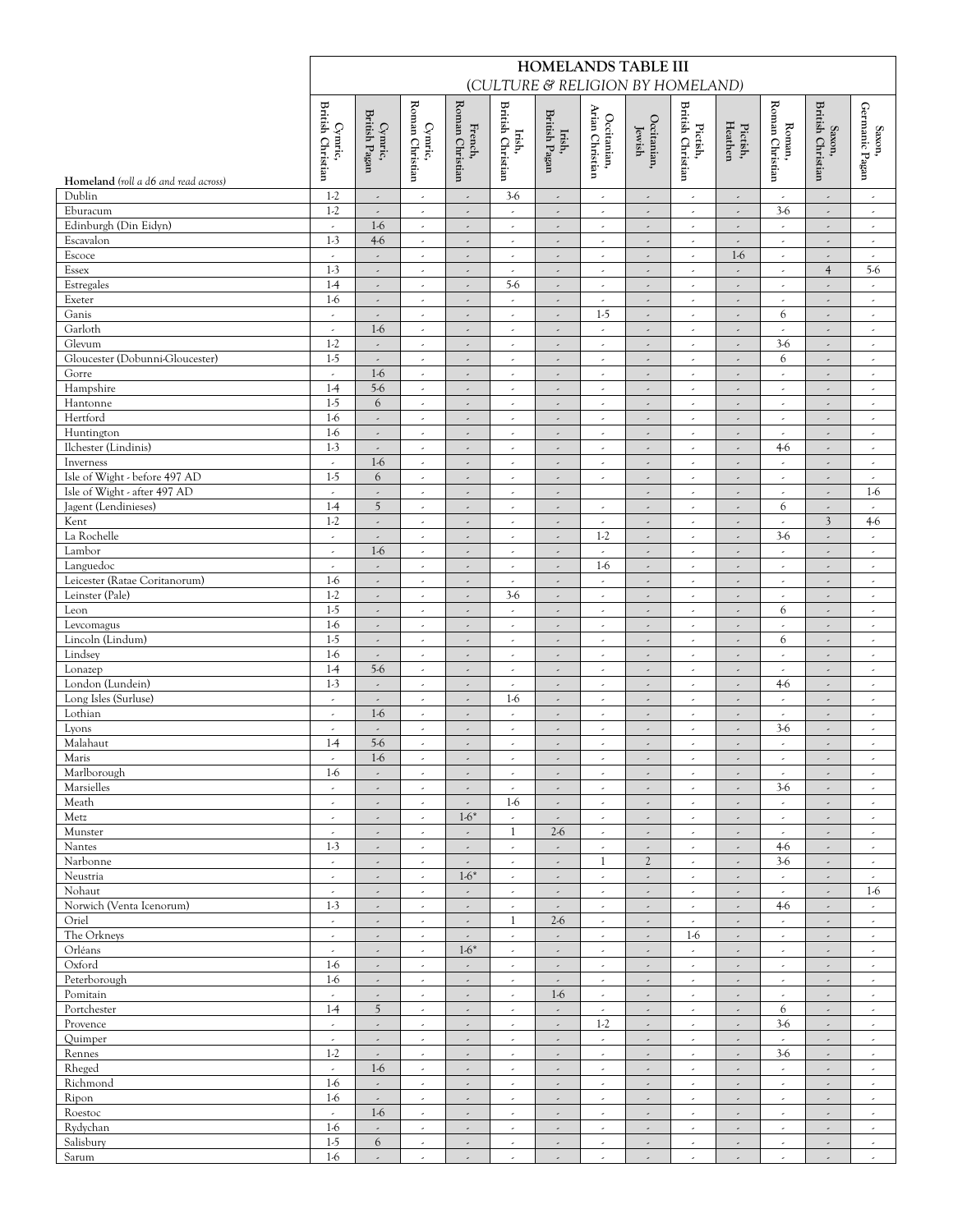|                                                                                                   |                                     |                          |                            |                            | (CULTURE & RELIGION BY HOMELAND)   | <b>HOMELANDS TABLE III</b> |                                |                          |                                      |                          |                           |                                                     |                          |
|---------------------------------------------------------------------------------------------------|-------------------------------------|--------------------------|----------------------------|----------------------------|------------------------------------|----------------------------|--------------------------------|--------------------------|--------------------------------------|--------------------------|---------------------------|-----------------------------------------------------|--------------------------|
| Homeland (roll a d6 and read across)                                                              | <b>British Christian</b><br>Cymric, | British Pagan<br>Cymric, | Roman Christian<br>Cymric, | Roman Christian<br>French, | <b>British Christian</b><br>Irish, | British Pagan<br>Irish,    | Arian Christian<br>Occitanian, | Occitanian,<br>Jewish    | <b>British Christian</b><br>Pictish, | Heathen<br>Pictish,      | Roman Christian<br>Roman, | <b>British Christian</b><br>$\operatorname{Saxon},$ | Germanic Pagan<br>Saxon, |
| Silchester                                                                                        | $1-6$                               |                          | $\overline{\phantom{a}}$   | $\overline{\phantom{a}}$   | ä,                                 |                            |                                |                          | $\overline{\phantom{a}}$             | ٠                        | $\overline{\phantom{a}}$  | $\overline{\phantom{a}}$                            | $\epsilon$               |
| Silchester (Calleva Atrebatum)                                                                    | $1-3$                               | ٠                        | $\overline{\phantom{a}}$   |                            | ٠                                  |                            | ٠                              |                          | $\overline{\phantom{a}}$             | $\overline{\phantom{a}}$ | $4-6$                     | $\overline{\phantom{a}}$                            | $\overline{\phantom{a}}$ |
| Soissons (Noviodunum)                                                                             |                                     | $\overline{\phantom{a}}$ | ×,                         | $1-6*$                     | ٠                                  | $\overline{\phantom{a}}$   | ٠                              | $\overline{\phantom{a}}$ | $\hat{\phantom{a}}$                  | ٠                        | ٠                         | $\overline{\phantom{a}}$                            | $\overline{\phantom{a}}$ |
| Somerset                                                                                          | $1-5$                               | 6                        | ×,                         | ٠                          | ä,                                 | $\overline{\phantom{a}}$   |                                | $\overline{\phantom{a}}$ | $\overline{\phantom{a}}$             | ٠                        | $\overline{\phantom{a}}$  | $\overline{\phantom{a}}$                            | $\overline{\phantom{a}}$ |
| Sorestan (Lindsey)                                                                                |                                     |                          | ,                          | ٠                          | ä,                                 | ٠                          | ٠                              | ٠                        | $\overline{\phantom{a}}$             | ٠                        | ٠                         | $\overline{\phantom{a}}$                            | $1-6$                    |
| St. Albans (Verulamium)                                                                           | $1-6$                               | $\overline{\phantom{a}}$ | $\epsilon$                 | $\overline{\phantom{a}}$   | ä,                                 | $\overline{\phantom{a}}$   | $\overline{\phantom{a}}$       | $\overline{\phantom{a}}$ | $\overline{\phantom{a}}$             | $\overline{\phantom{a}}$ | $\epsilon$                | $\overline{\phantom{a}}$                            | $\epsilon$               |
| St. Brienc                                                                                        | $1-6$                               | $\overline{\phantom{a}}$ | $\overline{\phantom{a}}$   | $\overline{\phantom{a}}$   | J.                                 | $\overline{\phantom{a}}$   | J.                             | $\overline{a}$           | v.                                   | $\overline{a}$           | v.                        | $\overline{a}$                                      | $\overline{\phantom{a}}$ |
| Stafford                                                                                          | $1-6$                               | $\overline{\phantom{a}}$ | $\overline{\phantom{a}}$   | $\overline{\phantom{a}}$   | J.                                 |                            | J.                             | $\overline{a}$           | J.                                   |                          | $\overline{\phantom{a}}$  |                                                     | v.                       |
| Staines                                                                                           | $1-4$                               |                          | ×,                         | ٠                          | ä,                                 | ٠                          | ,                              | $\overline{\phantom{a}}$ | $\overline{\phantom{a}}$             |                          | $\overline{\phantom{a}}$  | $5-6$                                               |                          |
| Strangorre                                                                                        | $\overline{\phantom{a}}$            | $1-6$                    | $\overline{\phantom{a}}$   |                            | ,                                  |                            | ٠                              |                          | ×,                                   |                          | ×,                        |                                                     |                          |
| Sugales (Powys)                                                                                   | ,                                   | $1-6$                    | J,                         | J.                         | $\overline{a}$                     |                            |                                | $\lambda$                | $\lambda$                            |                          | $\lambda$                 |                                                     | $\overline{\phantom{a}}$ |
| Surluse                                                                                           |                                     | $1-2$                    | J,                         | J.                         | J.                                 | $3-6$                      | J.                             | $\lambda$                | ,                                    |                          | $\overline{a}$            |                                                     |                          |
| Surrey                                                                                            | $\epsilon$                          | $\lambda$                | ,                          | J.                         | J,                                 |                            |                                | J.                       | ,                                    |                          | J,                        | $1-3$                                               | $4-6$                    |
| Sussex                                                                                            | $1-3$                               |                          | $\overline{\phantom{a}}$   |                            | J.                                 |                            |                                |                          | ,                                    |                          | $\overline{\phantom{a}}$  | $\overline{4}$                                      | 5.6                      |
| Thamesmouth                                                                                       | $\sim$                              |                          | $1-6$                      | $\overline{a}$             | ä,                                 | $\overline{a}$             |                                | $\overline{a}$           |                                      | $\overline{\phantom{a}}$ | $\overline{\phantom{a}}$  | $\overline{\phantom{a}}$                            | $\overline{\phantom{a}}$ |
| Tintagel                                                                                          | $1-4$                               | $5-6$                    | $\overline{\phantom{a}}$   | $\overline{\phantom{a}}$   | ä,                                 | $\overline{\phantom{a}}$   |                                | $\overline{a}$           | $\overline{\phantom{a}}$             | $\overline{\phantom{a}}$ | $\overline{\phantom{a}}$  | $\overline{\phantom{a}}$                            | $\overline{\phantom{a}}$ |
| Totnes                                                                                            | $1-4$                               | $5-6$                    | $\epsilon$                 | ٠                          | ٠                                  |                            | ٠                              | $\lambda$                | $\overline{\phantom{a}}$             | $\overline{\phantom{a}}$ | $\epsilon$                | $\overline{\phantom{a}}$                            | $\overline{\phantom{a}}$ |
| Toulouse                                                                                          | $\overline{\phantom{a}}$            | ×,                       | $\overline{\phantom{a}}$   | ٠                          | ä,                                 | $\overline{\phantom{a}}$   | $1-6$                          | $\overline{\phantom{a}}$ | $\overline{\phantom{a}}$             | ٠                        | $\epsilon$                | $\overline{\phantom{a}}$                            | $\epsilon$               |
| Toulouse (Palladia Tolosa)                                                                        | $\overline{\phantom{a}}$            | ×,                       | $\epsilon$                 | ٠                          | ä,                                 | $\overline{\phantom{a}}$   | $1-2$                          | $\overline{\phantom{a}}$ | $\overline{\phantom{a}}$             | $\overline{\phantom{a}}$ | $3-6$                     | $\overline{\phantom{a}}$                            | $\overline{\phantom{a}}$ |
| Trebes                                                                                            | $\overline{\phantom{a}}$            | ٠                        | $\epsilon$                 | ٠                          | ٠                                  | $\overline{\phantom{a}}$   | $1-6$                          | ٠                        | $\hat{\phantom{a}}$                  | ٠                        | $\epsilon$                | $\overline{\phantom{a}}$                            | $\overline{\phantom{a}}$ |
| Tribuit                                                                                           | $1-6$                               | $\overline{\phantom{a}}$ | $\overline{\phantom{a}}$   | $\overline{\phantom{a}}$   | k,                                 | $\overline{\phantom{a}}$   | ×                              | ,                        | $\overline{\phantom{a}}$             | ٠                        | $\overline{\phantom{a}}$  | $\overline{\phantom{a}}$                            | $\overline{\phantom{a}}$ |
| Vannes                                                                                            | $1-3$                               | ,                        | $\overline{\phantom{a}}$   | ٠                          | k,                                 | $\overline{\phantom{a}}$   | ×                              | $\overline{\phantom{a}}$ | $\overline{\phantom{a}}$             | ٠                        | $4-6$                     | $\overline{\phantom{a}}$                            | $\overline{\phantom{a}}$ |
| Vannetais                                                                                         | $1-5$                               |                          | ,                          |                            | ,                                  |                            |                                |                          |                                      |                          | 6                         |                                                     | $\overline{\phantom{a}}$ |
| Wandborough                                                                                       | $1-6$                               |                          | ,                          | ٠                          | J.                                 |                            | ,                              |                          | ,                                    |                          | $\overline{\phantom{a}}$  |                                                     | $\overline{\phantom{a}}$ |
| Warwick                                                                                           | $1-6$                               |                          | ,                          |                            | ,                                  |                            | ٠                              |                          | ×,                                   |                          |                           |                                                     | $\hat{\phantom{a}}$      |
| Winchester (Venta Belgarum or Camelot)                                                            | $1-3$                               | $\overline{a}$           | J.                         | J.                         | J.                                 |                            | J.                             | $\lambda$                | $\lambda$                            |                          | $4-6$                     |                                                     | $\overline{\phantom{a}}$ |
| Wuerensis                                                                                         | $1-3$                               | $4-6$                    | J.                         | J.                         | $\overline{a}$                     |                            |                                | $\lambda$                | $\lambda$                            | $\overline{\phantom{a}}$ | $\overline{a}$            | $\overline{a}$                                      | $\overline{\phantom{a}}$ |
| Yarmouth                                                                                          |                                     |                          | $1-6$                      |                            |                                    |                            |                                |                          |                                      |                          |                           |                                                     |                          |
| *the French were Germanic pagans until the conversion of King Clovis to Roman Christianity in 497 |                                     |                          |                            |                            |                                    |                            |                                |                          |                                      |                          |                           |                                                     |                          |

# **GENERATING STATISTICS**

*MALE CHARACTERS*   $SIZ = 2d6+6$ ,  $DEX = 3d6$ ,  $STR = 3d6$ ,  $CON = 3d6$ ,  $APP = 3d6$ 

*FEMALE CHARACTERS*   $SIZ = 2d6+3$ ,  $DEX = 2d6+6$ ,  $STR = 2d6+2$ ,  $CON = 3d6$ ,  $APP = 4d6$ 

*DERIVED STATISTICS*  **Total Hit Points** = CON+SIZ **Unconscious** = Total Hit Points/4 **Movement Rate** = (STR+DEX)/10 **Damage** = (SIZ+STR)/6 **Healing Rate** = (CON+STR)/10 *Round fractions normally*

*CULTURAL STATISTIC MODIFIERS*  **Cymric:** +3 CON **French:** +1 DEX, +1 STR, +1 CON **Irish:** +3 CON **Pict:** -3 SIZ, +3 DEX, -3 APP **Roman:** +1 DEX, +2 APP **Saxon:** +3 SIZ, -3 DEX, +3 STR **Occitanian:** +1 DEX, +1 CON, +1 APP

#### *DISTINCTIVE FEATURES*

Characters with an average appearance (10-12) have 1 distinctive feature. Those that are particularly handsome or unattractive have more than 1 distinctive feature, as detailed below.

| Appearance Value | Number of Distinctive Features | d6 roll | <b>Distinctive Feature</b>                                                                     |
|------------------|--------------------------------|---------|------------------------------------------------------------------------------------------------|
| $Up$ to $6$      |                                |         | Hair: very long, curly, red, crewcut, blond, hairy, huge beard, bald, prematurely gray, etc.   |
| 7.9              |                                |         | Body: slouched, barrel-chested, hunchback, tall, thin, broad-shouldered, burly, squat, etc.    |
| $10-12$          |                                |         | Expression: bright-eyed, proud, sneering, nice smile, dour, cheerful, piercing glance, etc.    |
| $13-16$          |                                |         | Speech: lisp, stutter, accent, deep, nasal, shrill, squeaky, musical, loud, soft, strong, etc. |
|                  |                                |         | Facial feature: noble nose, scarred, bushy evebrows, high cheekbones, weathered, ruddy, etc.   |
|                  |                                |         | Limbs: short legs, muscular arms, rough hands, big feet, long fingers, bow-legged, etc.        |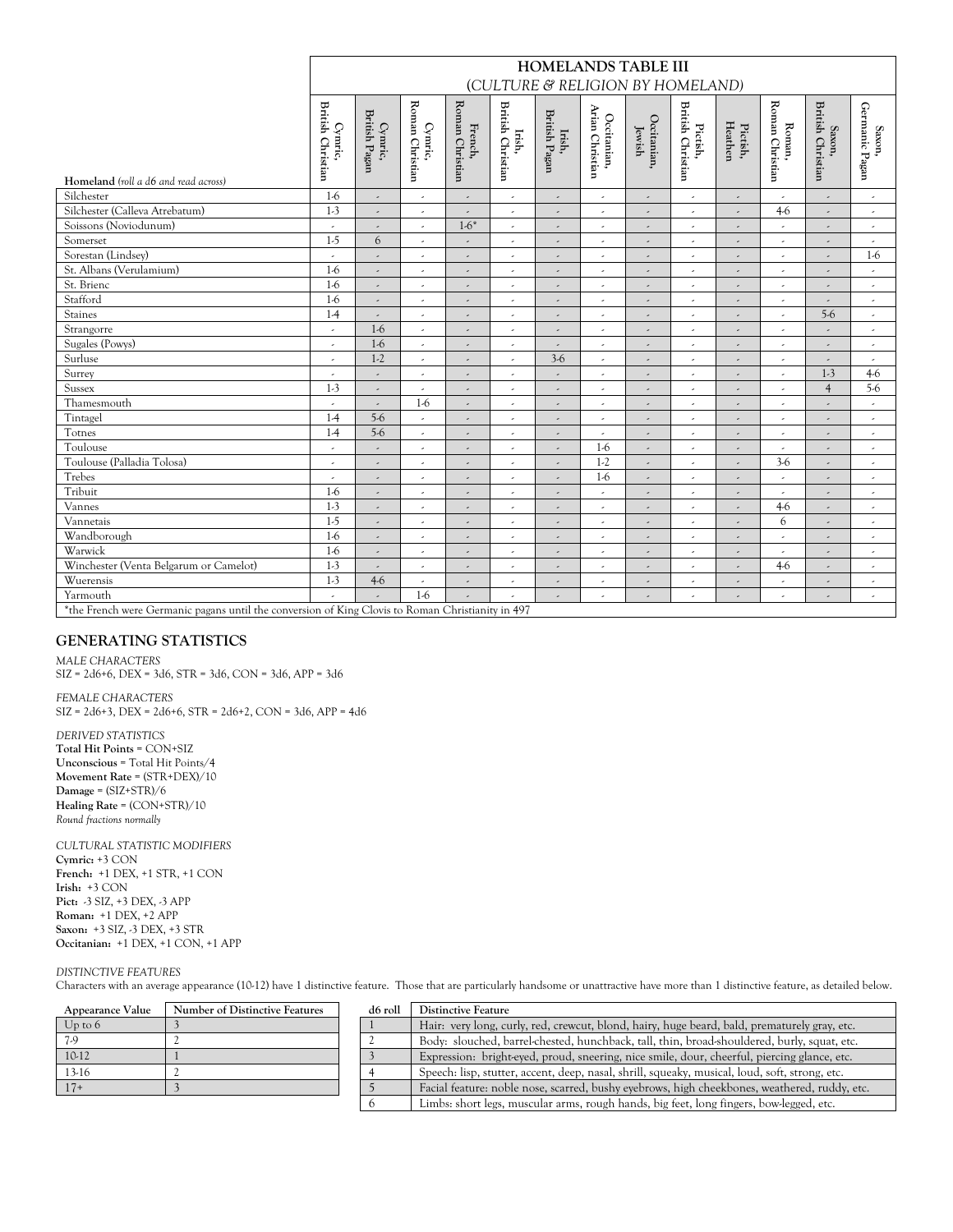## **GENERATING TRAITS**

Roll 3d6 to determine each trait in the left-hand column. The right-hand column trait is determined by subtracting the left-hand trait from 20. Add any cultural, religious or familial modifiers to the relevant traits, to a maximum of 19 and minimum of 1. After all of the traits have been determined, you may distribute 6 points to whatever traits you wish.

### **GENERATING PASSIONS**

### Loyalty (Lord) = 2d6+6, plus modifiers

Love (Family) = 2d6+6. The eldest son and all daughters use this value. Each subsequent son subtract one from this value, unless he is from a family that retains and supplies him. Hospitality = 3d6, plus modifiers Honor = 2d6+3, plus modifiers

## **Cultural Trait & Passion Modifiers:**

| French          |                                                   | Roman           |                                                              |
|-----------------|---------------------------------------------------|-----------------|--------------------------------------------------------------|
| Traits:         | Proud +2, Reckless +2, Valorous +2                | Traits:         | Deceitful $+2$ , Worldly $+2$ , Proud $+2$                   |
| Directed Trait: | Indulgent (wine)                                  | Directed Trait: | Suspicious (non-Romans)                                      |
| Passions:       | Lovalty (lord) $+1d6$ , Honor $+1$                | Passions:       | Loyalty (City) or (Emperor) 3d6                              |
| Irish           |                                                   | Saxon           |                                                              |
| Traits:         | Vengeful +2, Indulgent +2, Reckless +1            | Traits:         | Arbitrary +2, Cruel +1, Honest +2, Energetic +1, Valorous +1 |
| Passions:       | Loyalty (lord) -1d6, Love (family) +1d6, Honor -1 | Passions:       | Loyalty (Lord) $+1d6$ , Honor -1                             |
| Pict            |                                                   |                 |                                                              |
| Traits:         | Pious +2, Suspicious +2, Cruel +1                 |                 |                                                              |
| Passions:       | Love (family) $+2$ , Hospitality $+1$ , Honor -2  |                 |                                                              |
| Occitanian      |                                                   |                 |                                                              |
| Traits:         | Vengeful +2, Indulgent +2, Proud +2, Worldly +2   |                 |                                                              |
| Directed Trait: | Suspicious (religious fanatics)                   |                 |                                                              |
| Passions:       | Loyalty (lord) $-2$ , Honor $+1$                  |                 |                                                              |

## **Regional Trait & Passion Modifiers:**

| Britanny           |                                                                     | Ireland              |                                                                                            |
|--------------------|---------------------------------------------------------------------|----------------------|--------------------------------------------------------------------------------------------|
| Traits:            | Energetic +1, Modest +2, Prudent +2, Valorous +1                    | Traits:              | Lustful $+1$ , Energetic $+1$ , Honest $+2$ , Indulgent $+2$                               |
| Cambria            |                                                                     | Logres               |                                                                                            |
| Traits:<br>Cumbria | Arbitrary +2, Suspicious +2, Prudent +1, Temperate +1               | Traits:              | Energetic $+1$ , Forgiving $+1$ , Honest $+1$ , Just $+1$ , Trusting $+1$ ,<br>Valorous +1 |
| Traits:            | Pious $+2$ . Honest $+1$                                            | The North<br>Traits: | Prudent +2, Selfish +2, Pious +1, Temperate +1                                             |
| Passions:          | Loyalty (Cumbrian lord): +1d6, Loyalty (non-Cumbrian<br>lord): -1d6 | Passions:            | Love $(family) + 1d3$                                                                      |
| Cornwall           |                                                                     |                      |                                                                                            |

*Traits:*Arbitrary +2, Suspicious +2, Prudent +2

## **Regional Directed Traits:**

| +1d6 to the listed trait |                                                                                    |
|--------------------------|------------------------------------------------------------------------------------|
| Bedegraine (Logres):     | Suspicious of Lindsey (all time periods)                                           |
| Benoic (Gaul):           | Suspicious Cymri (Uther & Anarchy), Suspicious of pagans (all time periods)        |
| Benoit (Gaul):           | Suspicious Franks (Uther & Anarchy)                                                |
| Brun (Logres):           | Suspicious of Hertford (Uther & Anarchy), Suspicious of faeries (Boy King & later) |
| Cambenet (Cumbria):      | Trusting of Logres knights (Romance & later)                                       |
| Caercolun (Logres):      | Vengeful of Saxons (Uther & Anarchy)                                               |
| Carhaix (Brittany):      | Suspicious of all Bretons (all time periods)                                       |
| Colchester (Logres):     | Vengeful of Saxons (Uther & Anarchy)                                               |
| Dal Riada (Ireland):     | Proud of Dal Riada (all time periods)                                              |
| Dorset (Logres):         | Suspicious of non-Romans (Uther, Anarchy & Boy King)                               |
| Dumnonie (Brittany):     | Suspicious of Vannetais (Boy King & later)                                         |
| Escavalon Cambria):      | Suspicious of Estregales (Uther & Anarchy), Proud of Escavalon (all time periods)  |
| Essex (Logres):          | Indulgent of alcohol (all time periods)                                            |
| Estregales (Cambria):    | Suspicious of Gomeret (Boy King & later)                                           |
| Ganis (Gaul):            | Suspicious of French (all time periods)                                            |
| Gomeret (Cambria):       | Suspicious of Pendragon (Boy King & later)                                         |
| Gorre (North):           | Trusting of pagans (all time periods), Trusting of witches (Romance & later)       |
| Hamphire (Logres):       | Merciful of Saxons (Romance & later)                                               |
| Hertford (Logres):       | Selfish with food (all time periods)                                               |
| Huntington (Logres):     | Suspicious Saxons (Uther & Anarchy)                                                |
| Isle of Wight:           | Prudent at sea (all time periods), Valorous at sea (all time periods)              |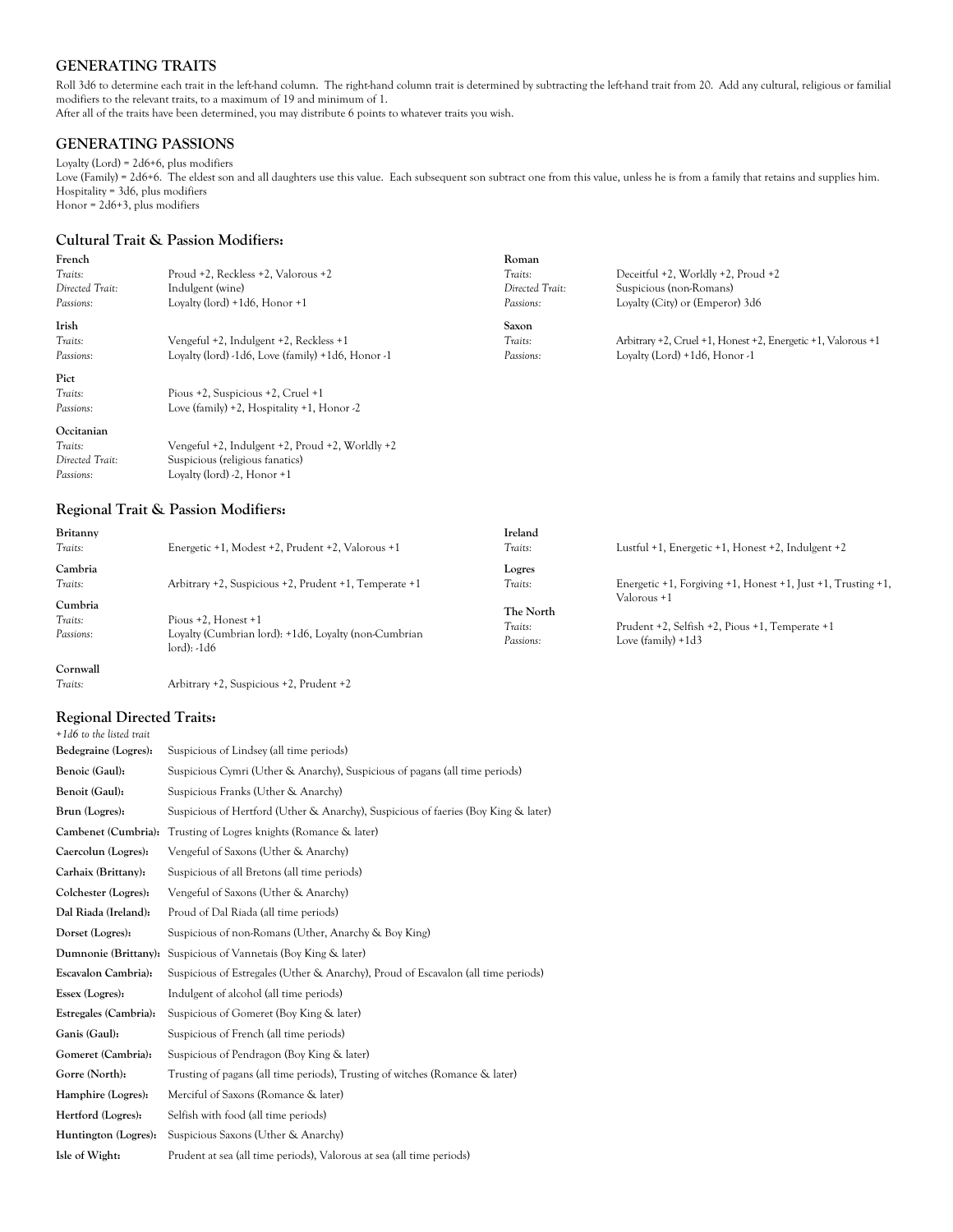**Jagent (Logres):** Suspicious of Cornwall (Boy King & later) **Lambor (Logres):** Suspicious of Lindsey (all time periods except Tournament, Grail Quest & Twilight) Leicester (Logres): Suspicious of of Cymri (all time periods) Leon (Brittany): Trusting of paying customers (all time periods) **Lindsey (Logres):** Suspicious of Pendragon (all time periods) **Lonazep (Logres):** Cowardly with marsh monsters (all time periods) **London (Logres):** Suspicious of Saxons (Boy King, Conquest & Romance) Long Isles (North): Suspicious of Cymri (all time periods) **Lothian (North):** Suspicious of Pendragon (all time periods except Tournament, Grail Quest & Twilight) **Malahaut (Cumbria):** Suspicious of Pendragon (all time periods except Tournament, Grail Quest & Twilight) **Munster (Ireland):** Trusting of Estregales (all time periods) **Nohaut (Cumbria):** Suspicious of Malahaut (all time periods) **Oriel (Ireland):** Suspicious of Pendragon (Romance & later) **Pomitain (Ireland):** Valorous at sea (all time periods) **Rydychan (Logres):** Suspicious of Cambrians (all time periods except Tournament, Grail Quest & Twilight) **Salisbury (Logres):** Suspicious of Silchester (all time periods except Tournament, Grail Quest & Twilight) **Somerset (Logres):** Cowardly of faeries (all time periods) **Sugales (Cambria):** Trusting of druids (all time periods) **Surluse (North):** Proud of Irish ways (all time periods) **Sussex (Logres):** Indulgent of alcohol (all time periods) **Thamesmouth:** Suspicious of Saxons (Boy King, Conquest & Romance) **Tintagel (Cornwall):** Trusting of Morgan le Fay (Boy King & later) **Tribuit (Logres):** Cowardly of Faeries (Boy King & later), Indulgent of fine clothes (Conquest & later) **Winchester (Logres):** Proud of Belgae (Uther & Anarchy) **Wuerensis (Logres):** Suspicious of religious fanatics (all time periods)

### **Regional Passions:**

| Roll 3d6 to determine the regional Passion score |                                                                                                  |  |  |  |  |  |  |
|--------------------------------------------------|--------------------------------------------------------------------------------------------------|--|--|--|--|--|--|
| Ailech (Ireland):                                | Hate Orielmen (all time periods)                                                                 |  |  |  |  |  |  |
| Bedegraine (Logres):                             | Hate Norgales knights (Romance & later)                                                          |  |  |  |  |  |  |
| Caercolun (Logres):                              | Hate Angles (Uther, Anarchy & Boy King)                                                          |  |  |  |  |  |  |
| Cambenet (Cumbria):                              | Hate Irish (Uther & Anarchy)                                                                     |  |  |  |  |  |  |
| Cameliard (Cambria):                             | Hate Norgales knights (Uther & Anarchy), Amor (Guenever) (Romance & later)                       |  |  |  |  |  |  |
| Clarence (Logres):                               | Hate Gloucestermen (all time periods except Tournament, Grail Quest & Twilight)                  |  |  |  |  |  |  |
| Connacht (Ireland):                              | Love Hunting                                                                                     |  |  |  |  |  |  |
| Cornouailles (Brittany):                         | Loyalty to the King of Cornwall (all time periods)                                               |  |  |  |  |  |  |
| Devon (Cornwall):                                | Hate Irish (all time periods)                                                                    |  |  |  |  |  |  |
|                                                  | Dumnonie (Brittany): Hate Vannetais (Uther & Anarchy)                                            |  |  |  |  |  |  |
| Escoce (North):                                  | Hate Irish (all time periods)                                                                    |  |  |  |  |  |  |
| Garloth (North):                                 | Hate Danes (Uther & Anarchy), Hate Saracens (Romance & later)                                    |  |  |  |  |  |  |
| Gorre (North):                                   | Hate Irish (Uther & Anarchy)                                                                     |  |  |  |  |  |  |
|                                                  | Gloucester (Cambria): Hate Clarence (all time periods except Tournament, Grail Quest & Twilight) |  |  |  |  |  |  |
| Hampshire (Logres):                              | Hate Saxons (Uther & Anarchy)                                                                    |  |  |  |  |  |  |
| Hertford (Logres):                               | Hate Saxons (Uther & Anarchy)                                                                    |  |  |  |  |  |  |
| Huntington (Logres):                             | Hate Saxons (Uther & Anarchy)                                                                    |  |  |  |  |  |  |
| Jagent (Logres):                                 | Hate Cornishmen (Uther & Anarchy)                                                                |  |  |  |  |  |  |
| Kent (Logres):                                   | Hate Danes (all time periods)                                                                    |  |  |  |  |  |  |
| Leinster (Ireland):                              | Hate Irish Pagans (Boy King & later)                                                             |  |  |  |  |  |  |
| London:                                          | Hate Saxons (Uther & Anarchy)                                                                    |  |  |  |  |  |  |
| Lothian (North):                                 | Hate Pendragon (Tournament & later)                                                              |  |  |  |  |  |  |
| Lyonesse (Cornwall):                             | Hate Irish (all time periods except Tournament, Grail Quest & Twilight)                          |  |  |  |  |  |  |
| Malahaut (Cumbria):                              | Hate Angles (Uther & Anarchy)                                                                    |  |  |  |  |  |  |
| Maris (Logres):                                  | Hate Angles (Uther & Anarchy), Hate trolls (all time periods)                                    |  |  |  |  |  |  |
| Meath (Ireland):                                 | Hate Pagans (all time periods)                                                                   |  |  |  |  |  |  |
| Nohaut (North):                                  | Hate Malahaut (Uther, Anarchy, Boy King & Conquest)                                              |  |  |  |  |  |  |
| Salisbury (Logres):                              | Hate Saxons (Uther, Anarchy & Boy King)                                                          |  |  |  |  |  |  |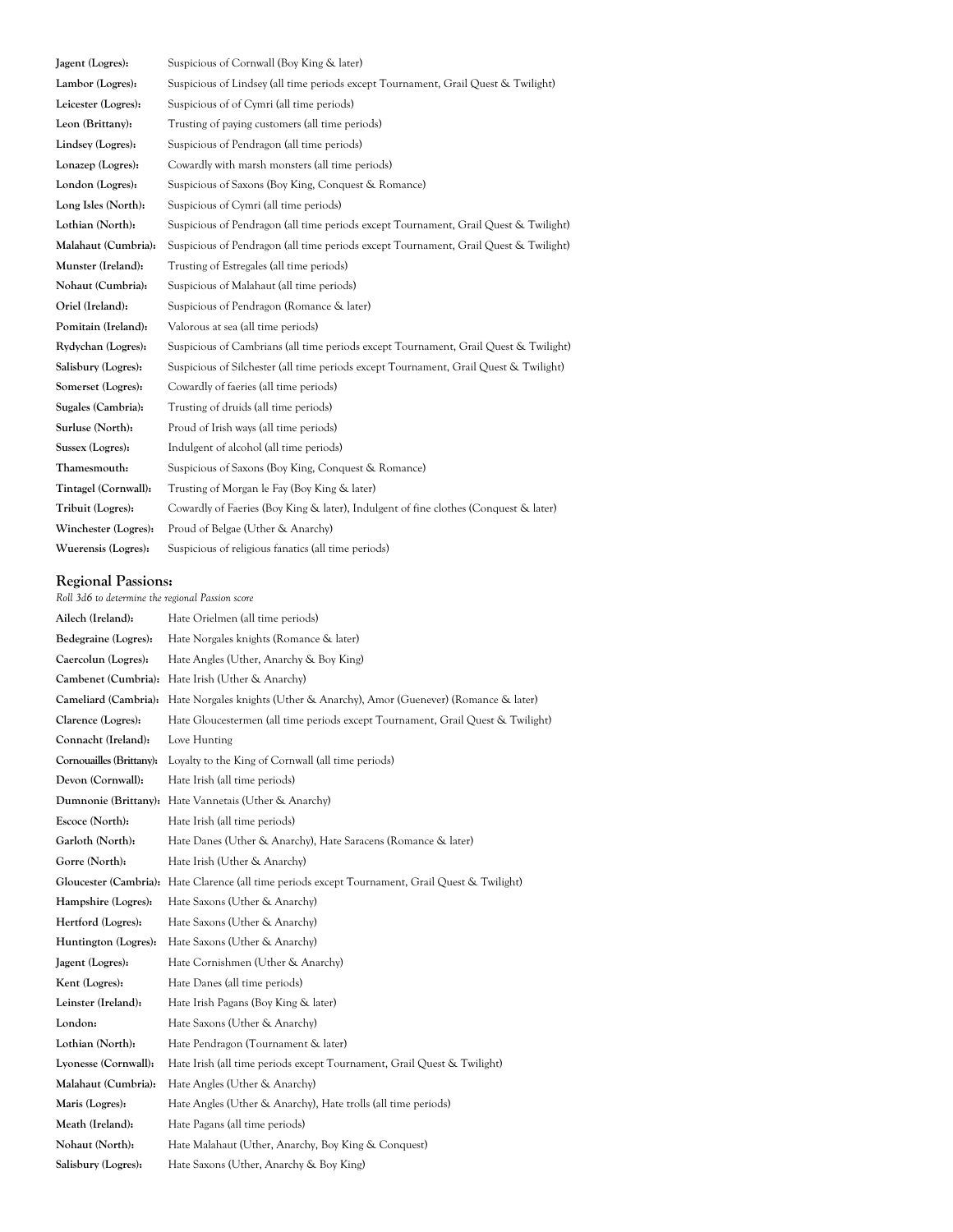| Silchester (Logres):  | Hate Saxons (Anarchy & later)                                         |
|-----------------------|-----------------------------------------------------------------------|
| Somerset (Logres):    | Hate Irish (Uther & Anarchy)                                          |
| Strangorre (North):   | Hate Irish (all time periods)                                         |
| Surrey (Logres):      | Hate (Other) Saxons (Uther, Anarchy & Boy King)                       |
| Thamesmouth:          | Hate Saxons (Uther & Anarchy)                                         |
| Tintagel (Cornwall):  | Hate Irish (Uther & Anarchy)                                          |
| Totnes (Cornwall):    | Hate Giants (all time periods), Hate Irish (Uther & Anarchy)          |
| Vannetais (Brittany): | Hate French (all time periods), Hate Brittany (Tournament & Twilight) |
| Wuerensis (Logres):   | Hate Cambrians (Uther & Anarchy)                                      |

# **Religious Virtues (Bonuses):**

| Christian, Arian:   | Chaste, Honest, Just, Merciful, Temperate (+2 Hit Points, +3 to Damage)      |
|---------------------|------------------------------------------------------------------------------|
| Christian, British: | Chaste, Energetic, Generous, Modest, Temperate (+3 Hit Points, +2 to Damage) |
| Christian, Roman:   | Chaste, Forgiving, Merciful, Modest, Temperate (+6 Hit Points)               |
| Heathen:            | Vengeful, Honest, Proud, Arbitrary, Worldly (+2 Movement, +1 Healing)        |
| Judaism:            | Chaste, Energetic, Just, Prudent, Temperate (+3 Hit Points, +1 Healing)      |
| Pagan, British:     | Lustful, Energetic, Generous, Honest, Proud (+2 Healing)                     |
| Pagan, Germanic:    | Generous, Proud, Worldly, Reckless, Indulgent (+1d6 Damage)                  |

# **FATHER'S CLASS**

|                                                                             | <b>FATHER'S CLASS</b>                                        |                          |                          |                          |            |                                 |                             |                    |                          |                |                             |                   |            |                          |
|-----------------------------------------------------------------------------|--------------------------------------------------------------|--------------------------|--------------------------|--------------------------|------------|---------------------------------|-----------------------------|--------------------|--------------------------|----------------|-----------------------------|-------------------|------------|--------------------------|
|                                                                             | (Left Column: Uther - Boy King, Right Column: Later Periods) |                          |                          |                          |            |                                 |                             |                    |                          |                |                             |                   |            |                          |
| Class (d20)                                                                 |                                                              | Cambria*<br>(Non-Roman)  |                          | Cumbria<br>(Non-Roman)   |            | Cambria &<br>Cumbria<br>(Roman) |                             | Logres<br>(Cymric) | (Roman)                  | Logres         |                             | Logres<br>(Saxon) |            | The North<br>(Cymric)    |
|                                                                             |                                                              |                          |                          |                          |            |                                 |                             |                    |                          |                |                             |                   |            |                          |
| Free holding knight                                                         |                                                              |                          |                          |                          |            |                                 |                             |                    |                          |                |                             |                   |            |                          |
| Lord or Officer                                                             |                                                              |                          | 01                       | 01                       | 01         | 01                              | $^{\circ}$                  | 01                 | $^{01}$                  | 01-03          |                             |                   |            |                          |
| Tribal or clan chieftain                                                    |                                                              |                          | ×                        | $\overline{\phantom{a}}$ | ٠          | $\overline{\phantom{a}}$        |                             |                    |                          |                | $\epsilon$                  | ×                 | ٠          |                          |
| Family chieftain                                                            |                                                              |                          |                          |                          | ٠          | $\overline{\phantom{a}}$        | $\epsilon$                  | ×                  |                          |                | $\epsilon$                  | ×                 | ٠          |                          |
| Banneret Knight                                                             | 01                                                           | 01                       | 02                       | 02-03                    | 02         | 02-03                           | 02                          | 02-03              | 02                       | 04-05          | $\mathcal{L}_{\mathcal{A}}$ |                   | ×          | 01                       |
| Vassal Knight                                                               | 02-03                                                        | 02-04                    | 03-08                    | 04-08                    | 03-04      | 04-07                           | 03-08                       | 04-08              | 03-04                    | $06-10$        |                             | ۰                 |            | 02-03                    |
| Bachelor Knight                                                             | 04-07                                                        | 05-09                    | $09-10$                  | $09-12$                  | 05-08      | $08-11$                         | $09-10$                     | $09-12$            | 05-08                    | $11-14$        | $\mathcal{L}_{\mathcal{A}}$ |                   | ×          | 04-06                    |
| Mercenary Knight                                                            | $08-10$                                                      | $10-11$                  | 11-13                    | $13-14$                  | $09-12$    | $12-15$                         | $11-13$                     | $13-14$            | $09-13$                  | $15-16$        |                             | $01-03$           |            | $07-12$                  |
| Squire                                                                      | $11-14$                                                      | $12-15$                  | $14-16$                  | 15-20                    | 13-16      | 16-20                           | $14-16$                     | 15-20              | $14-17$                  | 17-20          |                             | 04-07             |            | 13-15                    |
| Warrior                                                                     | 15-20                                                        | 16-20                    | 17-20                    |                          |            |                                 | 17-20                       |                    |                          |                |                             | 08-09             |            | 16-20                    |
| Legionnarius                                                                |                                                              |                          |                          |                          | 17-20      |                                 |                             |                    | 18-20                    |                |                             | 10-20             |            |                          |
|                                                                             |                                                              |                          |                          |                          |            |                                 |                             |                    |                          |                |                             |                   |            |                          |
| * Cymri from Sugales use The North (Pict/Irish) column in all time periods. |                                                              |                          |                          |                          |            |                                 |                             |                    |                          |                |                             |                   |            |                          |
|                                                                             |                                                              |                          |                          |                          |            |                                 |                             |                    |                          |                |                             | Ireland           |            | Ireland                  |
|                                                                             |                                                              | The North                |                          | Cornwall                 |            | <b>Brittany</b>                 |                             | France             |                          | Gaul           |                             | (Irish)           |            | (Irish Pagans,           |
| Class $(d20)$                                                               |                                                              | (Pict/Irish)             |                          |                          |            |                                 |                             |                    |                          |                | Christians) <sup>†</sup>    |                   |            | Manx & Picts)            |
| Free holding knight                                                         |                                                              | $\overline{\phantom{a}}$ | $\overline{\phantom{a}}$ | $\overline{\phantom{a}}$ | $\epsilon$ | $\overline{\phantom{a}}$        | $\epsilon$                  |                    | 01-02                    | 01-02          |                             |                   |            |                          |
| Lord or Officer                                                             |                                                              |                          | ×                        | $\overline{a}$           | ٠          | $\lambda$                       | $\mathcal{L}_{\mathcal{A}}$ | 01                 | 03                       | 0 <sub>3</sub> | $\mathcal{L}_{\mathcal{A}}$ |                   |            |                          |
| Tribal or clan chieftain                                                    | ×                                                            | 01                       |                          |                          | ä,         | $\overline{\phantom{a}}$        | $\lambda$                   |                    |                          | ×              | $\mathcal{L}_{\mathcal{A}}$ |                   |            | 01                       |
| Family chieftain                                                            |                                                              | 02-03                    | ×                        | $\overline{\phantom{a}}$ | $\epsilon$ | $\overline{\phantom{a}}$        | $\overline{\phantom{a}}$    |                    |                          | ٠              | $\sim$                      | ۰                 |            | 02-03                    |
| Banneret Knight                                                             |                                                              |                          | 01                       | 01                       | 01         | 01                              |                             | 02-03              | 04-05                    | 04-05          |                             | 01                |            |                          |
| Vassal Knight                                                               | ×                                                            | $\lambda$                | 02-04                    | 02-05                    | 02-04      | 02-05                           | $\lambda$                   | 04-08              | 06-08                    | 06-09          | $\mathcal{L}_{\mathcal{A}}$ | 02-03             | ×          |                          |
| Bachelor Knight                                                             | ٠                                                            |                          | $05-10$                  | $06-12$                  | $05-10$    | $06-12$                         | $\overline{a}$              | $09-12$            | $09-13$                  | $10-14$        |                             | 04-06             |            | $\overline{\phantom{a}}$ |
| Mercenary Knight                                                            | ×                                                            | $04-12$                  | 11-13                    | 13-15                    | $11-13$    | $13-15$                         | ×                           | $13-14$            | 14                       |                |                             | $07-12$           | ×          |                          |
| Squire                                                                      | ×                                                            |                          | $14-17$                  | 16-18                    | $14-17$    | $16-18$                         | ÷.                          | $15-20$            | 15-20                    | 15-20          | $\overline{\phantom{a}}$    | $13-15$           | $\epsilon$ |                          |
| Warrior                                                                     | ٠                                                            | 13-20                    | 18-20                    | 19-20                    | 18-20      | 19-20                           | $\epsilon$                  | ٠                  | $\overline{\phantom{a}}$ | ×              | $\epsilon$                  | 16-20             |            | $04 - 20$                |
| Legionnarius                                                                |                                                              |                          |                          |                          |            |                                 |                             |                    |                          |                |                             |                   |            |                          |

|                | <b>LORD OR OFFICER SUBTABLE</b> |         |         |                 |         |                   |                                                                    |                |     |                          |                          |         |
|----------------|---------------------------------|---------|---------|-----------------|---------|-------------------|--------------------------------------------------------------------|----------------|-----|--------------------------|--------------------------|---------|
|                |                                 |         |         |                 |         |                   | (Left Column: Uther – Boy King, Right Column: Conquest - Twilight) |                |     |                          |                          |         |
| Class (d20)    |                                 | Cumbria |         | Logres (Cymric) |         | Logres<br>(Roman) | Logres<br>(Saxon)                                                  |                |     | France                   |                          | Gaul    |
| The local lord | 01-03                           | 01-04   | 01      | 01              | 01-03   | 01-03             |                                                                    |                |     | $01-17$                  | 01-10                    | $01-10$ |
| Steward        | 04-06                           | 05-06   | 02      | 02              | 04-06   | 04-05             |                                                                    | $_{01}$        |     | 18                       | $11-13$                  | 11-13   |
| Butler         | 07-08                           | 07-08   | $^{03}$ | 0 <sub>3</sub>  | 07-09   | 06-08             |                                                                    | 02             | ۰.  | 19                       | 14-17                    | 14-17   |
| Marshal        | $09-11$                         | $09-10$ | 04-06   | 04              | $10-11$ | $09-10$           |                                                                    | 0 <sub>3</sub> |     | 20                       | 28-30                    | 28-30   |
| Castellan      | $12-14$                         | 11-15   | $07-10$ | $05-10$         | 12-14   | 11-12             |                                                                    | 04             |     | $\overline{\phantom{a}}$ | $\overline{\phantom{a}}$ |         |
| Illegitimate   | 15-20                           | 16-20   | 11-20   | $1-20$          | 15-20   | 13-20             |                                                                    | $05-20$        | - 1 | $\overline{a}$           | $\overline{\phantom{a}}$ |         |

## **SIBLINGS**

Roll 1d6 to determine where your character falls in terms of birth order. Roll another d6 and add this to the first d6 result to determine the number of children in the character's immediate family. For example, if a player rolls a "2" on the first die roll and a "3" on the second die roll the player's character is the 2<sup>nd</sup> born of 5 children. Finally roll a d6 for each sibling to determine the gender of each sibling: even numbers = male and odd numbers =female.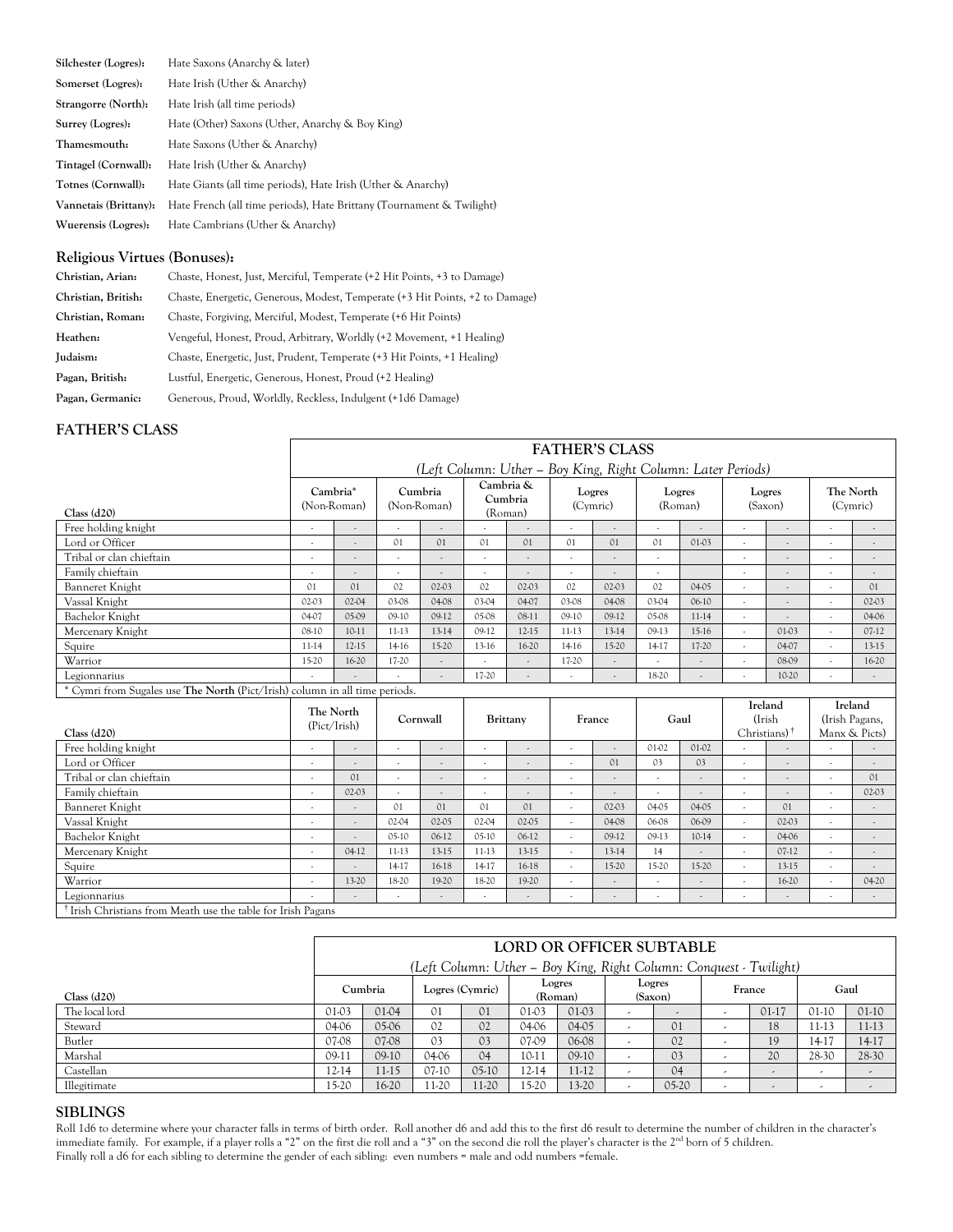### **FAMILY MEMBERS' SURVIVAL TABLE**

| d <sub>20</sub> roll | Father                                                         | d <sub>20</sub> roll | Family Knights & Other Lineage Men* | d <sub>20</sub> roll | <b>Female Relatives* &amp; Siblings</b> |  |  |  |
|----------------------|----------------------------------------------------------------|----------------------|-------------------------------------|----------------------|-----------------------------------------|--|--|--|
| $01-13$              | Father alive                                                   | $_{01}$              | missing                             | 01-02                | missing                                 |  |  |  |
| 14-17                | Father deceased                                                | $02-14$              | alive                               | $03-16$              | alive                                   |  |  |  |
| 18-19                | Father alive, but bedridden                                    | 15-16                | alive. but bedridden                | 17-18                | alive. but bedridden                    |  |  |  |
| 20                   | Father missing                                                 | 17-20                | dead                                | 19-20                | dead                                    |  |  |  |
|                      | * add 3 to the die roll for the middle-aged or older relatives |                      |                                     |                      |                                         |  |  |  |

# **FAMILY ARMY**

**Family Knights:** Old Knights (1d6-5), Middle-Aged Knights (1d6-2), Young Knights (1d6+1)

**Other Lineage Men:** 3d6+5

Family knights and lineage men are married 50% of the time. Roll a d6: even numbers = married, odd numbers=unmarried

#### **Family Knights' Relation to the Character**

| d <sub>20</sub> roll | Old Knights, if applicable              | d <sub>20</sub> roll | Middle-Aged Knights, if applicable | Young Knights |                                                              |
|----------------------|-----------------------------------------|----------------------|------------------------------------|---------------|--------------------------------------------------------------|
| $01-15$              | Your grandfather's younger brother      | $01-13$              | Your father's younger brother      | 01-08         | Your brother*                                                |
| 16-20                | Your grandfather's illegitimate brother | 14-17                | Your mother's brother              | $09-14$       | A first cousin on your father's side                         |
|                      |                                         | 18-20                | Your father's illegitimate brother |               | Your brother-in-law*                                         |
|                      |                                         |                      |                                    | 16-17         | A first cousin on your mother's side                         |
|                      |                                         |                      |                                    | 18            | An illegitimate brother, older                               |
|                      |                                         |                      |                                    | 19-20         | An illegitimate brother, younger                             |
|                      |                                         |                      |                                    |               | * if this is not possible, this result indicates a cousin or |
|                      |                                         |                      |                                    | young uncle.  |                                                              |

# **CAUSES OF FAMILY MEMBERS' DEATHS**

| d <sub>20</sub> roll | Cause, Male                                                                        | d <sub>20</sub> roll | Cause, Female          |  |  |  |  |  |  |  |
|----------------------|------------------------------------------------------------------------------------|----------------------|------------------------|--|--|--|--|--|--|--|
| $1-3$                | in battle with personal feud                                                       | 1.9                  | old age or illness     |  |  |  |  |  |  |  |
| $4-6$                | in battle with neighboring land                                                    | 10-11                | accident               |  |  |  |  |  |  |  |
| $7-8$                | in battle with foreign invaders                                                    | 12                   | killed by local threat |  |  |  |  |  |  |  |
| 9                    | went into seclusion*                                                               | 13                   | killed by raiders      |  |  |  |  |  |  |  |
| $10-11$              | hunting accident                                                                   | 14-15                | captured by raiders    |  |  |  |  |  |  |  |
| $12-13$              | other accident                                                                     | 16-18                | died in childbirth     |  |  |  |  |  |  |  |
| 14-16                | old age or illness                                                                 | 19                   | went into seclusion*   |  |  |  |  |  |  |  |
| 17-20                | went missing, never returned                                                       | 20                   | went missing           |  |  |  |  |  |  |  |
|                      | * can encompass things such as entering a monastery or convent, going off into the |                      |                        |  |  |  |  |  |  |  |
|                      | woods for years on end, going into hiding etc.                                     |                      |                        |  |  |  |  |  |  |  |

| d <sub>20</sub> roll | <b>FAMILY CHARACTERISTIC</b>                 |
|----------------------|----------------------------------------------|
|                      | Keen on status: Courtesy +5                  |
| $\overline{c}$       | Spiritual bent: Religion +5                  |
| 3                    | Know the commoners: Folklore +5              |
| $\overline{4}$       | Know the faerie ways: Faerie Lore +5         |
| 5                    | Good with horses: Horsemanship +5            |
| 6                    | Excellent voice: Singing +10                 |
| $\overline{7}$       | Keen-sighted: Awareness +5                   |
| 8                    | At home in nature: Hunting +5                |
| $\mathbf{Q}$         | Sprightly: Dancing +10                       |
| 10                   | Natural Healer: First Aid +5                 |
| 11                   | Naturally Lovable: Flirting +10              |
| 12                   | Never forgets a face: Recognize +10          |
| 13                   | Surprisingly deductive: Intrigue +5          |
| 14                   | Swims like an otter: Swimming +10            |
| 15                   | Natural storyteller: Orate +10               |
| 16                   | Natural musician: Play (all instruments) +10 |
| 17                   | Good with words: Compose +10                 |
| 18                   | Grew up with books: Read (Latin) +5          |
| 19                   | Good with birds: Falconry +10                |
| 20                   | Clever at games: Gaming +10                  |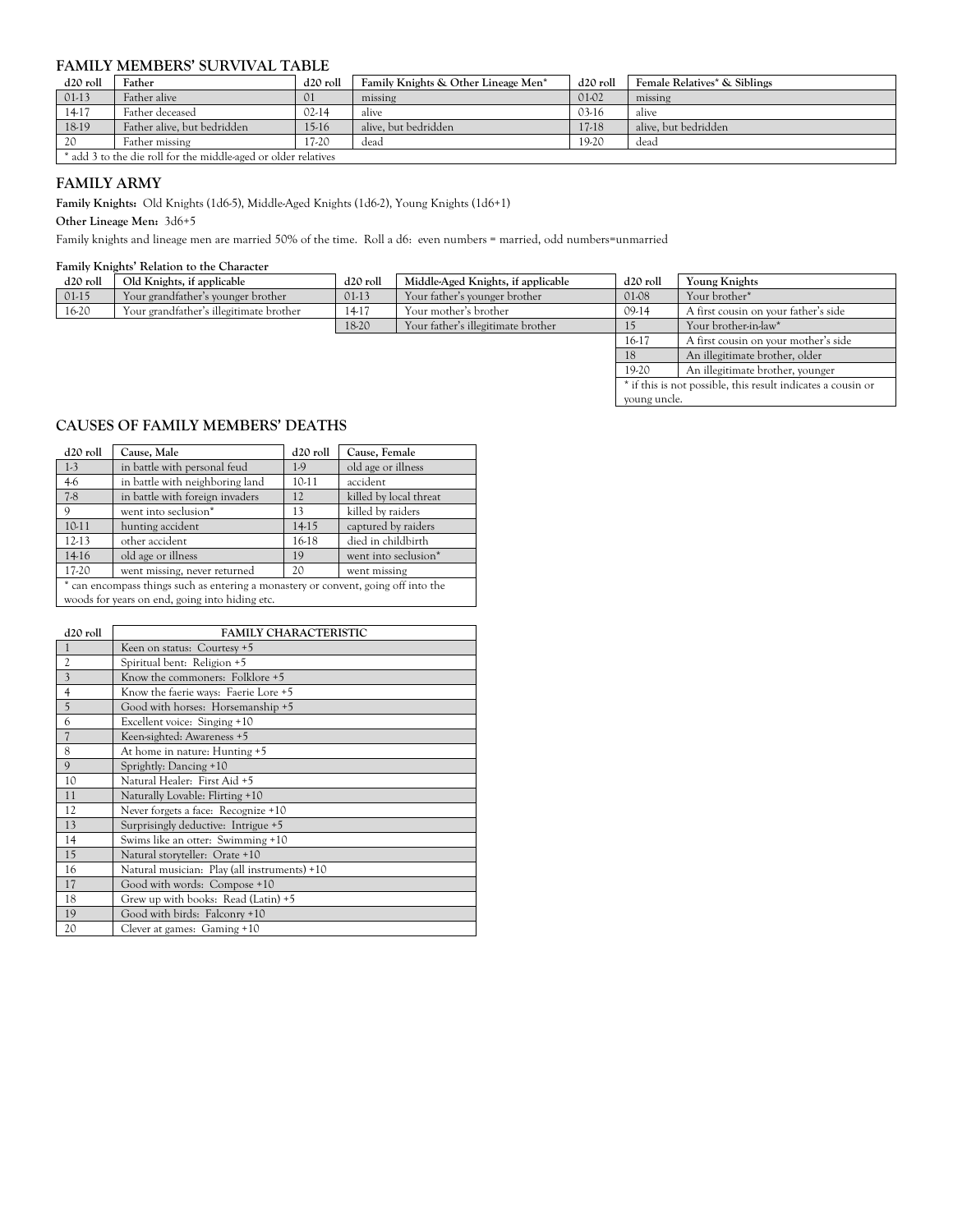|                            | <b>BEGINNING SKILL VALUES</b>                 |                                         |                               |                                |                                |                                    |                                |                                |                   |                                |                         |                                |                                |                                |
|----------------------------|-----------------------------------------------|-----------------------------------------|-------------------------------|--------------------------------|--------------------------------|------------------------------------|--------------------------------|--------------------------------|-------------------|--------------------------------|-------------------------|--------------------------------|--------------------------------|--------------------------------|
|                            | (UTHER, ANARCHY, BOY KING & CONQUEST PERIODS) |                                         |                               |                                |                                |                                    |                                |                                |                   |                                |                         |                                |                                |                                |
|                            | Occitanian                                    |                                         | Cymric                        |                                | French                         |                                    | Irish/Manx                     |                                | Pict              |                                | Roman                   |                                | Saxon                          |                                |
| <b>Skills</b>              | Male                                          | Female                                  | Male                          | Female                         | Male                           | Female                             | Male                           | Female                         | Male              | Female                         | Male                    | Female                         | Male                           | Female                         |
| Awareness                  | 6                                             | $\overline{4}$                          | 6                             | $\overline{3}$                 | 6                              | 5                                  | 5                              | $\overline{4}$                 | 10                | 6                              | 6                       | $\overline{4}$                 | 6                              | 5                              |
| Boating                    | $\mathbf{1}$                                  | $\Omega$                                | $\mathbf{1}$                  | $\mathbf{0}$                   | $\Omega$                       | $\Omega$                           | 5                              | $\Omega$                       | $\mathbf{1}$      | $\mathbf{1}$                   | $\Omega$                | $\Omega$                       | 10                             | $\mathcal{O}$                  |
| Chirurgery                 | $\mathbf{0}$                                  | 10                                      | $\mathbf{1}$                  | 10                             | $\mathbf{0}$                   | 10                                 | $\mathcal{O}$                  | 10                             | 5                 | 10                             | 5                       | 10                             | $\mathcal{O}$                  | 10                             |
| Compose                    | 5                                             | 3                                       | $\mathbb O$                   | $\mathbf{1}$                   | $\mathcal{O}$                  | $\mathbf{1}$                       | $\overline{4}$                 | 3                              | $\mathcal{O}$     | $\mathcal{O}$                  | 1                       | $\mathbf{1}$                   | $\mathfrak{2}$                 | $\mathfrak{2}$                 |
| Courtesy                   | $\,8\,$                                       | 6                                       | $\mathfrak{Z}$                | 5                              | 5                              | 5                                  | $\mathfrak{2}$                 | $\overline{c}$                 | $\mathbf{1}$      | $\mathbf{1}$                   | 5                       | 5                              | 5                              | 5                              |
| Dancing                    | $\overline{2}$                                | $\mathfrak{2}$                          | $\mathfrak{2}$                | $\mathfrak{2}$                 | $\mathfrak{2}$                 | $\mathfrak{2}$                     | 3                              | 3                              | 2                 | $\overline{c}$                 | 2                       | $\overline{c}$                 | 2                              | $\mathfrak{2}$                 |
| Faerie Lore                | $\overline{c}$                                | $\mathbf{1}$                            | $\mathbf{1}$                  | $\overline{\mathbf{3}}$        | $\overline{c}$                 | $\overline{c}$                     | $\overline{c}$                 | $\overline{c}$                 | 10                | 10                             | $\overline{c}$          | $\overline{c}$                 | $\overline{2}$                 | $\overline{c}$                 |
| Falconry                   | 3                                             | $\overline{c}$                          | 3                             | $\overline{c}$                 | 8                              | $\overline{c}$                     | $\mathbf{1}$                   | $\overline{1}$                 | $\Omega$          | $\mathbf{0}$                   | $\mathfrak{2}$          | $\Omega$                       | $\mathfrak{2}$                 | $\overline{c}$                 |
| First Aid                  | $\overline{c}$                                | 10                                      | 10                            | 10                             | 3                              | 10                                 | $\mathfrak{2}$                 | 10                             | 5                 | 10                             | $\overline{c}$          | 10                             | $\overline{c}$                 | 10                             |
| Flirting                   | 5                                             | $\overline{4}$                          | $\overline{4}$                | 6                              | $\overline{c}$                 | $\overline{2}$                     | $\overline{4}$                 | $\overline{4}$                 | $\mathbf{1}$      | $\mathbf{1}$                   | $\overline{4}$          | $\overline{4}$                 | $\overline{c}$                 | $\overline{3}$                 |
| Folklore                   | $\overline{c}$                                | $\mathbf{1}$                            | $\mathfrak{2}$                | $\mathfrak{2}$                 | $\mathfrak{2}$                 | $\mathfrak{2}$                     | 5                              | $\overline{4}$                 | 5                 | 5                              | $\overline{c}$          | $\overline{c}$                 | 2                              | $\mathfrak{Z}$                 |
| Gaming                     | 3                                             | $\overline{\mathbf{3}}$                 | $\mathfrak{Z}$                | $\mathfrak{Z}$                 | $\mathfrak{2}$                 | $\overline{c}$                     | $\overline{c}$                 | $\overline{2}$                 | $\overline{c}$    | $\overline{c}$                 | $\overline{c}$          | $\overline{2}$                 | 3                              | $\overline{3}$                 |
| Heraldry                   | $\mathcal{O}$                                 | $\mathcal{O}$                           | $\circ$                       | $\mathcal{O}$                  | $\mathbf{0}$                   | $\mathcal{O}$                      | $\circ$                        | $\mathcal{O}$                  | $\mathcal{O}$     | $\mathcal{O}$                  | $\circ$                 | $\circ$                        | $\mathbf{0}$                   | $\mathcal{O}$                  |
| Hunting                    | $\mathfrak{2}$                                | $\mathbf{1}$                            | $\mathfrak{2}$                | $\mathfrak{2}$                 | 8                              | $\mathfrak{2}$                     | $\mathfrak{2}$                 | $\mathbf{1}$                   | 5                 | 5                              | $\mathfrak{2}$          | $\mathcal{O}$                  | 5                              | $\mathfrak{2}$                 |
| Industry                   | $\mathbf{0}$                                  | 5                                       | $\circ$                       | 5                              | $\mathbf{0}$                   | 5                                  | $\mathcal{O}$                  | $\overline{4}$                 | $\mathbf{0}$      | 5                              | $\circ$                 | 5                              | $\circ$                        | 5                              |
| Intrigue                   | 3                                             | $\overline{4}$                          | 5                             | $\overline{\mathbf{3}}$        | $\overline{4}$                 | $\overline{\mathbf{3}}$            | $\overline{c}$                 | $\overline{c}$                 | $\Omega$          | $\Omega$                       | 5                       | $\overline{7}$                 | $\mathfrak{2}$                 | $\overline{3}$                 |
| Orate                      | $\overline{3}$                                | $\mathfrak{2}$                          | 3                             | $\overline{c}$                 | $\mathfrak{2}$                 | $\overline{c}$                     | 10                             | $\overline{c}$                 | $\mathbf{1}$      | $\mathbf{1}$                   | $\overline{c}$          | $\overline{c}$                 | $\overline{3}$                 | $\overline{3}$                 |
| Play (harp)                | 3                                             | $\overline{4}$                          | $\overline{\mathbf{3}}$       | $\overline{\mathbf{3}}$        | $\mathfrak{2}$                 | $\overline{2}$                     | 5                              | 5                              | $\mathbf{0}$      | $\mathbf{0}$                   | $\mathfrak{2}$          | $\mathcal{O}$                  | $\circ$                        | $\mathcal{O}$                  |
| Read (Latin or glyphs)     | $\mathfrak{2}$                                | $\mathfrak{2}$                          | $\mathcal{O}$                 | $\mathbf{0}$                   | $\mathcal{O}$                  | $\mathcal{O}$                      | $\mathcal{O}$                  | $\mathcal{O}$                  | $\mathfrak{2}$    | 3                              | 5                       | $\overline{\mathbf{3}}$        | $\Omega$                       | $\mathcal{O}$                  |
| Recognize                  | $\overline{4}$                                | $\mathfrak{2}$                          | 5                             | $\overline{3}$                 | 5                              | $\overline{4}$                     | $\mathfrak{2}$                 | $\overline{4}$                 | $\mathfrak{2}$    | 5                              | $\overline{4}$          | 5                              | $\mathfrak{2}$                 | $\overline{3}$                 |
| Religion (varies)          | 1                                             | $\mathbf{1}$                            | $\mathfrak{2}$                | $\overline{2}$                 | $\overline{c}$                 | $\overline{2}$                     | $\overline{2}$                 | $\overline{2}$                 | 2                 | 5                              | $\overline{c}$          | $\overline{c}$                 | $\overline{c}$                 | 2                              |
| Romance                    | $\mathbf 0$                                   | $\mathbf{0}$                            | $\mathbb O$                   | $\mathbf{0}$                   | $\mathbf{0}$                   | $\mathbf 0$                        | $\mathbf{0}$                   | $\mathcal{O}$                  | $\mathbf{0}$      | $\mathbf{0}$                   | $\circ$                 | $\circ$                        | $\circ$                        | $\mathbf{0}$                   |
| Singing                    | $\overline{c}$                                | 3                                       | $\mathfrak{2}$                | $\overline{\mathbf{3}}$        | $\sqrt{2}$                     | $\overline{3}$                     | 3                              | $\overline{4}$                 | $\overline{c}$    | 5                              | $\overline{c}$          | $\overline{c}$                 | 3                              | 3                              |
| Stewardship                | $\overline{c}$                                | 5                                       | $\overline{c}$                | 5                              | $\overline{c}$                 | 5                                  | $\mathfrak{2}$                 | $\overline{4}$                 | $\overline{c}$    | $\overline{c}$                 | $\overline{\mathbf{3}}$ | 6                              | $\overline{c}$                 | $\overline{4}$                 |
| Swimming                   | $\mathfrak{2}$                                | $\mathbf{1}$                            | $\mathfrak{2}$                | $\mathbf{1}$                   | $\mathfrak{2}$                 | $\overline{c}$                     | $\mathfrak{2}$                 | $\overline{c}$                 | 5                 | $\overline{c}$                 | $\mathfrak{2}$          | $\overline{c}$                 | 5                              | $\overline{3}$                 |
| Tourney                    | $\mathbf{0}$                                  | $\mathbf{0}$                            | $\Omega$                      | $\Omega$                       | $\Omega$                       | $\mathbf{0}$                       | $\Omega$                       | $\Omega$                       | $\Omega$          | $\Omega$                       | $\Omega$                | $\Omega$                       | $\Omega$                       | $\Omega$                       |
| Combat Skills              |                                               |                                         |                               |                                |                                |                                    |                                |                                |                   |                                |                         |                                |                                |                                |
| Battle                     | $\mathfrak{2}$                                | $\mathbf{1}$                            | $\overline{4}$                | $\mathbf{1}$                   | $\overline{4}$                 | $\mathbf{1}$                       | 3                              | $\overline{2}$                 | 3                 | $\overline{2}$                 | 5                       | $\overline{c}$                 | 3                              | $\mathfrak{2}$                 |
| Horsemanship               | $\overline{4}$                                | $\overline{4}$                          | $\overline{4}$                | $\overline{\mathbf{3}}$        | 5                              | $\overline{4}$                     | $\mathfrak{2}$                 | $\overline{c}$                 | $\mathbf{1}$      | $\mathbf{1}$                   | $\overline{3}$          | $\overline{c}$                 | $\overline{3}$                 | $\mathfrak{2}$                 |
| Sword                      | 5                                             | $\mathbf{0}$                            | $\mathcal S$                  | $\mathbf{0}$                   | 5                              | $\mathbf{0}$                       | 5                              | $\mathcal{O}$                  | $\overline{4}$    | $\mathcal{O}$                  | $\overline{4}$          | $\mathcal{O}$                  | $\overline{4}$                 | $\mathcal{O}$                  |
| Lance                      | $\mathcal{S}_{\mathcal{S}}$                   | $\mathcal{O}$                           | $\mathfrak{2}$                | $\mathcal{O}$                  | $\mathcal S$                   | $\mathcal{O}$                      | $\mathbf{1}$                   | $\mathbf{0}$                   | $\mathbf{1}$      | $\mathcal{O}$                  | $\mathfrak{2}$          | $\mathcal{O}$                  | 1                              | $\mathcal{O}$                  |
| Spear                      | $\overline{c}$<br>$\overline{c}$              | $\mathbf{0}$<br>$\overline{\mathbf{3}}$ | $\overline{c}$                | $\mathbf{0}$<br>$\mathfrak{Z}$ | $\mathbf{1}$<br>$\mathfrak{2}$ | $\circ$<br>$\overline{\mathbf{3}}$ | $\mathcal S$<br>$\mathfrak{Z}$ | $\mathbf{0}$<br>3              | $\mathbf{1}$      | $\mathbf{1}$<br>$\overline{2}$ | $\overline{c}$          | $\mathcal{O}$                  | $\overline{2}$<br>$\mathbf{1}$ | $\mathbf{0}$<br>$\overline{c}$ |
| Dagger                     | $\mathbf{0}$                                  | $\mathbf{0}$                            | $\overline{4}$<br>$\circ$     | $\mathbf{0}$                   | $\mathbf{0}$                   | $\circ$                            | $\mathcal{O}$                  | $\mathbf{0}$                   | $\overline{1}$    | $\mathcal{O}$                  | $\mathcal S$<br>$\circ$ | 6<br>$\mathcal{O}$             |                                |                                |
| Great Spear                |                                               |                                         |                               |                                |                                |                                    |                                |                                | $\mathcal S$      |                                |                         |                                | $\mathbf{0}$                   | $\mathbf{0}$                   |
| Javelin                    | $\mathbf{0}$                                  | $\mathbf{0}$                            | $\mathcal{O}$<br>$\mathbf{0}$ | $\mathcal{O}$                  | $\mathbf{0}$                   | $\mathcal{O}$                      | $\mathcal{O}$                  | $\mathcal{O}$                  | 3<br>$\mathbf{1}$ | $\mathcal{O}$                  | $\circ$                 | $\mathcal{O}$                  | $\Omega$                       | $\mathcal{O}$                  |
| Great Axe<br>Axe           | $\mathbf{O}$<br>$\mathcal{O}$                 | $\mathbf{0}$<br>$\mathbf{0}$            | $\mathbf{0}$                  | $\mathbf{0}$<br>$\mathbf{0}$   | 0<br>$\mathcal{O}$             | $\mathbf{0}$<br>$\mathbf{0}$       | $\mathbf{0}$<br>$\mathcal{O}$  | $\mathcal{O}$<br>$\mathcal{O}$ | $\mathbf{0}$      | $\mathcal{O}$<br>$\mathbf{0}$  | 0<br>$\mathcal{O}$      | $\mathcal{O}$<br>$\mathcal{O}$ | 8<br>$\overline{c}$            | $\mathbf{0}$<br>$\mathcal{O}$  |
| Cultural Weapon in italics |                                               |                                         |                               |                                |                                |                                    |                                |                                |                   |                                |                         |                                |                                |                                |
|                            |                                               |                                         |                               |                                |                                |                                    |                                |                                |                   |                                |                         |                                |                                |                                |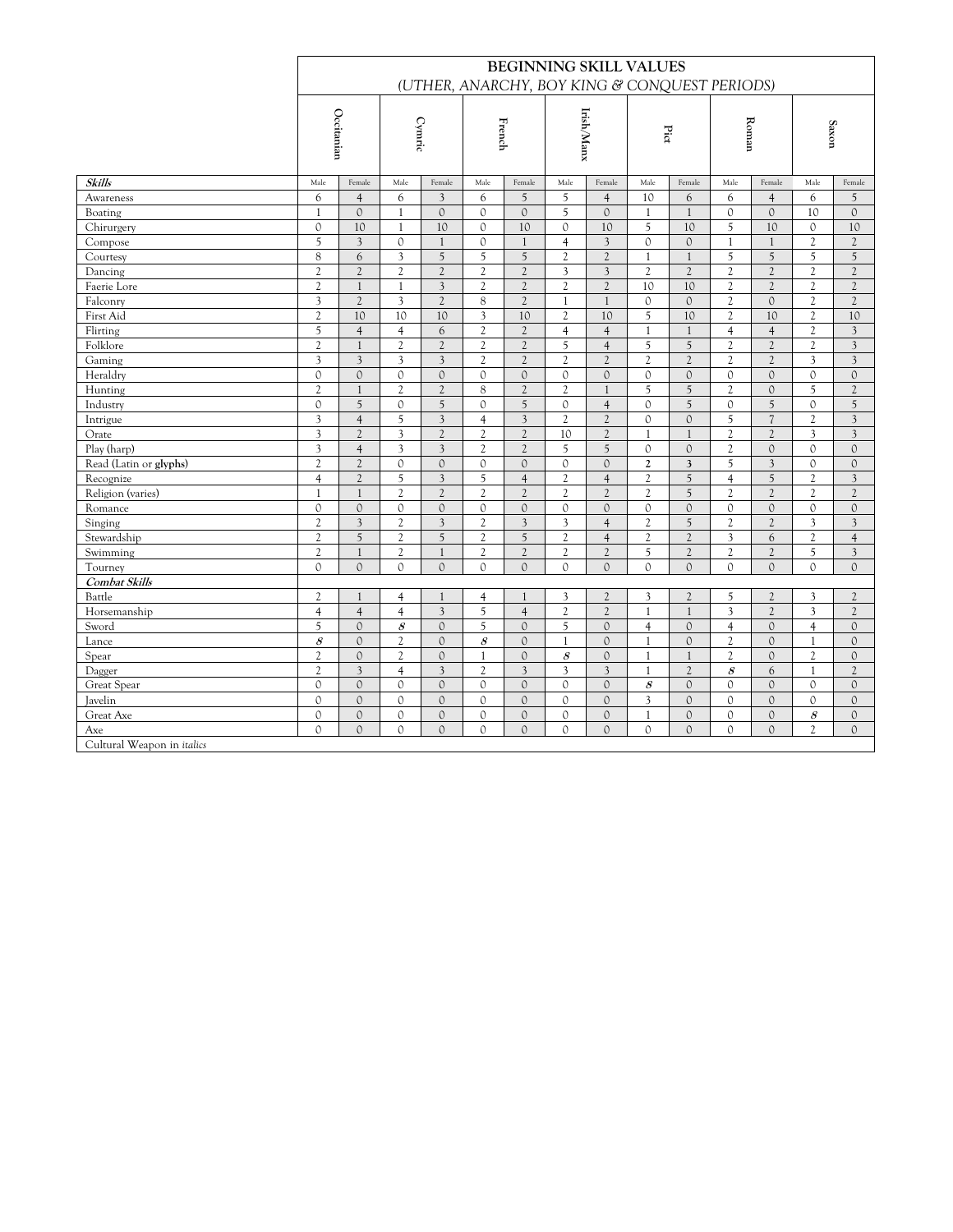| (ROMANCE, TOURNAMENT, GRAIL QUEST & TWILIGHT PERIODS)<br>Irish/Manx<br>Occitanian<br>Cymric<br>Roman<br>French<br>Saxon<br>Pict<br>Skills<br>Male<br>Female<br>Male<br>Female<br>Male<br>Female<br>Male<br>Female<br>Male<br>Female<br>Male<br>Female<br>Male<br>Female<br>5<br>5<br>5<br>$\overline{2}$<br>$\overline{c}$<br>5<br>10<br>5<br>5<br>$\overline{\mathcal{E}}$<br>5<br>Awareness<br>$\overline{4}$<br>$\overline{4}$<br>$\overline{4}$<br>$\mathbf{0}$<br>$\mathcal{O}$<br>5<br>$\Omega$<br>10<br>$\mathcal{O}$<br>$\mathcal{O}$<br>$\mathbf{0}$<br>$\mathcal{O}$<br>$\mathcal{O}$<br>Boating<br>$\mathbf{1}$<br>$\mathbf{1}$<br>$\mathbf{1}$<br>$\mathbf{1}$<br>5<br>$\mathbf 0$<br>$\mathcal{O}$<br>5<br>Chirurgery<br>10<br>$\mathcal{O}$<br>10<br>10<br>$\mathcal{O}$<br>10<br>10<br>10<br>$\circ$<br>10<br>5<br>3<br>$\circ$<br>$\mathcal{O}$<br>$\mathcal{O}$<br>3<br>$\overline{2}$<br>$\circ$<br>$\mathcal{O}$<br>$\circ$<br>$\mathcal{O}$<br>$\mathfrak{2}$<br>$\overline{2}$<br>Compose<br>$\mathbf{1}$<br>$\,8\,$<br>$\sqrt{5}$<br>$\mathfrak{Z}$<br>$\sqrt{5}$<br>5<br>5<br>$\mathfrak{2}$<br>$\overline{c}$<br>5<br>5<br>5<br>Courtesy<br>$\mathbf{1}$<br>$\mathbf{1}$<br>$\overline{4}$<br>$\mathfrak{2}$<br>$\sqrt{2}$<br>$\overline{2}$<br>$\mathfrak{2}$<br>$\mathfrak{2}$<br>$\mathfrak{2}$<br>3<br>$\overline{c}$<br>$\mathfrak{2}$<br>$\mathfrak{2}$<br>$\mathfrak{2}$<br>Dancing<br>$\overline{2}$<br>$\overline{c}$<br>2<br>$\overline{\mathcal{E}}$<br>$\overline{c}$<br>$\overline{c}$<br>$\mathbf{1}$<br>$\overline{c}$<br>$\overline{2}$<br>$\overline{2}$<br>$\overline{c}$<br>$\overline{2}$<br>$\overline{c}$<br>$\overline{c}$<br>Faerie Lore<br>$\mathbf{1}$<br>10<br>10<br>$\mathfrak{2}$<br>$\overline{c}$<br>3<br>$\overline{c}$<br>$\overline{c}$<br>8<br>$\overline{c}$<br>$\mathfrak{2}$<br>$\mathbf{0}$<br>$\mathfrak{2}$<br>Falconry<br>$\mathbf{0}$<br>$\mathcal{O}$<br>$\mathbf{1}$<br>$\overline{1}$<br>$\overline{c}$<br>$\mathfrak{2}$<br>$\overline{7}$<br>10<br>5<br>10<br>First Aid<br>10<br>10<br>$\mathfrak{2}$<br>10<br>10<br>$\overline{c}$<br>$\overline{c}$<br>10<br>5<br>$\overline{4}$<br>$\mathfrak{Z}$<br>5<br>$\mathfrak{2}$<br>$\mathfrak{2}$<br>$\mathfrak{Z}$<br>$\overline{c}$<br>$\overline{c}$<br>$\overline{3}$<br>Flirting<br>$\overline{4}$<br>$\mathbf{1}$<br>$\mathbf{1}$<br>$\overline{c}$<br>$\mathfrak{2}$<br>$\mathfrak{2}$<br>5<br>5<br>Folklore<br>$\mathfrak{2}$<br>$\mathfrak{2}$<br>$\mathfrak{2}$<br>5<br>$\mathfrak{2}$<br>$\overline{c}$<br>$\overline{c}$<br>$\mathbf{1}$<br>$\overline{4}$<br>$\overline{c}$<br>$\overline{c}$<br>$\overline{\mathbf{3}}$<br>$\overline{c}$<br>$\overline{2}$<br>3<br>$\overline{c}$<br>$\overline{c}$<br>$\overline{c}$<br>$\overline{c}$<br>$\overline{c}$<br>$\overline{3}$<br>$\mathfrak{2}$<br>Gaming<br>$\overline{c}$<br>$\mathbf{1}$<br>5<br>$\sqrt{5}$<br>$\mathfrak{Z}$<br>$\mathfrak{2}$<br>$\mathfrak{2}$<br>Heraldry<br>$\mathbf{1}$<br>5<br>$\sqrt{5}$<br>$\mathbf{0}$<br>$\mathbf{0}$<br>5<br>$\mathfrak{2}$<br>$\mathbf{1}$<br>$\overline{1}$<br>$\mathfrak{2}$<br>$\mathfrak{2}$<br>$\mathfrak{2}$<br>8<br>5<br>5<br>$\mathbf{1}$<br>$\mathfrak{2}$<br>$\circ$<br>3<br>$\mathfrak{2}$<br>Hunting<br>$\mathbf{1}$<br>2<br>1<br>5<br>5<br>$\mathcal{O}$<br>6<br>$\circ$<br>5<br>$\Omega$<br>$\overline{4}$<br>$\overline{5}$<br>$\Omega$<br>5<br>Industry<br>$\Omega$<br>$\Omega$<br>$\Omega$<br>5<br>$\overline{3}$<br>$\overline{\mathbf{3}}$<br>$\overline{c}$<br>$\overline{4}$<br>$\mathfrak{Z}$<br>$\overline{c}$<br>$\overline{c}$<br>$\Omega$<br>$\mathbf{0}$<br>$\overline{3}$<br>$\overline{4}$<br>$\overline{4}$<br>$\overline{c}$<br>Intrigue<br>$\overline{\mathbf{3}}$<br>$\overline{c}$<br>$\overline{c}$<br>$\overline{c}$<br>$\overline{c}$<br>$\overline{c}$<br>$\overline{c}$<br>$\overline{c}$<br>$\overline{c}$<br>$\overline{\mathbf{3}}$<br>$\overline{c}$<br>10<br>$\mathbf{1}$<br>$\mathbf{1}$<br>Orate<br>$\overline{c}$<br>$\overline{c}$<br>3<br>$\overline{\mathbf{3}}$<br>$\mathfrak{2}$<br>$\mathfrak{2}$<br>$\mathfrak{2}$<br>Play (harp)<br>5<br>$\overline{4}$<br>$\mathbf{0}$<br>$\mathbf{0}$<br>$\circ$<br>$\Omega$<br>$\mathcal{O}$<br>Read (Latin or glyphs)<br>$\mathfrak{2}$<br>$\overline{c}$<br>$\mathbf{0}$<br>$\mathbf{0}$<br>$\overline{c}$<br>$\mathbf{1}$<br>$\mathcal{O}$<br>$\mathcal{O}$<br>$\mathcal{O}$<br>$\mathfrak{2}$<br>$\circ$<br>$\mathcal{O}$<br>3<br>$\overline{4}$<br>$\mathfrak{2}$<br>$\mathfrak{2}$<br>$\mathfrak{2}$<br>$\sqrt{2}$<br>$\mathfrak{2}$<br>5<br>$\overline{4}$<br>Recognize<br>3<br>$\overline{4}$<br>$\overline{4}$<br>$\overline{c}$<br>$\mathfrak{2}$<br>$\overline{c}$<br>3<br>$\mathfrak{2}$<br>$\mathfrak{2}$<br>$\mathfrak{2}$<br>$\mathfrak{2}$<br>5<br>Religion (varies)<br>$\mathfrak{2}$<br>$\mathfrak{2}$<br>$\mathfrak{2}$<br>$\overline{2}$<br>$\overline{c}$<br>$\overline{c}$<br>$\overline{c}$<br>$\overline{c}$<br>2<br>5<br>$\sqrt{7}$<br>$\mathfrak{2}$<br>$\mathfrak{2}$<br>$\mathfrak{2}$<br>$\mathfrak{2}$<br>$\mathfrak{2}$<br>$\overline{2}$<br>5<br>$\mathfrak{2}$<br>Romance<br>$\mathbf{0}$<br>$\overline{4}$<br>$\mathfrak{Z}$<br>$\mathbf{1}$<br>$\overline{c}$<br>$\mathfrak{2}$<br>$\mathfrak{2}$<br>$\overline{3}$<br>$\mathfrak{2}$<br>$\mathfrak{2}$<br>$\mathfrak{2}$<br>$\overline{c}$<br>5<br>$\overline{c}$<br>$\mathfrak{2}$<br>$\overline{c}$<br>Singing<br>$\overline{4}$<br>3<br>5<br>5<br>$\overline{c}$<br>5<br>$\overline{2}$<br>$\mathfrak{2}$<br>5<br>$\mathfrak{2}$<br>$\overline{c}$<br>$\overline{c}$<br>$\overline{c}$<br>$\overline{c}$<br>$\overline{3}$<br>Stewardship<br>$\overline{4}$<br>$\overline{c}$<br>$\overline{c}$<br>$\overline{c}$<br>$\overline{c}$<br>$\mathfrak{2}$<br>$\mathfrak{2}$<br>$\overline{c}$<br>5<br>$\overline{c}$<br>$\mathfrak{2}$<br>$\mathfrak{2}$<br>5<br>$\overline{3}$<br>Swimming<br>$\mathbf{1}$<br>$\overline{\mathbf{3}}$<br>$\overline{5}$<br>$\overline{c}$<br>$\overline{c}$<br>$\overline{\mathcal{E}}$<br>Tourney<br>$\overline{4}$<br>$\mathbf{1}$<br>$\overline{c}$<br>$\mathfrak{2}$<br>$\mathcal{L}$<br>$\overline{2}$<br>$\mathbf{1}$<br>$\mathbf{1}$<br>$\mathbf{1}$<br>Combat Skills<br>Battle<br>3<br>$\mathfrak{2}$<br>3<br>3<br>$\overline{2}$<br>3<br>$\overline{2}$<br>$\mathfrak{2}$<br>3<br>2<br>$\mathbf{1}$<br>$\overline{4}$<br>$\mathbf{1}$<br>4<br>5<br>$\overline{\mathbf{3}}$<br>$\overline{\mathbf{3}}$<br>$\mathfrak{2}$<br>$\overline{3}$<br>$\overline{c}$<br>$\overline{3}$<br>$\mathfrak{2}$<br>$\overline{4}$<br>$\overline{4}$<br>$\overline{4}$<br>$\overline{1}$<br>Horsemanship<br>$\mathbf{1}$<br>$\mathbf{1}$<br>3<br>5<br>Sword<br>$\mathbf{0}$<br>$\overline{7}$<br>$\mathbf{0}$<br>$\mathbf{0}$<br>$\overline{4}$<br>$\mathbf{0}$<br>$\overline{4}$<br>$\mathcal{O}$<br>$\overline{4}$<br>0<br>$\mathcal{O}$<br>$\overline{4}$<br>$\overline{z}$<br>$\mathbf{0}$<br>$\overline{z}$<br>$\mathbf{0}$<br>$\overline{c}$<br>$\Omega$<br>$\mathcal{O}$<br>$\mathfrak{2}$<br>$\Omega$<br>$\Omega$<br>$\mathcal{O}$<br>Lance<br>$\mathbf{1}$<br>$\mathbf{1}$<br>1<br>$\mathfrak{2}$<br>$\mathfrak{2}$<br>$\mathfrak{2}$<br>$\mathbf{0}$<br>$\mathbf{0}$<br>$\mathcal{O}$<br>$\overline{z}$<br>$\mathcal{O}$<br>$\circ$<br>$\mathbf 0$<br>Spear<br>$\mathbf{1}$<br>$\mathbf{1}$<br>$\mathbf{1}$<br>1<br>$\overline{\mathbf{3}}$<br>$\overline{\mathbf{3}}$<br>5<br>$\overline{c}$<br>3<br>$\overline{2}$<br>3<br>3<br>$\overline{c}$<br>Dagger<br>$\mathbf{1}$<br>$\overline{c}$<br>$\overline{z}$<br>$\mathbf{1}$<br>1<br>$\mathbf{0}$<br>$\mathbf{0}$<br>$\mathbf{0}$<br>$\mathcal{O}$<br>$\mathbf{0}$<br>$\circ$<br>$\mathcal{O}$<br>$\mathcal{O}$<br>$\mathcal{O}$<br>$\overline{z}$<br>$\mathcal{O}$<br>$\circ$<br>$\circ$<br>$\mathcal{O}$<br>Great Spear<br>$\mathcal{O}$<br>$\mathbf{0}$<br>$\mathcal{O}$<br>$\mathfrak{2}$<br>Javelin<br>$\mathcal{O}$<br>$\mathbf{0}$<br>$\mathbf{0}$<br>$\mathcal{O}$<br>$\mathcal{O}$<br>$\mathcal{O}$<br>$\mathcal{O}$<br>$\mathcal{O}$<br>$\mathcal{O}$<br>$\mathcal{O}$<br>$\mathbb O$<br>$\mathbf{0}$<br>$\mathbb O$<br>$\circ$<br>$\mathbf{0}$<br>$\mathcal{O}$<br>$\overline{z}$<br>Great Axe<br>$\mathcal{O}$<br>$\circ$<br>$\mathbf{0}$<br>$\mathbf{0}$<br>$\mathbf{1}$<br>$\mathcal{O}$<br>$\mathcal{O}$<br>$\Omega$<br>$\Omega$<br>$\Omega$<br>$\Omega$<br>$\Omega$<br>$\mathcal{O}$<br>$\Omega$<br>$\Omega$<br>$\Omega$<br>$\Omega$<br>$\Omega$<br>$\Omega$<br>$\mathcal{O}$<br>Axe<br>1<br>Cultural Weapon in <i>italics</i> | <b>BEGINNING SKILL VALUES</b> |  |  |  |  |  |  |  |  |  |  |  |
|---------------------------------------------------------------------------------------------------------------------------------------------------------------------------------------------------------------------------------------------------------------------------------------------------------------------------------------------------------------------------------------------------------------------------------------------------------------------------------------------------------------------------------------------------------------------------------------------------------------------------------------------------------------------------------------------------------------------------------------------------------------------------------------------------------------------------------------------------------------------------------------------------------------------------------------------------------------------------------------------------------------------------------------------------------------------------------------------------------------------------------------------------------------------------------------------------------------------------------------------------------------------------------------------------------------------------------------------------------------------------------------------------------------------------------------------------------------------------------------------------------------------------------------------------------------------------------------------------------------------------------------------------------------------------------------------------------------------------------------------------------------------------------------------------------------------------------------------------------------------------------------------------------------------------------------------------------------------------------------------------------------------------------------------------------------------------------------------------------------------------------------------------------------------------------------------------------------------------------------------------------------------------------------------------------------------------------------------------------------------------------------------------------------------------------------------------------------------------------------------------------------------------------------------------------------------------------------------------------------------------------------------------------------------------------------------------------------------------------------------------------------------------------------------------------------------------------------------------------------------------------------------------------------------------------------------------------------------------------------------------------------------------------------------------------------------------------------------------------------------------------------------------------------------------------------------------------------------------------------------------------------------------------------------------------------------------------------------------------------------------------------------------------------------------------------------------------------------------------------------------------------------------------------------------------------------------------------------------------------------------------------------------------------------------------------------------------------------------------------------------------------------------------------------------------------------------------------------------------------------------------------------------------------------------------------------------------------------------------------------------------------------------------------------------------------------------------------------------------------------------------------------------------------------------------------------------------------------------------------------------------------------------------------------------------------------------------------------------------------------------------------------------------------------------------------------------------------------------------------------------------------------------------------------------------------------------------------------------------------------------------------------------------------------------------------------------------------------------------------------------------------------------------------------------------------------------------------------------------------------------------------------------------------------------------------------------------------------------------------------------------------------------------------------------------------------------------------------------------------------------------------------------------------------------------------------------------------------------------------------------------------------------------------------------------------------------------------------------------------------------------------------------------------------------------------------------------------------------------------------------------------------------------------------------------------------------------------------------------------------------------------------------------------------------------------------------------------------------------------------------------------------------------------------------------------------------------------------------------------------------------------------------------------------------------------------------------------------------------------------------------------------------------------------------------------------------------------------------------------------------------------------------------------------------------------------------------------------------------------------------------------------------------------------------------------------------------------------------------------------------------------------------------------------------------------------------------------------------------------------------------------------------------------------------------------------------------------------------------------------------------------------------------------------------------------------------------------------------------------------------------------------------------------------------------------------------------------------------------------------------------------------------------------------------------------------------------------------------------------------------------------------------------------------------------------------------------------------------------------------------------------------------------------------------------------------------------------------------------------------------------------------------------------------------------------------------------------------------------------------------------------------------------------------------------------------------------------------------------------------------------------------------------------------------------------------------------------------------------------------------------------------------------------------------------------------------------------------------------------------------------------------------------------------------------------------------------------------------------------------------------------------------------------------------------------------------------------------------------------------------------------------------------------------------------------------------------------------------------------------------------------------------------------------------------------------------------------------------------------------------------------------------------------------------------------------------------------------------------------------------------------------------------------------------------------------------------------------------------------------------------------------------------------------------|-------------------------------|--|--|--|--|--|--|--|--|--|--|--|
|                                                                                                                                                                                                                                                                                                                                                                                                                                                                                                                                                                                                                                                                                                                                                                                                                                                                                                                                                                                                                                                                                                                                                                                                                                                                                                                                                                                                                                                                                                                                                                                                                                                                                                                                                                                                                                                                                                                                                                                                                                                                                                                                                                                                                                                                                                                                                                                                                                                                                                                                                                                                                                                                                                                                                                                                                                                                                                                                                                                                                                                                                                                                                                                                                                                                                                                                                                                                                                                                                                                                                                                                                                                                                                                                                                                                                                                                                                                                                                                                                                                                                                                                                                                                                                                                                                                                                                                                                                                                                                                                                                                                                                                                                                                                                                                                                                                                                                                                                                                                                                                                                                                                                                                                                                                                                                                                                                                                                                                                                                                                                                                                                                                                                                                                                                                                                                                                                                                                                                                                                                                                                                                                                                                                                                                                                                                                                                                                                                                                                                                                                                                                                                                                                                                                                                                                                                                                                                                                                                                                                                                                                                                                                                                                                                                                                                                                                                                                                                                                                                                                                                                                                                                                                                                                                                                                                                                                                                                                                                                                                                                                                                                                                                                                                                                                                                                                                                                                                                                                                                                                                   |                               |  |  |  |  |  |  |  |  |  |  |  |
|                                                                                                                                                                                                                                                                                                                                                                                                                                                                                                                                                                                                                                                                                                                                                                                                                                                                                                                                                                                                                                                                                                                                                                                                                                                                                                                                                                                                                                                                                                                                                                                                                                                                                                                                                                                                                                                                                                                                                                                                                                                                                                                                                                                                                                                                                                                                                                                                                                                                                                                                                                                                                                                                                                                                                                                                                                                                                                                                                                                                                                                                                                                                                                                                                                                                                                                                                                                                                                                                                                                                                                                                                                                                                                                                                                                                                                                                                                                                                                                                                                                                                                                                                                                                                                                                                                                                                                                                                                                                                                                                                                                                                                                                                                                                                                                                                                                                                                                                                                                                                                                                                                                                                                                                                                                                                                                                                                                                                                                                                                                                                                                                                                                                                                                                                                                                                                                                                                                                                                                                                                                                                                                                                                                                                                                                                                                                                                                                                                                                                                                                                                                                                                                                                                                                                                                                                                                                                                                                                                                                                                                                                                                                                                                                                                                                                                                                                                                                                                                                                                                                                                                                                                                                                                                                                                                                                                                                                                                                                                                                                                                                                                                                                                                                                                                                                                                                                                                                                                                                                                                                                   |                               |  |  |  |  |  |  |  |  |  |  |  |
|                                                                                                                                                                                                                                                                                                                                                                                                                                                                                                                                                                                                                                                                                                                                                                                                                                                                                                                                                                                                                                                                                                                                                                                                                                                                                                                                                                                                                                                                                                                                                                                                                                                                                                                                                                                                                                                                                                                                                                                                                                                                                                                                                                                                                                                                                                                                                                                                                                                                                                                                                                                                                                                                                                                                                                                                                                                                                                                                                                                                                                                                                                                                                                                                                                                                                                                                                                                                                                                                                                                                                                                                                                                                                                                                                                                                                                                                                                                                                                                                                                                                                                                                                                                                                                                                                                                                                                                                                                                                                                                                                                                                                                                                                                                                                                                                                                                                                                                                                                                                                                                                                                                                                                                                                                                                                                                                                                                                                                                                                                                                                                                                                                                                                                                                                                                                                                                                                                                                                                                                                                                                                                                                                                                                                                                                                                                                                                                                                                                                                                                                                                                                                                                                                                                                                                                                                                                                                                                                                                                                                                                                                                                                                                                                                                                                                                                                                                                                                                                                                                                                                                                                                                                                                                                                                                                                                                                                                                                                                                                                                                                                                                                                                                                                                                                                                                                                                                                                                                                                                                                                                   |                               |  |  |  |  |  |  |  |  |  |  |  |
|                                                                                                                                                                                                                                                                                                                                                                                                                                                                                                                                                                                                                                                                                                                                                                                                                                                                                                                                                                                                                                                                                                                                                                                                                                                                                                                                                                                                                                                                                                                                                                                                                                                                                                                                                                                                                                                                                                                                                                                                                                                                                                                                                                                                                                                                                                                                                                                                                                                                                                                                                                                                                                                                                                                                                                                                                                                                                                                                                                                                                                                                                                                                                                                                                                                                                                                                                                                                                                                                                                                                                                                                                                                                                                                                                                                                                                                                                                                                                                                                                                                                                                                                                                                                                                                                                                                                                                                                                                                                                                                                                                                                                                                                                                                                                                                                                                                                                                                                                                                                                                                                                                                                                                                                                                                                                                                                                                                                                                                                                                                                                                                                                                                                                                                                                                                                                                                                                                                                                                                                                                                                                                                                                                                                                                                                                                                                                                                                                                                                                                                                                                                                                                                                                                                                                                                                                                                                                                                                                                                                                                                                                                                                                                                                                                                                                                                                                                                                                                                                                                                                                                                                                                                                                                                                                                                                                                                                                                                                                                                                                                                                                                                                                                                                                                                                                                                                                                                                                                                                                                                                                   |                               |  |  |  |  |  |  |  |  |  |  |  |
|                                                                                                                                                                                                                                                                                                                                                                                                                                                                                                                                                                                                                                                                                                                                                                                                                                                                                                                                                                                                                                                                                                                                                                                                                                                                                                                                                                                                                                                                                                                                                                                                                                                                                                                                                                                                                                                                                                                                                                                                                                                                                                                                                                                                                                                                                                                                                                                                                                                                                                                                                                                                                                                                                                                                                                                                                                                                                                                                                                                                                                                                                                                                                                                                                                                                                                                                                                                                                                                                                                                                                                                                                                                                                                                                                                                                                                                                                                                                                                                                                                                                                                                                                                                                                                                                                                                                                                                                                                                                                                                                                                                                                                                                                                                                                                                                                                                                                                                                                                                                                                                                                                                                                                                                                                                                                                                                                                                                                                                                                                                                                                                                                                                                                                                                                                                                                                                                                                                                                                                                                                                                                                                                                                                                                                                                                                                                                                                                                                                                                                                                                                                                                                                                                                                                                                                                                                                                                                                                                                                                                                                                                                                                                                                                                                                                                                                                                                                                                                                                                                                                                                                                                                                                                                                                                                                                                                                                                                                                                                                                                                                                                                                                                                                                                                                                                                                                                                                                                                                                                                                                                   |                               |  |  |  |  |  |  |  |  |  |  |  |
|                                                                                                                                                                                                                                                                                                                                                                                                                                                                                                                                                                                                                                                                                                                                                                                                                                                                                                                                                                                                                                                                                                                                                                                                                                                                                                                                                                                                                                                                                                                                                                                                                                                                                                                                                                                                                                                                                                                                                                                                                                                                                                                                                                                                                                                                                                                                                                                                                                                                                                                                                                                                                                                                                                                                                                                                                                                                                                                                                                                                                                                                                                                                                                                                                                                                                                                                                                                                                                                                                                                                                                                                                                                                                                                                                                                                                                                                                                                                                                                                                                                                                                                                                                                                                                                                                                                                                                                                                                                                                                                                                                                                                                                                                                                                                                                                                                                                                                                                                                                                                                                                                                                                                                                                                                                                                                                                                                                                                                                                                                                                                                                                                                                                                                                                                                                                                                                                                                                                                                                                                                                                                                                                                                                                                                                                                                                                                                                                                                                                                                                                                                                                                                                                                                                                                                                                                                                                                                                                                                                                                                                                                                                                                                                                                                                                                                                                                                                                                                                                                                                                                                                                                                                                                                                                                                                                                                                                                                                                                                                                                                                                                                                                                                                                                                                                                                                                                                                                                                                                                                                                                   |                               |  |  |  |  |  |  |  |  |  |  |  |
|                                                                                                                                                                                                                                                                                                                                                                                                                                                                                                                                                                                                                                                                                                                                                                                                                                                                                                                                                                                                                                                                                                                                                                                                                                                                                                                                                                                                                                                                                                                                                                                                                                                                                                                                                                                                                                                                                                                                                                                                                                                                                                                                                                                                                                                                                                                                                                                                                                                                                                                                                                                                                                                                                                                                                                                                                                                                                                                                                                                                                                                                                                                                                                                                                                                                                                                                                                                                                                                                                                                                                                                                                                                                                                                                                                                                                                                                                                                                                                                                                                                                                                                                                                                                                                                                                                                                                                                                                                                                                                                                                                                                                                                                                                                                                                                                                                                                                                                                                                                                                                                                                                                                                                                                                                                                                                                                                                                                                                                                                                                                                                                                                                                                                                                                                                                                                                                                                                                                                                                                                                                                                                                                                                                                                                                                                                                                                                                                                                                                                                                                                                                                                                                                                                                                                                                                                                                                                                                                                                                                                                                                                                                                                                                                                                                                                                                                                                                                                                                                                                                                                                                                                                                                                                                                                                                                                                                                                                                                                                                                                                                                                                                                                                                                                                                                                                                                                                                                                                                                                                                                                   |                               |  |  |  |  |  |  |  |  |  |  |  |
|                                                                                                                                                                                                                                                                                                                                                                                                                                                                                                                                                                                                                                                                                                                                                                                                                                                                                                                                                                                                                                                                                                                                                                                                                                                                                                                                                                                                                                                                                                                                                                                                                                                                                                                                                                                                                                                                                                                                                                                                                                                                                                                                                                                                                                                                                                                                                                                                                                                                                                                                                                                                                                                                                                                                                                                                                                                                                                                                                                                                                                                                                                                                                                                                                                                                                                                                                                                                                                                                                                                                                                                                                                                                                                                                                                                                                                                                                                                                                                                                                                                                                                                                                                                                                                                                                                                                                                                                                                                                                                                                                                                                                                                                                                                                                                                                                                                                                                                                                                                                                                                                                                                                                                                                                                                                                                                                                                                                                                                                                                                                                                                                                                                                                                                                                                                                                                                                                                                                                                                                                                                                                                                                                                                                                                                                                                                                                                                                                                                                                                                                                                                                                                                                                                                                                                                                                                                                                                                                                                                                                                                                                                                                                                                                                                                                                                                                                                                                                                                                                                                                                                                                                                                                                                                                                                                                                                                                                                                                                                                                                                                                                                                                                                                                                                                                                                                                                                                                                                                                                                                                                   |                               |  |  |  |  |  |  |  |  |  |  |  |
|                                                                                                                                                                                                                                                                                                                                                                                                                                                                                                                                                                                                                                                                                                                                                                                                                                                                                                                                                                                                                                                                                                                                                                                                                                                                                                                                                                                                                                                                                                                                                                                                                                                                                                                                                                                                                                                                                                                                                                                                                                                                                                                                                                                                                                                                                                                                                                                                                                                                                                                                                                                                                                                                                                                                                                                                                                                                                                                                                                                                                                                                                                                                                                                                                                                                                                                                                                                                                                                                                                                                                                                                                                                                                                                                                                                                                                                                                                                                                                                                                                                                                                                                                                                                                                                                                                                                                                                                                                                                                                                                                                                                                                                                                                                                                                                                                                                                                                                                                                                                                                                                                                                                                                                                                                                                                                                                                                                                                                                                                                                                                                                                                                                                                                                                                                                                                                                                                                                                                                                                                                                                                                                                                                                                                                                                                                                                                                                                                                                                                                                                                                                                                                                                                                                                                                                                                                                                                                                                                                                                                                                                                                                                                                                                                                                                                                                                                                                                                                                                                                                                                                                                                                                                                                                                                                                                                                                                                                                                                                                                                                                                                                                                                                                                                                                                                                                                                                                                                                                                                                                                                   |                               |  |  |  |  |  |  |  |  |  |  |  |
|                                                                                                                                                                                                                                                                                                                                                                                                                                                                                                                                                                                                                                                                                                                                                                                                                                                                                                                                                                                                                                                                                                                                                                                                                                                                                                                                                                                                                                                                                                                                                                                                                                                                                                                                                                                                                                                                                                                                                                                                                                                                                                                                                                                                                                                                                                                                                                                                                                                                                                                                                                                                                                                                                                                                                                                                                                                                                                                                                                                                                                                                                                                                                                                                                                                                                                                                                                                                                                                                                                                                                                                                                                                                                                                                                                                                                                                                                                                                                                                                                                                                                                                                                                                                                                                                                                                                                                                                                                                                                                                                                                                                                                                                                                                                                                                                                                                                                                                                                                                                                                                                                                                                                                                                                                                                                                                                                                                                                                                                                                                                                                                                                                                                                                                                                                                                                                                                                                                                                                                                                                                                                                                                                                                                                                                                                                                                                                                                                                                                                                                                                                                                                                                                                                                                                                                                                                                                                                                                                                                                                                                                                                                                                                                                                                                                                                                                                                                                                                                                                                                                                                                                                                                                                                                                                                                                                                                                                                                                                                                                                                                                                                                                                                                                                                                                                                                                                                                                                                                                                                                                                   |                               |  |  |  |  |  |  |  |  |  |  |  |
|                                                                                                                                                                                                                                                                                                                                                                                                                                                                                                                                                                                                                                                                                                                                                                                                                                                                                                                                                                                                                                                                                                                                                                                                                                                                                                                                                                                                                                                                                                                                                                                                                                                                                                                                                                                                                                                                                                                                                                                                                                                                                                                                                                                                                                                                                                                                                                                                                                                                                                                                                                                                                                                                                                                                                                                                                                                                                                                                                                                                                                                                                                                                                                                                                                                                                                                                                                                                                                                                                                                                                                                                                                                                                                                                                                                                                                                                                                                                                                                                                                                                                                                                                                                                                                                                                                                                                                                                                                                                                                                                                                                                                                                                                                                                                                                                                                                                                                                                                                                                                                                                                                                                                                                                                                                                                                                                                                                                                                                                                                                                                                                                                                                                                                                                                                                                                                                                                                                                                                                                                                                                                                                                                                                                                                                                                                                                                                                                                                                                                                                                                                                                                                                                                                                                                                                                                                                                                                                                                                                                                                                                                                                                                                                                                                                                                                                                                                                                                                                                                                                                                                                                                                                                                                                                                                                                                                                                                                                                                                                                                                                                                                                                                                                                                                                                                                                                                                                                                                                                                                                                                   |                               |  |  |  |  |  |  |  |  |  |  |  |
|                                                                                                                                                                                                                                                                                                                                                                                                                                                                                                                                                                                                                                                                                                                                                                                                                                                                                                                                                                                                                                                                                                                                                                                                                                                                                                                                                                                                                                                                                                                                                                                                                                                                                                                                                                                                                                                                                                                                                                                                                                                                                                                                                                                                                                                                                                                                                                                                                                                                                                                                                                                                                                                                                                                                                                                                                                                                                                                                                                                                                                                                                                                                                                                                                                                                                                                                                                                                                                                                                                                                                                                                                                                                                                                                                                                                                                                                                                                                                                                                                                                                                                                                                                                                                                                                                                                                                                                                                                                                                                                                                                                                                                                                                                                                                                                                                                                                                                                                                                                                                                                                                                                                                                                                                                                                                                                                                                                                                                                                                                                                                                                                                                                                                                                                                                                                                                                                                                                                                                                                                                                                                                                                                                                                                                                                                                                                                                                                                                                                                                                                                                                                                                                                                                                                                                                                                                                                                                                                                                                                                                                                                                                                                                                                                                                                                                                                                                                                                                                                                                                                                                                                                                                                                                                                                                                                                                                                                                                                                                                                                                                                                                                                                                                                                                                                                                                                                                                                                                                                                                                                                   |                               |  |  |  |  |  |  |  |  |  |  |  |
|                                                                                                                                                                                                                                                                                                                                                                                                                                                                                                                                                                                                                                                                                                                                                                                                                                                                                                                                                                                                                                                                                                                                                                                                                                                                                                                                                                                                                                                                                                                                                                                                                                                                                                                                                                                                                                                                                                                                                                                                                                                                                                                                                                                                                                                                                                                                                                                                                                                                                                                                                                                                                                                                                                                                                                                                                                                                                                                                                                                                                                                                                                                                                                                                                                                                                                                                                                                                                                                                                                                                                                                                                                                                                                                                                                                                                                                                                                                                                                                                                                                                                                                                                                                                                                                                                                                                                                                                                                                                                                                                                                                                                                                                                                                                                                                                                                                                                                                                                                                                                                                                                                                                                                                                                                                                                                                                                                                                                                                                                                                                                                                                                                                                                                                                                                                                                                                                                                                                                                                                                                                                                                                                                                                                                                                                                                                                                                                                                                                                                                                                                                                                                                                                                                                                                                                                                                                                                                                                                                                                                                                                                                                                                                                                                                                                                                                                                                                                                                                                                                                                                                                                                                                                                                                                                                                                                                                                                                                                                                                                                                                                                                                                                                                                                                                                                                                                                                                                                                                                                                                                                   |                               |  |  |  |  |  |  |  |  |  |  |  |
|                                                                                                                                                                                                                                                                                                                                                                                                                                                                                                                                                                                                                                                                                                                                                                                                                                                                                                                                                                                                                                                                                                                                                                                                                                                                                                                                                                                                                                                                                                                                                                                                                                                                                                                                                                                                                                                                                                                                                                                                                                                                                                                                                                                                                                                                                                                                                                                                                                                                                                                                                                                                                                                                                                                                                                                                                                                                                                                                                                                                                                                                                                                                                                                                                                                                                                                                                                                                                                                                                                                                                                                                                                                                                                                                                                                                                                                                                                                                                                                                                                                                                                                                                                                                                                                                                                                                                                                                                                                                                                                                                                                                                                                                                                                                                                                                                                                                                                                                                                                                                                                                                                                                                                                                                                                                                                                                                                                                                                                                                                                                                                                                                                                                                                                                                                                                                                                                                                                                                                                                                                                                                                                                                                                                                                                                                                                                                                                                                                                                                                                                                                                                                                                                                                                                                                                                                                                                                                                                                                                                                                                                                                                                                                                                                                                                                                                                                                                                                                                                                                                                                                                                                                                                                                                                                                                                                                                                                                                                                                                                                                                                                                                                                                                                                                                                                                                                                                                                                                                                                                                                                   |                               |  |  |  |  |  |  |  |  |  |  |  |
|                                                                                                                                                                                                                                                                                                                                                                                                                                                                                                                                                                                                                                                                                                                                                                                                                                                                                                                                                                                                                                                                                                                                                                                                                                                                                                                                                                                                                                                                                                                                                                                                                                                                                                                                                                                                                                                                                                                                                                                                                                                                                                                                                                                                                                                                                                                                                                                                                                                                                                                                                                                                                                                                                                                                                                                                                                                                                                                                                                                                                                                                                                                                                                                                                                                                                                                                                                                                                                                                                                                                                                                                                                                                                                                                                                                                                                                                                                                                                                                                                                                                                                                                                                                                                                                                                                                                                                                                                                                                                                                                                                                                                                                                                                                                                                                                                                                                                                                                                                                                                                                                                                                                                                                                                                                                                                                                                                                                                                                                                                                                                                                                                                                                                                                                                                                                                                                                                                                                                                                                                                                                                                                                                                                                                                                                                                                                                                                                                                                                                                                                                                                                                                                                                                                                                                                                                                                                                                                                                                                                                                                                                                                                                                                                                                                                                                                                                                                                                                                                                                                                                                                                                                                                                                                                                                                                                                                                                                                                                                                                                                                                                                                                                                                                                                                                                                                                                                                                                                                                                                                                                   |                               |  |  |  |  |  |  |  |  |  |  |  |
|                                                                                                                                                                                                                                                                                                                                                                                                                                                                                                                                                                                                                                                                                                                                                                                                                                                                                                                                                                                                                                                                                                                                                                                                                                                                                                                                                                                                                                                                                                                                                                                                                                                                                                                                                                                                                                                                                                                                                                                                                                                                                                                                                                                                                                                                                                                                                                                                                                                                                                                                                                                                                                                                                                                                                                                                                                                                                                                                                                                                                                                                                                                                                                                                                                                                                                                                                                                                                                                                                                                                                                                                                                                                                                                                                                                                                                                                                                                                                                                                                                                                                                                                                                                                                                                                                                                                                                                                                                                                                                                                                                                                                                                                                                                                                                                                                                                                                                                                                                                                                                                                                                                                                                                                                                                                                                                                                                                                                                                                                                                                                                                                                                                                                                                                                                                                                                                                                                                                                                                                                                                                                                                                                                                                                                                                                                                                                                                                                                                                                                                                                                                                                                                                                                                                                                                                                                                                                                                                                                                                                                                                                                                                                                                                                                                                                                                                                                                                                                                                                                                                                                                                                                                                                                                                                                                                                                                                                                                                                                                                                                                                                                                                                                                                                                                                                                                                                                                                                                                                                                                                                   |                               |  |  |  |  |  |  |  |  |  |  |  |
|                                                                                                                                                                                                                                                                                                                                                                                                                                                                                                                                                                                                                                                                                                                                                                                                                                                                                                                                                                                                                                                                                                                                                                                                                                                                                                                                                                                                                                                                                                                                                                                                                                                                                                                                                                                                                                                                                                                                                                                                                                                                                                                                                                                                                                                                                                                                                                                                                                                                                                                                                                                                                                                                                                                                                                                                                                                                                                                                                                                                                                                                                                                                                                                                                                                                                                                                                                                                                                                                                                                                                                                                                                                                                                                                                                                                                                                                                                                                                                                                                                                                                                                                                                                                                                                                                                                                                                                                                                                                                                                                                                                                                                                                                                                                                                                                                                                                                                                                                                                                                                                                                                                                                                                                                                                                                                                                                                                                                                                                                                                                                                                                                                                                                                                                                                                                                                                                                                                                                                                                                                                                                                                                                                                                                                                                                                                                                                                                                                                                                                                                                                                                                                                                                                                                                                                                                                                                                                                                                                                                                                                                                                                                                                                                                                                                                                                                                                                                                                                                                                                                                                                                                                                                                                                                                                                                                                                                                                                                                                                                                                                                                                                                                                                                                                                                                                                                                                                                                                                                                                                                                   |                               |  |  |  |  |  |  |  |  |  |  |  |
|                                                                                                                                                                                                                                                                                                                                                                                                                                                                                                                                                                                                                                                                                                                                                                                                                                                                                                                                                                                                                                                                                                                                                                                                                                                                                                                                                                                                                                                                                                                                                                                                                                                                                                                                                                                                                                                                                                                                                                                                                                                                                                                                                                                                                                                                                                                                                                                                                                                                                                                                                                                                                                                                                                                                                                                                                                                                                                                                                                                                                                                                                                                                                                                                                                                                                                                                                                                                                                                                                                                                                                                                                                                                                                                                                                                                                                                                                                                                                                                                                                                                                                                                                                                                                                                                                                                                                                                                                                                                                                                                                                                                                                                                                                                                                                                                                                                                                                                                                                                                                                                                                                                                                                                                                                                                                                                                                                                                                                                                                                                                                                                                                                                                                                                                                                                                                                                                                                                                                                                                                                                                                                                                                                                                                                                                                                                                                                                                                                                                                                                                                                                                                                                                                                                                                                                                                                                                                                                                                                                                                                                                                                                                                                                                                                                                                                                                                                                                                                                                                                                                                                                                                                                                                                                                                                                                                                                                                                                                                                                                                                                                                                                                                                                                                                                                                                                                                                                                                                                                                                                                                   |                               |  |  |  |  |  |  |  |  |  |  |  |
|                                                                                                                                                                                                                                                                                                                                                                                                                                                                                                                                                                                                                                                                                                                                                                                                                                                                                                                                                                                                                                                                                                                                                                                                                                                                                                                                                                                                                                                                                                                                                                                                                                                                                                                                                                                                                                                                                                                                                                                                                                                                                                                                                                                                                                                                                                                                                                                                                                                                                                                                                                                                                                                                                                                                                                                                                                                                                                                                                                                                                                                                                                                                                                                                                                                                                                                                                                                                                                                                                                                                                                                                                                                                                                                                                                                                                                                                                                                                                                                                                                                                                                                                                                                                                                                                                                                                                                                                                                                                                                                                                                                                                                                                                                                                                                                                                                                                                                                                                                                                                                                                                                                                                                                                                                                                                                                                                                                                                                                                                                                                                                                                                                                                                                                                                                                                                                                                                                                                                                                                                                                                                                                                                                                                                                                                                                                                                                                                                                                                                                                                                                                                                                                                                                                                                                                                                                                                                                                                                                                                                                                                                                                                                                                                                                                                                                                                                                                                                                                                                                                                                                                                                                                                                                                                                                                                                                                                                                                                                                                                                                                                                                                                                                                                                                                                                                                                                                                                                                                                                                                                                   |                               |  |  |  |  |  |  |  |  |  |  |  |
|                                                                                                                                                                                                                                                                                                                                                                                                                                                                                                                                                                                                                                                                                                                                                                                                                                                                                                                                                                                                                                                                                                                                                                                                                                                                                                                                                                                                                                                                                                                                                                                                                                                                                                                                                                                                                                                                                                                                                                                                                                                                                                                                                                                                                                                                                                                                                                                                                                                                                                                                                                                                                                                                                                                                                                                                                                                                                                                                                                                                                                                                                                                                                                                                                                                                                                                                                                                                                                                                                                                                                                                                                                                                                                                                                                                                                                                                                                                                                                                                                                                                                                                                                                                                                                                                                                                                                                                                                                                                                                                                                                                                                                                                                                                                                                                                                                                                                                                                                                                                                                                                                                                                                                                                                                                                                                                                                                                                                                                                                                                                                                                                                                                                                                                                                                                                                                                                                                                                                                                                                                                                                                                                                                                                                                                                                                                                                                                                                                                                                                                                                                                                                                                                                                                                                                                                                                                                                                                                                                                                                                                                                                                                                                                                                                                                                                                                                                                                                                                                                                                                                                                                                                                                                                                                                                                                                                                                                                                                                                                                                                                                                                                                                                                                                                                                                                                                                                                                                                                                                                                                                   |                               |  |  |  |  |  |  |  |  |  |  |  |
|                                                                                                                                                                                                                                                                                                                                                                                                                                                                                                                                                                                                                                                                                                                                                                                                                                                                                                                                                                                                                                                                                                                                                                                                                                                                                                                                                                                                                                                                                                                                                                                                                                                                                                                                                                                                                                                                                                                                                                                                                                                                                                                                                                                                                                                                                                                                                                                                                                                                                                                                                                                                                                                                                                                                                                                                                                                                                                                                                                                                                                                                                                                                                                                                                                                                                                                                                                                                                                                                                                                                                                                                                                                                                                                                                                                                                                                                                                                                                                                                                                                                                                                                                                                                                                                                                                                                                                                                                                                                                                                                                                                                                                                                                                                                                                                                                                                                                                                                                                                                                                                                                                                                                                                                                                                                                                                                                                                                                                                                                                                                                                                                                                                                                                                                                                                                                                                                                                                                                                                                                                                                                                                                                                                                                                                                                                                                                                                                                                                                                                                                                                                                                                                                                                                                                                                                                                                                                                                                                                                                                                                                                                                                                                                                                                                                                                                                                                                                                                                                                                                                                                                                                                                                                                                                                                                                                                                                                                                                                                                                                                                                                                                                                                                                                                                                                                                                                                                                                                                                                                                                                   |                               |  |  |  |  |  |  |  |  |  |  |  |
|                                                                                                                                                                                                                                                                                                                                                                                                                                                                                                                                                                                                                                                                                                                                                                                                                                                                                                                                                                                                                                                                                                                                                                                                                                                                                                                                                                                                                                                                                                                                                                                                                                                                                                                                                                                                                                                                                                                                                                                                                                                                                                                                                                                                                                                                                                                                                                                                                                                                                                                                                                                                                                                                                                                                                                                                                                                                                                                                                                                                                                                                                                                                                                                                                                                                                                                                                                                                                                                                                                                                                                                                                                                                                                                                                                                                                                                                                                                                                                                                                                                                                                                                                                                                                                                                                                                                                                                                                                                                                                                                                                                                                                                                                                                                                                                                                                                                                                                                                                                                                                                                                                                                                                                                                                                                                                                                                                                                                                                                                                                                                                                                                                                                                                                                                                                                                                                                                                                                                                                                                                                                                                                                                                                                                                                                                                                                                                                                                                                                                                                                                                                                                                                                                                                                                                                                                                                                                                                                                                                                                                                                                                                                                                                                                                                                                                                                                                                                                                                                                                                                                                                                                                                                                                                                                                                                                                                                                                                                                                                                                                                                                                                                                                                                                                                                                                                                                                                                                                                                                                                                                   |                               |  |  |  |  |  |  |  |  |  |  |  |
|                                                                                                                                                                                                                                                                                                                                                                                                                                                                                                                                                                                                                                                                                                                                                                                                                                                                                                                                                                                                                                                                                                                                                                                                                                                                                                                                                                                                                                                                                                                                                                                                                                                                                                                                                                                                                                                                                                                                                                                                                                                                                                                                                                                                                                                                                                                                                                                                                                                                                                                                                                                                                                                                                                                                                                                                                                                                                                                                                                                                                                                                                                                                                                                                                                                                                                                                                                                                                                                                                                                                                                                                                                                                                                                                                                                                                                                                                                                                                                                                                                                                                                                                                                                                                                                                                                                                                                                                                                                                                                                                                                                                                                                                                                                                                                                                                                                                                                                                                                                                                                                                                                                                                                                                                                                                                                                                                                                                                                                                                                                                                                                                                                                                                                                                                                                                                                                                                                                                                                                                                                                                                                                                                                                                                                                                                                                                                                                                                                                                                                                                                                                                                                                                                                                                                                                                                                                                                                                                                                                                                                                                                                                                                                                                                                                                                                                                                                                                                                                                                                                                                                                                                                                                                                                                                                                                                                                                                                                                                                                                                                                                                                                                                                                                                                                                                                                                                                                                                                                                                                                                                   |                               |  |  |  |  |  |  |  |  |  |  |  |
|                                                                                                                                                                                                                                                                                                                                                                                                                                                                                                                                                                                                                                                                                                                                                                                                                                                                                                                                                                                                                                                                                                                                                                                                                                                                                                                                                                                                                                                                                                                                                                                                                                                                                                                                                                                                                                                                                                                                                                                                                                                                                                                                                                                                                                                                                                                                                                                                                                                                                                                                                                                                                                                                                                                                                                                                                                                                                                                                                                                                                                                                                                                                                                                                                                                                                                                                                                                                                                                                                                                                                                                                                                                                                                                                                                                                                                                                                                                                                                                                                                                                                                                                                                                                                                                                                                                                                                                                                                                                                                                                                                                                                                                                                                                                                                                                                                                                                                                                                                                                                                                                                                                                                                                                                                                                                                                                                                                                                                                                                                                                                                                                                                                                                                                                                                                                                                                                                                                                                                                                                                                                                                                                                                                                                                                                                                                                                                                                                                                                                                                                                                                                                                                                                                                                                                                                                                                                                                                                                                                                                                                                                                                                                                                                                                                                                                                                                                                                                                                                                                                                                                                                                                                                                                                                                                                                                                                                                                                                                                                                                                                                                                                                                                                                                                                                                                                                                                                                                                                                                                                                                   |                               |  |  |  |  |  |  |  |  |  |  |  |
|                                                                                                                                                                                                                                                                                                                                                                                                                                                                                                                                                                                                                                                                                                                                                                                                                                                                                                                                                                                                                                                                                                                                                                                                                                                                                                                                                                                                                                                                                                                                                                                                                                                                                                                                                                                                                                                                                                                                                                                                                                                                                                                                                                                                                                                                                                                                                                                                                                                                                                                                                                                                                                                                                                                                                                                                                                                                                                                                                                                                                                                                                                                                                                                                                                                                                                                                                                                                                                                                                                                                                                                                                                                                                                                                                                                                                                                                                                                                                                                                                                                                                                                                                                                                                                                                                                                                                                                                                                                                                                                                                                                                                                                                                                                                                                                                                                                                                                                                                                                                                                                                                                                                                                                                                                                                                                                                                                                                                                                                                                                                                                                                                                                                                                                                                                                                                                                                                                                                                                                                                                                                                                                                                                                                                                                                                                                                                                                                                                                                                                                                                                                                                                                                                                                                                                                                                                                                                                                                                                                                                                                                                                                                                                                                                                                                                                                                                                                                                                                                                                                                                                                                                                                                                                                                                                                                                                                                                                                                                                                                                                                                                                                                                                                                                                                                                                                                                                                                                                                                                                                                                   |                               |  |  |  |  |  |  |  |  |  |  |  |
|                                                                                                                                                                                                                                                                                                                                                                                                                                                                                                                                                                                                                                                                                                                                                                                                                                                                                                                                                                                                                                                                                                                                                                                                                                                                                                                                                                                                                                                                                                                                                                                                                                                                                                                                                                                                                                                                                                                                                                                                                                                                                                                                                                                                                                                                                                                                                                                                                                                                                                                                                                                                                                                                                                                                                                                                                                                                                                                                                                                                                                                                                                                                                                                                                                                                                                                                                                                                                                                                                                                                                                                                                                                                                                                                                                                                                                                                                                                                                                                                                                                                                                                                                                                                                                                                                                                                                                                                                                                                                                                                                                                                                                                                                                                                                                                                                                                                                                                                                                                                                                                                                                                                                                                                                                                                                                                                                                                                                                                                                                                                                                                                                                                                                                                                                                                                                                                                                                                                                                                                                                                                                                                                                                                                                                                                                                                                                                                                                                                                                                                                                                                                                                                                                                                                                                                                                                                                                                                                                                                                                                                                                                                                                                                                                                                                                                                                                                                                                                                                                                                                                                                                                                                                                                                                                                                                                                                                                                                                                                                                                                                                                                                                                                                                                                                                                                                                                                                                                                                                                                                                                   |                               |  |  |  |  |  |  |  |  |  |  |  |
|                                                                                                                                                                                                                                                                                                                                                                                                                                                                                                                                                                                                                                                                                                                                                                                                                                                                                                                                                                                                                                                                                                                                                                                                                                                                                                                                                                                                                                                                                                                                                                                                                                                                                                                                                                                                                                                                                                                                                                                                                                                                                                                                                                                                                                                                                                                                                                                                                                                                                                                                                                                                                                                                                                                                                                                                                                                                                                                                                                                                                                                                                                                                                                                                                                                                                                                                                                                                                                                                                                                                                                                                                                                                                                                                                                                                                                                                                                                                                                                                                                                                                                                                                                                                                                                                                                                                                                                                                                                                                                                                                                                                                                                                                                                                                                                                                                                                                                                                                                                                                                                                                                                                                                                                                                                                                                                                                                                                                                                                                                                                                                                                                                                                                                                                                                                                                                                                                                                                                                                                                                                                                                                                                                                                                                                                                                                                                                                                                                                                                                                                                                                                                                                                                                                                                                                                                                                                                                                                                                                                                                                                                                                                                                                                                                                                                                                                                                                                                                                                                                                                                                                                                                                                                                                                                                                                                                                                                                                                                                                                                                                                                                                                                                                                                                                                                                                                                                                                                                                                                                                                                   |                               |  |  |  |  |  |  |  |  |  |  |  |
|                                                                                                                                                                                                                                                                                                                                                                                                                                                                                                                                                                                                                                                                                                                                                                                                                                                                                                                                                                                                                                                                                                                                                                                                                                                                                                                                                                                                                                                                                                                                                                                                                                                                                                                                                                                                                                                                                                                                                                                                                                                                                                                                                                                                                                                                                                                                                                                                                                                                                                                                                                                                                                                                                                                                                                                                                                                                                                                                                                                                                                                                                                                                                                                                                                                                                                                                                                                                                                                                                                                                                                                                                                                                                                                                                                                                                                                                                                                                                                                                                                                                                                                                                                                                                                                                                                                                                                                                                                                                                                                                                                                                                                                                                                                                                                                                                                                                                                                                                                                                                                                                                                                                                                                                                                                                                                                                                                                                                                                                                                                                                                                                                                                                                                                                                                                                                                                                                                                                                                                                                                                                                                                                                                                                                                                                                                                                                                                                                                                                                                                                                                                                                                                                                                                                                                                                                                                                                                                                                                                                                                                                                                                                                                                                                                                                                                                                                                                                                                                                                                                                                                                                                                                                                                                                                                                                                                                                                                                                                                                                                                                                                                                                                                                                                                                                                                                                                                                                                                                                                                                                                   |                               |  |  |  |  |  |  |  |  |  |  |  |
|                                                                                                                                                                                                                                                                                                                                                                                                                                                                                                                                                                                                                                                                                                                                                                                                                                                                                                                                                                                                                                                                                                                                                                                                                                                                                                                                                                                                                                                                                                                                                                                                                                                                                                                                                                                                                                                                                                                                                                                                                                                                                                                                                                                                                                                                                                                                                                                                                                                                                                                                                                                                                                                                                                                                                                                                                                                                                                                                                                                                                                                                                                                                                                                                                                                                                                                                                                                                                                                                                                                                                                                                                                                                                                                                                                                                                                                                                                                                                                                                                                                                                                                                                                                                                                                                                                                                                                                                                                                                                                                                                                                                                                                                                                                                                                                                                                                                                                                                                                                                                                                                                                                                                                                                                                                                                                                                                                                                                                                                                                                                                                                                                                                                                                                                                                                                                                                                                                                                                                                                                                                                                                                                                                                                                                                                                                                                                                                                                                                                                                                                                                                                                                                                                                                                                                                                                                                                                                                                                                                                                                                                                                                                                                                                                                                                                                                                                                                                                                                                                                                                                                                                                                                                                                                                                                                                                                                                                                                                                                                                                                                                                                                                                                                                                                                                                                                                                                                                                                                                                                                                                   |                               |  |  |  |  |  |  |  |  |  |  |  |
|                                                                                                                                                                                                                                                                                                                                                                                                                                                                                                                                                                                                                                                                                                                                                                                                                                                                                                                                                                                                                                                                                                                                                                                                                                                                                                                                                                                                                                                                                                                                                                                                                                                                                                                                                                                                                                                                                                                                                                                                                                                                                                                                                                                                                                                                                                                                                                                                                                                                                                                                                                                                                                                                                                                                                                                                                                                                                                                                                                                                                                                                                                                                                                                                                                                                                                                                                                                                                                                                                                                                                                                                                                                                                                                                                                                                                                                                                                                                                                                                                                                                                                                                                                                                                                                                                                                                                                                                                                                                                                                                                                                                                                                                                                                                                                                                                                                                                                                                                                                                                                                                                                                                                                                                                                                                                                                                                                                                                                                                                                                                                                                                                                                                                                                                                                                                                                                                                                                                                                                                                                                                                                                                                                                                                                                                                                                                                                                                                                                                                                                                                                                                                                                                                                                                                                                                                                                                                                                                                                                                                                                                                                                                                                                                                                                                                                                                                                                                                                                                                                                                                                                                                                                                                                                                                                                                                                                                                                                                                                                                                                                                                                                                                                                                                                                                                                                                                                                                                                                                                                                                                   |                               |  |  |  |  |  |  |  |  |  |  |  |
|                                                                                                                                                                                                                                                                                                                                                                                                                                                                                                                                                                                                                                                                                                                                                                                                                                                                                                                                                                                                                                                                                                                                                                                                                                                                                                                                                                                                                                                                                                                                                                                                                                                                                                                                                                                                                                                                                                                                                                                                                                                                                                                                                                                                                                                                                                                                                                                                                                                                                                                                                                                                                                                                                                                                                                                                                                                                                                                                                                                                                                                                                                                                                                                                                                                                                                                                                                                                                                                                                                                                                                                                                                                                                                                                                                                                                                                                                                                                                                                                                                                                                                                                                                                                                                                                                                                                                                                                                                                                                                                                                                                                                                                                                                                                                                                                                                                                                                                                                                                                                                                                                                                                                                                                                                                                                                                                                                                                                                                                                                                                                                                                                                                                                                                                                                                                                                                                                                                                                                                                                                                                                                                                                                                                                                                                                                                                                                                                                                                                                                                                                                                                                                                                                                                                                                                                                                                                                                                                                                                                                                                                                                                                                                                                                                                                                                                                                                                                                                                                                                                                                                                                                                                                                                                                                                                                                                                                                                                                                                                                                                                                                                                                                                                                                                                                                                                                                                                                                                                                                                                                                   |                               |  |  |  |  |  |  |  |  |  |  |  |
|                                                                                                                                                                                                                                                                                                                                                                                                                                                                                                                                                                                                                                                                                                                                                                                                                                                                                                                                                                                                                                                                                                                                                                                                                                                                                                                                                                                                                                                                                                                                                                                                                                                                                                                                                                                                                                                                                                                                                                                                                                                                                                                                                                                                                                                                                                                                                                                                                                                                                                                                                                                                                                                                                                                                                                                                                                                                                                                                                                                                                                                                                                                                                                                                                                                                                                                                                                                                                                                                                                                                                                                                                                                                                                                                                                                                                                                                                                                                                                                                                                                                                                                                                                                                                                                                                                                                                                                                                                                                                                                                                                                                                                                                                                                                                                                                                                                                                                                                                                                                                                                                                                                                                                                                                                                                                                                                                                                                                                                                                                                                                                                                                                                                                                                                                                                                                                                                                                                                                                                                                                                                                                                                                                                                                                                                                                                                                                                                                                                                                                                                                                                                                                                                                                                                                                                                                                                                                                                                                                                                                                                                                                                                                                                                                                                                                                                                                                                                                                                                                                                                                                                                                                                                                                                                                                                                                                                                                                                                                                                                                                                                                                                                                                                                                                                                                                                                                                                                                                                                                                                                                   |                               |  |  |  |  |  |  |  |  |  |  |  |
|                                                                                                                                                                                                                                                                                                                                                                                                                                                                                                                                                                                                                                                                                                                                                                                                                                                                                                                                                                                                                                                                                                                                                                                                                                                                                                                                                                                                                                                                                                                                                                                                                                                                                                                                                                                                                                                                                                                                                                                                                                                                                                                                                                                                                                                                                                                                                                                                                                                                                                                                                                                                                                                                                                                                                                                                                                                                                                                                                                                                                                                                                                                                                                                                                                                                                                                                                                                                                                                                                                                                                                                                                                                                                                                                                                                                                                                                                                                                                                                                                                                                                                                                                                                                                                                                                                                                                                                                                                                                                                                                                                                                                                                                                                                                                                                                                                                                                                                                                                                                                                                                                                                                                                                                                                                                                                                                                                                                                                                                                                                                                                                                                                                                                                                                                                                                                                                                                                                                                                                                                                                                                                                                                                                                                                                                                                                                                                                                                                                                                                                                                                                                                                                                                                                                                                                                                                                                                                                                                                                                                                                                                                                                                                                                                                                                                                                                                                                                                                                                                                                                                                                                                                                                                                                                                                                                                                                                                                                                                                                                                                                                                                                                                                                                                                                                                                                                                                                                                                                                                                                                                   |                               |  |  |  |  |  |  |  |  |  |  |  |
|                                                                                                                                                                                                                                                                                                                                                                                                                                                                                                                                                                                                                                                                                                                                                                                                                                                                                                                                                                                                                                                                                                                                                                                                                                                                                                                                                                                                                                                                                                                                                                                                                                                                                                                                                                                                                                                                                                                                                                                                                                                                                                                                                                                                                                                                                                                                                                                                                                                                                                                                                                                                                                                                                                                                                                                                                                                                                                                                                                                                                                                                                                                                                                                                                                                                                                                                                                                                                                                                                                                                                                                                                                                                                                                                                                                                                                                                                                                                                                                                                                                                                                                                                                                                                                                                                                                                                                                                                                                                                                                                                                                                                                                                                                                                                                                                                                                                                                                                                                                                                                                                                                                                                                                                                                                                                                                                                                                                                                                                                                                                                                                                                                                                                                                                                                                                                                                                                                                                                                                                                                                                                                                                                                                                                                                                                                                                                                                                                                                                                                                                                                                                                                                                                                                                                                                                                                                                                                                                                                                                                                                                                                                                                                                                                                                                                                                                                                                                                                                                                                                                                                                                                                                                                                                                                                                                                                                                                                                                                                                                                                                                                                                                                                                                                                                                                                                                                                                                                                                                                                                                                   |                               |  |  |  |  |  |  |  |  |  |  |  |
|                                                                                                                                                                                                                                                                                                                                                                                                                                                                                                                                                                                                                                                                                                                                                                                                                                                                                                                                                                                                                                                                                                                                                                                                                                                                                                                                                                                                                                                                                                                                                                                                                                                                                                                                                                                                                                                                                                                                                                                                                                                                                                                                                                                                                                                                                                                                                                                                                                                                                                                                                                                                                                                                                                                                                                                                                                                                                                                                                                                                                                                                                                                                                                                                                                                                                                                                                                                                                                                                                                                                                                                                                                                                                                                                                                                                                                                                                                                                                                                                                                                                                                                                                                                                                                                                                                                                                                                                                                                                                                                                                                                                                                                                                                                                                                                                                                                                                                                                                                                                                                                                                                                                                                                                                                                                                                                                                                                                                                                                                                                                                                                                                                                                                                                                                                                                                                                                                                                                                                                                                                                                                                                                                                                                                                                                                                                                                                                                                                                                                                                                                                                                                                                                                                                                                                                                                                                                                                                                                                                                                                                                                                                                                                                                                                                                                                                                                                                                                                                                                                                                                                                                                                                                                                                                                                                                                                                                                                                                                                                                                                                                                                                                                                                                                                                                                                                                                                                                                                                                                                                                                   |                               |  |  |  |  |  |  |  |  |  |  |  |
|                                                                                                                                                                                                                                                                                                                                                                                                                                                                                                                                                                                                                                                                                                                                                                                                                                                                                                                                                                                                                                                                                                                                                                                                                                                                                                                                                                                                                                                                                                                                                                                                                                                                                                                                                                                                                                                                                                                                                                                                                                                                                                                                                                                                                                                                                                                                                                                                                                                                                                                                                                                                                                                                                                                                                                                                                                                                                                                                                                                                                                                                                                                                                                                                                                                                                                                                                                                                                                                                                                                                                                                                                                                                                                                                                                                                                                                                                                                                                                                                                                                                                                                                                                                                                                                                                                                                                                                                                                                                                                                                                                                                                                                                                                                                                                                                                                                                                                                                                                                                                                                                                                                                                                                                                                                                                                                                                                                                                                                                                                                                                                                                                                                                                                                                                                                                                                                                                                                                                                                                                                                                                                                                                                                                                                                                                                                                                                                                                                                                                                                                                                                                                                                                                                                                                                                                                                                                                                                                                                                                                                                                                                                                                                                                                                                                                                                                                                                                                                                                                                                                                                                                                                                                                                                                                                                                                                                                                                                                                                                                                                                                                                                                                                                                                                                                                                                                                                                                                                                                                                                                                   |                               |  |  |  |  |  |  |  |  |  |  |  |
|                                                                                                                                                                                                                                                                                                                                                                                                                                                                                                                                                                                                                                                                                                                                                                                                                                                                                                                                                                                                                                                                                                                                                                                                                                                                                                                                                                                                                                                                                                                                                                                                                                                                                                                                                                                                                                                                                                                                                                                                                                                                                                                                                                                                                                                                                                                                                                                                                                                                                                                                                                                                                                                                                                                                                                                                                                                                                                                                                                                                                                                                                                                                                                                                                                                                                                                                                                                                                                                                                                                                                                                                                                                                                                                                                                                                                                                                                                                                                                                                                                                                                                                                                                                                                                                                                                                                                                                                                                                                                                                                                                                                                                                                                                                                                                                                                                                                                                                                                                                                                                                                                                                                                                                                                                                                                                                                                                                                                                                                                                                                                                                                                                                                                                                                                                                                                                                                                                                                                                                                                                                                                                                                                                                                                                                                                                                                                                                                                                                                                                                                                                                                                                                                                                                                                                                                                                                                                                                                                                                                                                                                                                                                                                                                                                                                                                                                                                                                                                                                                                                                                                                                                                                                                                                                                                                                                                                                                                                                                                                                                                                                                                                                                                                                                                                                                                                                                                                                                                                                                                                                                   |                               |  |  |  |  |  |  |  |  |  |  |  |
|                                                                                                                                                                                                                                                                                                                                                                                                                                                                                                                                                                                                                                                                                                                                                                                                                                                                                                                                                                                                                                                                                                                                                                                                                                                                                                                                                                                                                                                                                                                                                                                                                                                                                                                                                                                                                                                                                                                                                                                                                                                                                                                                                                                                                                                                                                                                                                                                                                                                                                                                                                                                                                                                                                                                                                                                                                                                                                                                                                                                                                                                                                                                                                                                                                                                                                                                                                                                                                                                                                                                                                                                                                                                                                                                                                                                                                                                                                                                                                                                                                                                                                                                                                                                                                                                                                                                                                                                                                                                                                                                                                                                                                                                                                                                                                                                                                                                                                                                                                                                                                                                                                                                                                                                                                                                                                                                                                                                                                                                                                                                                                                                                                                                                                                                                                                                                                                                                                                                                                                                                                                                                                                                                                                                                                                                                                                                                                                                                                                                                                                                                                                                                                                                                                                                                                                                                                                                                                                                                                                                                                                                                                                                                                                                                                                                                                                                                                                                                                                                                                                                                                                                                                                                                                                                                                                                                                                                                                                                                                                                                                                                                                                                                                                                                                                                                                                                                                                                                                                                                                                                                   |                               |  |  |  |  |  |  |  |  |  |  |  |
|                                                                                                                                                                                                                                                                                                                                                                                                                                                                                                                                                                                                                                                                                                                                                                                                                                                                                                                                                                                                                                                                                                                                                                                                                                                                                                                                                                                                                                                                                                                                                                                                                                                                                                                                                                                                                                                                                                                                                                                                                                                                                                                                                                                                                                                                                                                                                                                                                                                                                                                                                                                                                                                                                                                                                                                                                                                                                                                                                                                                                                                                                                                                                                                                                                                                                                                                                                                                                                                                                                                                                                                                                                                                                                                                                                                                                                                                                                                                                                                                                                                                                                                                                                                                                                                                                                                                                                                                                                                                                                                                                                                                                                                                                                                                                                                                                                                                                                                                                                                                                                                                                                                                                                                                                                                                                                                                                                                                                                                                                                                                                                                                                                                                                                                                                                                                                                                                                                                                                                                                                                                                                                                                                                                                                                                                                                                                                                                                                                                                                                                                                                                                                                                                                                                                                                                                                                                                                                                                                                                                                                                                                                                                                                                                                                                                                                                                                                                                                                                                                                                                                                                                                                                                                                                                                                                                                                                                                                                                                                                                                                                                                                                                                                                                                                                                                                                                                                                                                                                                                                                                                   |                               |  |  |  |  |  |  |  |  |  |  |  |
|                                                                                                                                                                                                                                                                                                                                                                                                                                                                                                                                                                                                                                                                                                                                                                                                                                                                                                                                                                                                                                                                                                                                                                                                                                                                                                                                                                                                                                                                                                                                                                                                                                                                                                                                                                                                                                                                                                                                                                                                                                                                                                                                                                                                                                                                                                                                                                                                                                                                                                                                                                                                                                                                                                                                                                                                                                                                                                                                                                                                                                                                                                                                                                                                                                                                                                                                                                                                                                                                                                                                                                                                                                                                                                                                                                                                                                                                                                                                                                                                                                                                                                                                                                                                                                                                                                                                                                                                                                                                                                                                                                                                                                                                                                                                                                                                                                                                                                                                                                                                                                                                                                                                                                                                                                                                                                                                                                                                                                                                                                                                                                                                                                                                                                                                                                                                                                                                                                                                                                                                                                                                                                                                                                                                                                                                                                                                                                                                                                                                                                                                                                                                                                                                                                                                                                                                                                                                                                                                                                                                                                                                                                                                                                                                                                                                                                                                                                                                                                                                                                                                                                                                                                                                                                                                                                                                                                                                                                                                                                                                                                                                                                                                                                                                                                                                                                                                                                                                                                                                                                                                                   |                               |  |  |  |  |  |  |  |  |  |  |  |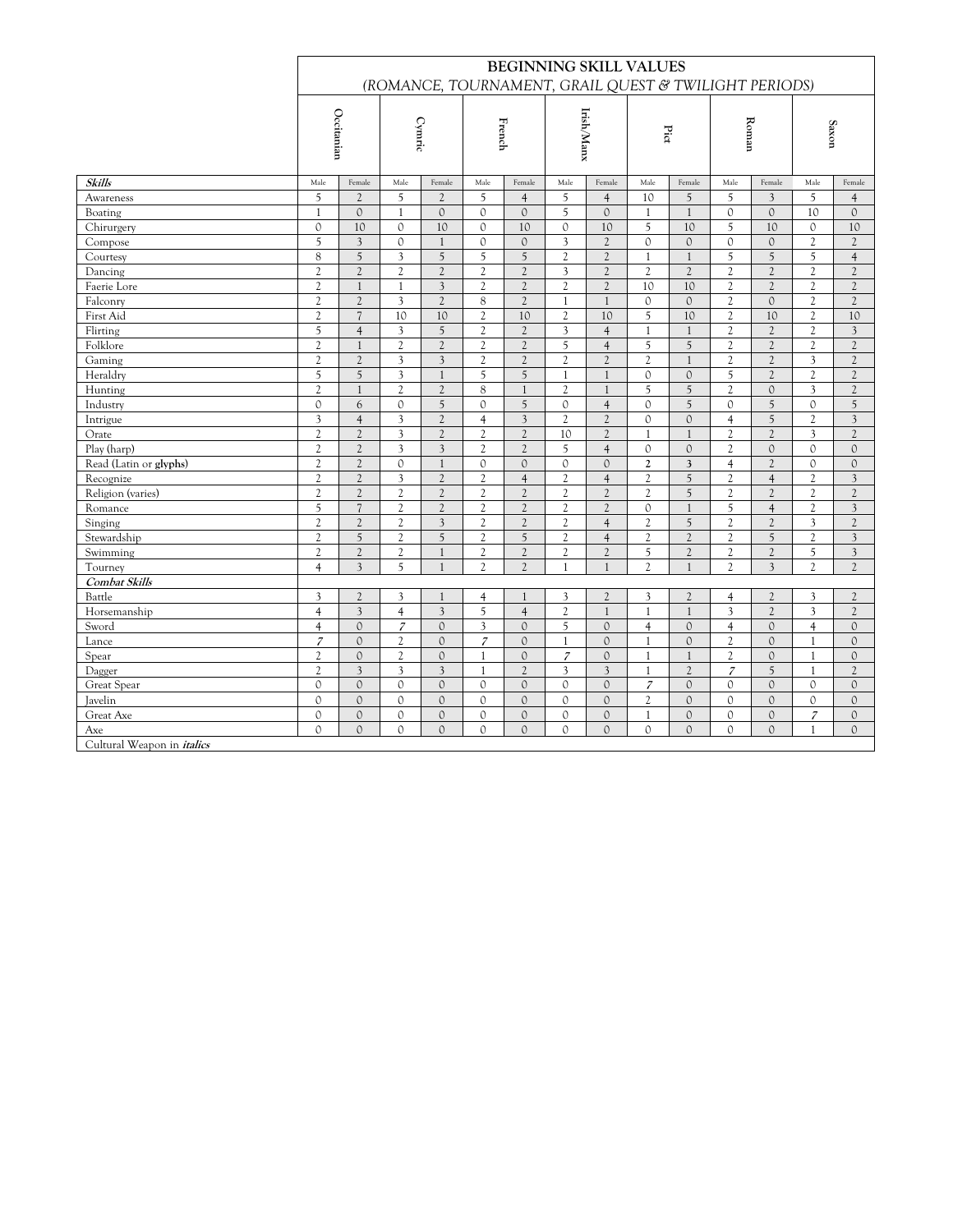## **INHERITED GLORY, SKILLS, TRAITS, PASSIONS & OUTFIT**

#### **Legionarius**

Glory: 3d6+50 18 skills points, Awareness +1, Spear +1, Sword +1, Grapple +2, Dagger +3 Proud +1, Prudent +1d3, Selfish +1d3+2, Cruel +1d6, Valorous +1, Honor +1d3, Loyalty (Lord) +1 Legionarius Outfit

#### **Squire**

Glory: 6d6 20 skill points Energetic +1d3, Modest +1d3, Prudent +1d3, Valorous +1d6, Loyalty (Lord) +3 Outfit 1 (Footsoldier's Outfit for Irish and Pictish characters)

### **Mercenary Knight**

Glory: 6d6+100 20 skill points, Sword +3, any other weapon +3 Cruel +1d6, Valorous +1d3 Outfit 2 (Outfit 3 for Roman characters)

#### **Warrior**

Glory: 6d6+50 24 skill points Awareness +2, Spear +2, Cultural Weapon +3 Proud +1, Reckless +1d3, Valorous +1d3+2, Honor +1d6, Loyalty (Lord) +3 Cultural Warrior Outfit

### **Family Chieftain**

Glory: 2d6+100 28 skill points, Cultural Weapon +2 Love (family) +1d3, Valorous +1d3, Honor +1d3, Loyalty (Lord) +1d3+3 Cultural Warrior Outfit

#### **Tribal or Clan Chieftain**

Glory: 6d6+250 30 skill points, Cultural Weapon +3 Valorous +1d3, Loyalty (Clan) 2d6+6, Honor +1d6 Cultural Warrior Outfit

#### **Bachelor Knight**

Glory: 6d6+250 26 skill points Valorous +1, Loyalty (Lord) +3, Honor +1 Outfit 3 (Outfit 2 for French, Irish, Pictish & Saxon characters)

#### **Vassal Knight**

Glory: 6d6+250 30 skill points Valorous +2, Loyalty (Lord) +4, Honor +1 Outfit 3 (Outfit 2 for French, Irish, Pictish & Saxon characters)

#### **Banneret Knight**

Glory: 6d6+250 32 skill points Valorous +3, Loyalty (Lord) +5, Honor +1d3 Two rolls on the Luck table Outfit 3 (Outfit 2 for French, Pictish & Saxon characters)

#### **Officer**

Glory: 6d6+300 28 skill points Valorous +1, Loyalty (Lord) +4, Honor +1d3

- *Seneschal:* Stewardship +5, Intrigue +3, Hospitality +1d3
- *Marshal:* Battle +5, Valorous +1d3
- *Butler:* Courtesy +2, Generous +3
- *Chamberlain:* Read (Latin) +5, Heraldry +3 (substitute Recognize in the Uther Anarchy periods)
- *Constable:* Tourney +5 (Battle +3 in the Uther Anarchy periods), Horsemanship +2
- *Forester:* Awareness +1d6, Falconry +2, Hunting +5
- *Castellan:* Battle +2, Courtesy +2, Stewardship +2

Outfit 4 (Outfit 3 for French & Saxon characters)

#### **Lord**

Glory: 6d6+300 32 skill points, Courtesy +2, Heraldry +2 (substitute Recognize in the Uther - Anarchy periods), Intrigue +2, Battle +2, Sword +3, Spear +2 Proud +1d3, Loyalty (Lord) +6, Honor +3, Valorous +1d3 Three rolls on the Luck table Outfit 4 (Outfit 3 for Saxon characters)

# **Free Holding Knight**

Glory: 6d6+250 28 skill points, Stewardship +2, Courtesy +2, Intrigue +2, Battle +2, Sword +3 Proud +1d3, Loyalty (Lord) +1d3, Honor +1d3, Valorous +1d3 Two rolls on the Luck table Outfit 4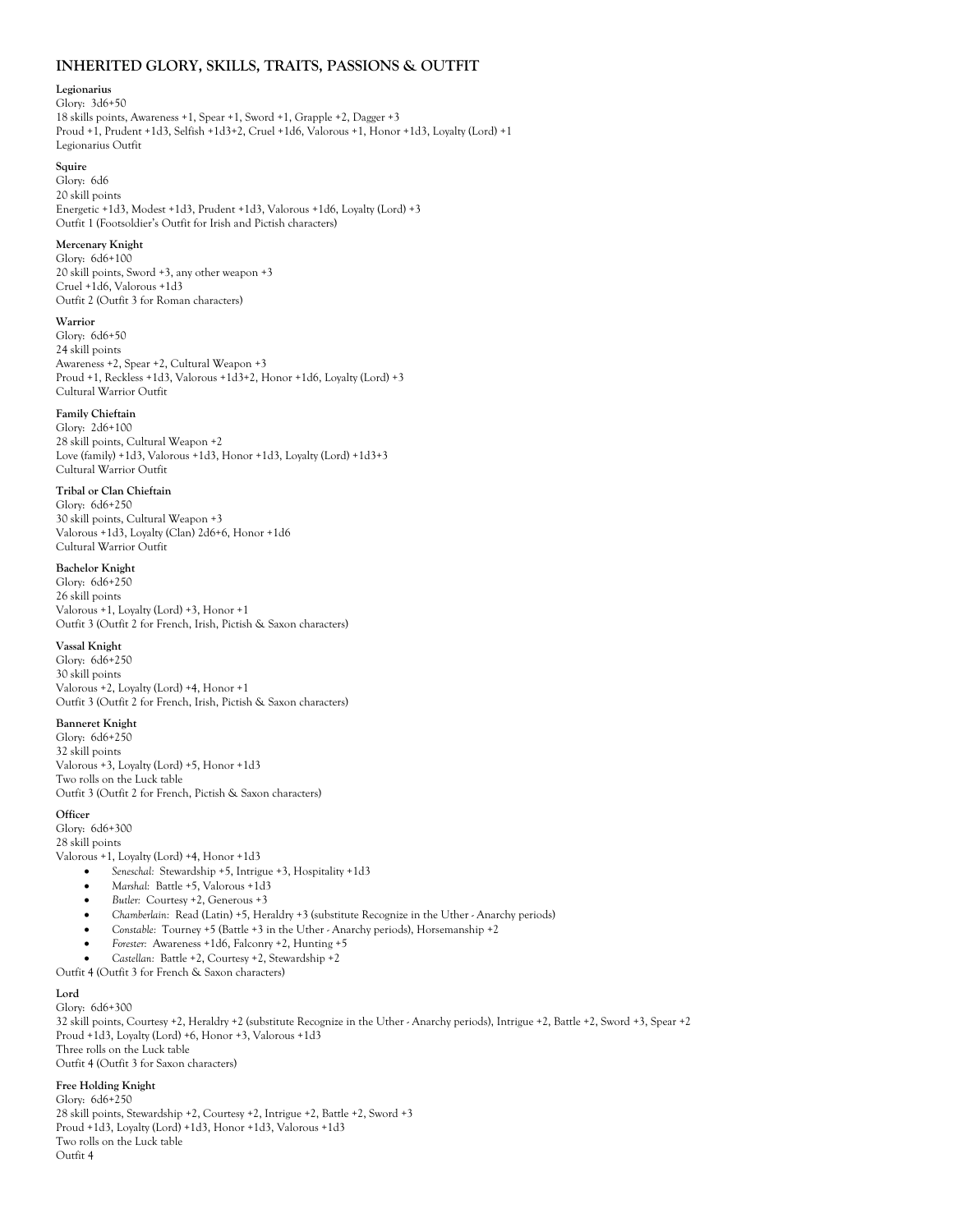# **INHERITED OUTFITS**

| UTHER-BOY KING PERIOD     |                                                                                                                                                                                                                                                                                             |
|---------------------------|---------------------------------------------------------------------------------------------------------------------------------------------------------------------------------------------------------------------------------------------------------------------------------------------|
| Legionarius Outfit:       | Leather and open helm (4 pt), spear, legionary shield (9 pt), sword, dagger, clothing worth 60d.                                                                                                                                                                                            |
| Cymric Warrior's Outfit:  | Leather armor (4 pt), spear, shield, sword, clothing worth 90d.                                                                                                                                                                                                                             |
| Pictish Warrior's Outfit: | No armor, 2 great spears, 5 javelins, great axe, dagger, clothing worth 10d.                                                                                                                                                                                                                |
| Irish Warrior's Outfit:   | Leather armor (4 points), 2 spears, shield, sword, dagger, clothing worth 60d.                                                                                                                                                                                                              |
| Saxon Warrior's Outfit:   | Cuirbouilli (6 pt), 2 spears, shield, sword, great axe, 3 javelins, dagger, clothing worth 60d.                                                                                                                                                                                             |
| Outfit One:               | Rouncy, leather armor (4 pt), spear, shield, sword, dagger, clothing worth 90d.                                                                                                                                                                                                             |
| Outfit Two:               | Charger, cuirbouilli (6 pt), spear, shield, sword, dagger, clothing worth 120d.                                                                                                                                                                                                             |
| Oufit Three:              | Charger, rouncy, Norman chainmail (10 pt), 2 spears, shield, sword, dagger, clothing worth 1L.                                                                                                                                                                                              |
| Oufit Four:               | Charger, palfrey, 2 rouncies, Norma chainmail (10 pt), 2 spears, shield, sword, any one other available weapon, dagger, clothing worth 2L, 120d<br>in money.                                                                                                                                |
| <b>Outfit Five:</b>       | 2 chargers, palfrey, 2 rouncies, Norman chainmail (10 pt), 2 spears, shield, sword, any one other available weapon, dagger, clothing worth 4L, 1L<br>in money.                                                                                                                              |
| Oufit Six:                | 2 chargers, palfrey, 2 rouncies, Norman chainmail (10 pt), 2 spears, shield, sword, any one other available weapon, dagger, clothing worth 2L,<br>120d in money.                                                                                                                            |
| CONQUEST-TWILIGHT PERIOD  |                                                                                                                                                                                                                                                                                             |
| Foorsoldier's Outfit:     | Leather armor (4 pt), great spear, sword or other cultural weapon, dagger, clothing worth 80d.                                                                                                                                                                                              |
| Cymric Warrior's Outfit:  | Leather armor (4 pt), spear, shield, sword, dagger, clothing worth 120d.                                                                                                                                                                                                                    |
| Pictish Warrior's Outfit: | No armor, 2 great spears, 5 javelins, great axe, dagger, clothing worth 10d.                                                                                                                                                                                                                |
| Irish Warrior's Outfit:   | Leather armor (4 points), 2 spears, shield, sword, dagger, clothing worth 60d.                                                                                                                                                                                                              |
| Saxon Warrior's Outfit:   | Cuirbouilli (6 pt), 2 spears, shield, sword, great axe, 3 javelins, dagger, clothing worth 60d.                                                                                                                                                                                             |
| Outfit One:               | 2 rouncies, cuirbouilli (6 pt), spear, shield, sword, dagger, clothing worth 120d.                                                                                                                                                                                                          |
| Outfit Two:               | Charger, 2 rouncies, Norman chainmail (10 pt), 2 spears, shield, sword, 5 jousting lances, dagger, clothing worth 1L.                                                                                                                                                                       |
| Oufit Three:              | Charger, palfrey, rouncy, reinforced chainmail armor (12 pt), 2 spears, shield, sword, any one other weapon, 5 jousting lances, dagger, clothing<br>worth 2L., 1L in money, 1 squire.                                                                                                       |
| Oufit Four:               | 1 Andalusian charger, palfrey, courser, 2 rouncies, reinforced chainmail armor (12 pt), 2 spears, shield, sword, any one other weapon, 5 jousting<br>lances, dagger, clothing worth 4L., 2L in money, 2 squires.                                                                            |
| <b>Outfit Five:</b>       | 1 destrier, 1 Barb charger, 1 Camargue palfrey, 1 rouncy, 1 sumpter, partial plate armor (14 pt), leather hunting armor (2 pts), 6 spears, 2 shields,<br>2 swords, any two other weapons, 10 jousting lances, dagger, clothing worth 8L., 2L in money, 3 squires.                           |
| Oufit Six:                | 1 Frisian destrier, 1 Andalusian chargers, 1 Camargue palfrey, 2 rouncies, 1 sumpter, partial plate armor (14 pt), engraved hunting leather armor<br>(2 pt), 6 spears, 2 shields, 2 swords, any four other weapons, 10 jousting lances, dagger, clothing worth 10L, 3L in money, 4 squires. |

# **LUCK BENEFITS**

| d20 roll       | <b>CYMRIC</b>                                                                                                                                                            | d <sub>20</sub> roll | <b>OCCITANIAN</b>                                                                                                   | d <sub>20</sub> roll | <b>FRENCH</b>                                                                                                                                |
|----------------|--------------------------------------------------------------------------------------------------------------------------------------------------------------------------|----------------------|---------------------------------------------------------------------------------------------------------------------|----------------------|----------------------------------------------------------------------------------------------------------------------------------------------|
| 01             | Money. 3d20 denarii.                                                                                                                                                     | O <sub>1</sub>       | Money. 3d20 +60 denarii.                                                                                            | O <sub>1</sub>       | Money. 3d20 +60 denarii.                                                                                                                     |
| 02-03          | Money. 3d20+120 denarii.                                                                                                                                                 | 02                   | Money. 1 Librum (240 denarii).                                                                                      | 02-03                | Money. 1 Librum (240 denarii).                                                                                                               |
| 04-06          | Money. 1 Librum (240 denarii).                                                                                                                                           | $03-04$              | Money. 1d3 Librum.                                                                                                  | 04                   | Money. 1d3 Librum.                                                                                                                           |
| O <sub>7</sub> | Money. 1d3 Librum.                                                                                                                                                       | 05                   | Money. 1d6 Librum.                                                                                                  | 05                   | Money. 1d6 Librum.                                                                                                                           |
| 08             | Money. 1d6 Librum.                                                                                                                                                       | 06-07                | Your forebear died heroically: +100 Glory.                                                                          | 06                   | Your forebear died heroically: +100 Glory.                                                                                                   |
| 09             | Family heirloom: Christian* sacred<br>relic, roll a d6 (1=finger, 2=tears, 3-<br>4=hair, 5=bone fragment, 6=blood)                                                       | $08-10$              | Your ancestor was a Visigoth king (1d6+2)<br>generations back): +100 Glory and a<br>jeweled sword worth 1d3 Librum. | $07-10$              | Family heirloom: a brooch. Roll 1d6 for value<br>$(1-3)$ = silver worth 1 L., 4-5 = gold worth 3 L., 6<br>= silver with diamond worth 5 L.). |
| 10             | Family heirloom: Ancient bronze<br>sword (+1 to Sword skill when<br>used). Breaks as a non-sword in<br>combat due to its weak blade.<br>Worth 2L.                        | $11-12$              | A sumpter                                                                                                           | $11-13$              | A magical healing potion that heals 1d6<br>damage once. Priceless.                                                                           |
| 11             | Family heirloom: Blessed spear (+1)<br>modifier to Spear skill when used,<br>until broken). Worth 120 denarii.<br>Note: Replace with a lance after the<br>Anarchy period | 13-15                | A rouncy                                                                                                            | 14-15                | A sumpter                                                                                                                                    |
| 12             | Family heirloom: Decorated saddle.<br>Worth 1 Librum.                                                                                                                    | 16                   | A charger                                                                                                           | 16                   | A rouncy                                                                                                                                     |
| 13             | Family heirloom: Engraved finger<br>ring. Roll 1d6 for value $(1-4)$ = silver<br>ring worth 120 denarii, 5-6 = gold<br>ring worth 2 L.).                                 | 17                   | A Barb courser                                                                                                      | 17                   | A charger                                                                                                                                    |
| 14             | Family heirloom: Armband. Roll<br>1d6 for value $(1-5)$ = silver band<br>worth 1 L., $5-6$ = gold band worth 8<br>$L.$ ).                                                | 18                   | An Andalusian charger                                                                                               | 18                   | An Andalusian charger                                                                                                                        |
| 15             | Family heirloom: Valuable cloak<br>worth 1 Librum. Roll 1d6 for<br>origin (1-2 = Byzantine, $3 = German$ ,<br>4-5=Spanish, 6=Roman).                                     | 19                   | Upgrade your Outfit by 1                                                                                            | 19                   | Upgrade your Outfit by 1                                                                                                                     |
| 16             | A magical healing potion that heals<br>1d6 damage once. Priceless.                                                                                                       | 20                   | Roll twice more, re-rolling further rolls of<br>"20".                                                               | 20                   | Roll twice more, re-rolling further rolls of "20".                                                                                           |
| 17-18          | A charger                                                                                                                                                                |                      |                                                                                                                     |                      |                                                                                                                                              |
| 19             | Upgrade your Outfit by 1                                                                                                                                                 |                      |                                                                                                                     |                      |                                                                                                                                              |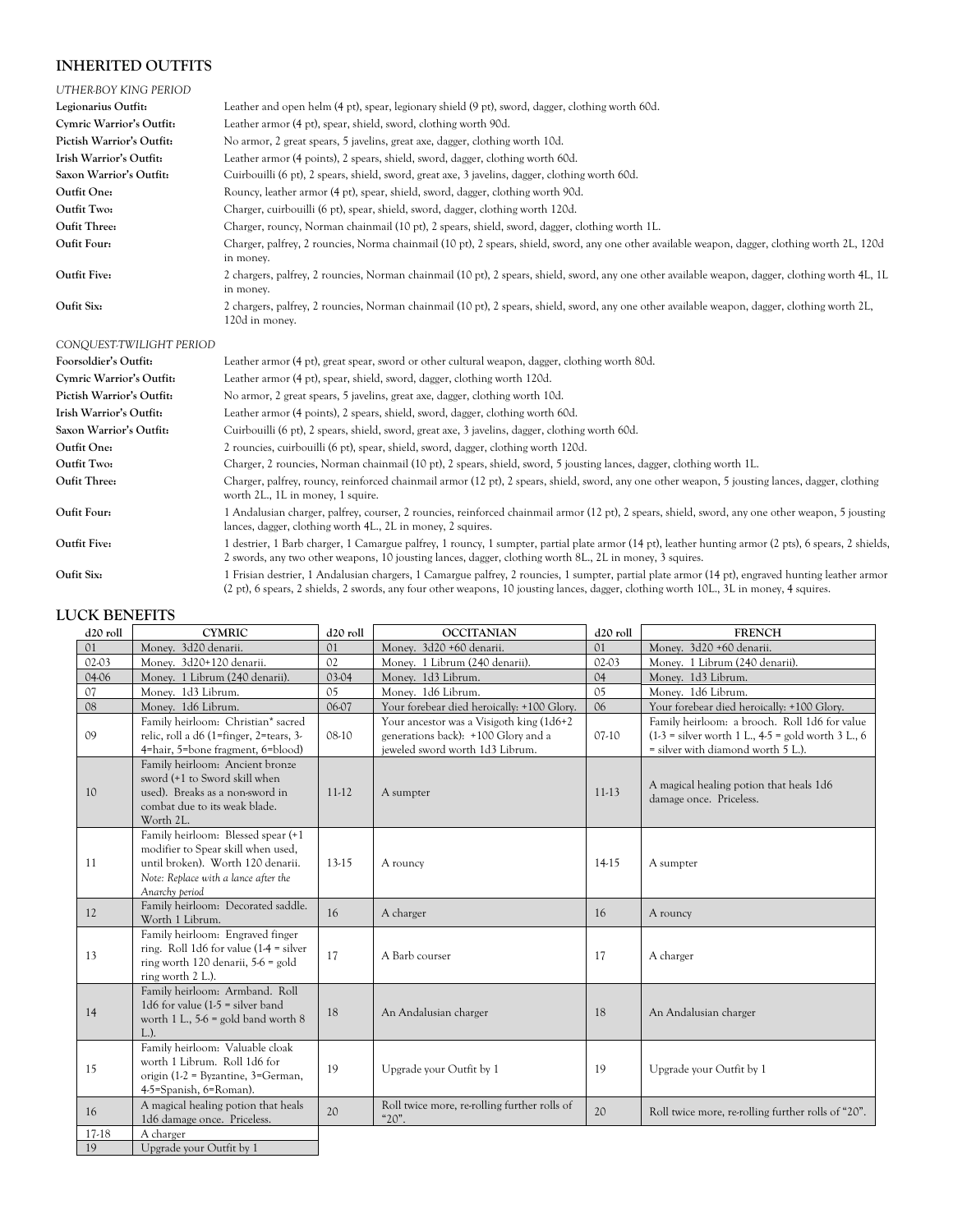| 20 | Roll twice more, re-rolling further<br>rolls of "20". |
|----|-------------------------------------------------------|
|    | * Pagan Cymri gain 1d6 L. in place of this relic.     |

| d <sub>20</sub> roll | <b>IRISH &amp; MANX</b>                                                         | d <sub>20</sub> roll | <b>PICT</b>                                                                                                                                 | d <sub>20</sub> roll | <b>ROMANS</b>                                                                    |
|----------------------|---------------------------------------------------------------------------------|----------------------|---------------------------------------------------------------------------------------------------------------------------------------------|----------------------|----------------------------------------------------------------------------------|
| 01                   | Money. 3d20 +60 denarii.                                                        | 01-03                | Money. 3d20 denarii.                                                                                                                        | 01                   | Money. 3d20 +60 denarii.                                                         |
| 02                   | Money. 1 Librum (240 denarii).                                                  | 04                   | Your forebear died heroically: +100 Glory.                                                                                                  | 02-03                | Money. 1 Librum (240 denarii).                                                   |
| 03-04                | Your forebear died heroically: +100<br>Glory.                                   | 0 <sub>5</sub>       | A rouncy                                                                                                                                    | 04                   | Money. 1d3 Librum.                                                               |
| 0 <sub>5</sub>       | A Connacht rouncy.                                                              | $06-10$              | You bear a magical tattoo that provides 2<br>points of armor                                                                                | 05-06                | Money. 1d6 Librum.                                                               |
| $06-10$              | A charger                                                                       | 11                   | You have a magical charger, +1 movement<br>rate and +1d3 armor                                                                              | $07-10$              | Your ancestors came to Britain from<br>Rome(1d6+2 generations back): +100 Glory. |
| 11                   | An Irish courser                                                                | 12                   | 1d3 magical healing potions that heal 1d6<br>damage. Priceless.                                                                             | $11-12$              | A charger                                                                        |
| $12-16$              | Your are a descendant of a king<br>$(1d6+2)$ generations back): $+150$<br>Glory | 13                   | The faeries have gifted you with a magical<br>great spear of impressive power, +2 to<br>Spear skill until broken. +100 Glory.<br>Priceless. | 13                   | An Andalusian charger                                                            |
| 17                   | 1d3 magical healing potions that<br>heal 1d6 damage. Priceless.                 | 14-15                | 1d6 magical healing potions that heal 1d6<br>damage. Priceless.                                                                             | 14                   | A Barb courser                                                                   |
| 18                   | A love potion. Priceless.                                                       | 16                   | 1d3 love potions. Priceless.                                                                                                                | $15-16$              | A magical healing potion that heals 1d6<br>damage once. Priceless.               |
| 19                   | Upgrade your Outfit by 1                                                        | 17-19                | 1d3 strong healing potions (each heals 6<br>damage). Priceless.                                                                             | 17-18                | A strong healing potion that heals 6 points of<br>damage once. Priceless.        |
| 20                   | Roll twice more, re-rolling further<br>rolls of " $20$ ".                       | 20                   | Roll twice more, re-rolling further rolls of<br>$"20"$ .                                                                                    | 19                   | Upgrade your Outfit by 1                                                         |
|                      |                                                                                 |                      |                                                                                                                                             | 20                   | Roll twice more, re-rolling further rolls of "20".                               |

| d <sub>20</sub> roll | <b>SAXON</b>                       | d <sub>20</sub> roll | <b>SAXON</b>                                                                                 |
|----------------------|------------------------------------|----------------------|----------------------------------------------------------------------------------------------|
| 01-03                | Money. 3d20 denarii.               | 14                   | You have a part-share in a ship. Check with the gamemaster for details.                      |
| 04                   | Money. 1d3 Librum.                 | 15                   | You have a blessed axe. +1 to Great Axe skill when used. Breaks normally,<br>Worth 2 Librum. |
| 05-07                | Wotan is your ancestor: +200 Glory | 16-18                | A magical healing potion that heals 1d6 damage once. Priceless.                              |
| 08-10                | A sumpter                          | 19                   | Upgrade your Outfit by 1                                                                     |
|                      | A rouncy                           | 20                   | Roll twice more, re-rolling further rolls of "20".                                           |
| 12-13                | A charger                          |                      |                                                                                              |

# **LIEGE LORD**

|                                                                                    | <b>LIEGE LORD</b>                                            |                          |                          |                          |                          |                          |                          |                          |                          |                          |                          |                          |
|------------------------------------------------------------------------------------|--------------------------------------------------------------|--------------------------|--------------------------|--------------------------|--------------------------|--------------------------|--------------------------|--------------------------|--------------------------|--------------------------|--------------------------|--------------------------|
|                                                                                    | (Left Column: Uther – Boy King, Right Column: Later Periods) |                          |                          |                          |                          |                          |                          |                          |                          |                          |                          |                          |
|                                                                                    |                                                              |                          | Cumbria                  |                          | Cumbria                  |                          | Logres                   |                          | Logres                   |                          | The North                |                          |
| Class (d20)                                                                        | Cambria*                                                     |                          | (Christian)              |                          | (Pagan)                  |                          |                          | (Christian)              | (Pagan)                  |                          | (Non-Picts)              |                          |
| Foreign lord (see the Foreign Lord table below)                                    | $\overline{\phantom{a}}$                                     | $\overline{\phantom{a}}$ |                          | $\overline{\phantom{a}}$ | $\overline{\phantom{a}}$ | $\overline{\phantom{a}}$ | $\Omega$ 1               | 01-02                    | $01-05$                  | $01-05$                  |                          |                          |
| A banneret of the King of Logres                                                   | $\overline{\phantom{a}}$                                     | $\overline{\phantom{a}}$ | $\epsilon$               | $\overline{\phantom{a}}$ | $\epsilon$               | $\overline{\phantom{a}}$ | 02-03                    |                          | 06                       |                          | $\epsilon$               | $\overline{\phantom{a}}$ |
| A banneret of the High King                                                        | $\overline{a}$                                               | 01-02                    |                          | 01                       | ä,                       | 01                       |                          | O <sub>3</sub>           |                          | 06                       | $\overline{\phantom{a}}$ | $\overline{\phantom{a}}$ |
| A banneret of King of Malahaut                                                     | $\epsilon$                                                   | $\lambda$                | 01-08                    | 02-08                    | $01-10$                  | $02 - 11$                | $\overline{a}$           | $\lambda$                | ä,                       |                          | $\epsilon$               | $\overline{\phantom{a}}$ |
| A banneret of a local lord                                                         | 01-04                                                        | 03-04                    | ÷.                       | $\overline{\phantom{a}}$ | J                        |                          | $04-10$                  | $04-10$                  | $07-13$                  | $07-13$                  | $\epsilon$               | $\overline{\phantom{a}}$ |
| The lord of your homeland                                                          | $05-18$                                                      | $05-18$                  | 09-18                    | $09-18$                  | 11-20                    | 12-20                    | 12-18                    | $11-17$                  | 14-20                    | 14-20                    | $\epsilon$               | $01-13$                  |
| Clan chieftain                                                                     | $\overline{\phantom{a}}$                                     | $\overline{\phantom{a}}$ | $\epsilon$               | $\overline{\phantom{a}}$ | $\overline{\phantom{a}}$ | ٠                        | $\overline{\phantom{a}}$ | $\overline{\phantom{a}}$ | ٠                        | $\overline{\phantom{a}}$ | ٠                        | ٠                        |
| King of Cornwall                                                                   | $\overline{\phantom{a}}$                                     | $\overline{\phantom{a}}$ | ٠                        | ٠                        | $\epsilon$               | ٠                        | ٠                        | $\overline{\phantom{a}}$ | ä,                       |                          | ٠                        | ٠                        |
| King of the French                                                                 | J.                                                           | $\overline{\phantom{a}}$ | $\epsilon$               | $\overline{\phantom{a}}$ | $\overline{\phantom{a}}$ | $\overline{\phantom{a}}$ |                          | ä,                       | J.                       | $\overline{\phantom{a}}$ | $\epsilon$               | $\overline{\phantom{a}}$ |
| King of Logres                                                                     | $\epsilon$                                                   | $\overline{a}$           | $\overline{a}$           | $\overline{\phantom{a}}$ | $\overline{\phantom{a}}$ | $\overline{\phantom{a}}$ | 11                       | $\overline{a}$           | $\overline{\phantom{a}}$ | $\overline{\phantom{a}}$ | $\epsilon$               | ٠                        |
| A neighboring king (from within your region)                                       | 19-20                                                        | 19-20                    | $\lambda$                | $\overline{\phantom{a}}$ | $\overline{\phantom{a}}$ | ,                        | ٠                        | $\overline{\phantom{a}}$ | ٠                        |                          | $\lambda$                | 14-17                    |
| The High King                                                                      | $\overline{\phantom{a}}$                                     | $\frac{1}{2}$            |                          |                          | $\overline{\phantom{a}}$ |                          |                          | 18                       |                          |                          |                          | 18-20                    |
| The Church                                                                         |                                                              |                          | 19-20                    | 19-20                    | $\overline{\phantom{a}}$ |                          | 19-20                    | 19-20                    |                          |                          |                          | $\overline{\phantom{a}}$ |
| *Cymri from Sugales always consider the lord of their homeland as their liegelord. |                                                              |                          |                          |                          |                          |                          |                          |                          |                          |                          |                          |                          |
|                                                                                    |                                                              |                          |                          |                          |                          |                          |                          |                          |                          |                          |                          |                          |
| Class (d20)                                                                        |                                                              | The North<br>(Picts)     | Cornwall                 |                          | Brittany                 |                          |                          | France                   |                          | Gaul                     |                          | Ireland <sup>†</sup>     |
| Foreign lord (see the Foreign Lord table below)                                    | $\overline{a}$                                               | $\overline{a}$           | $\overline{\phantom{a}}$ | $\overline{\phantom{a}}$ | $\lambda$                | $\lambda$                | $\overline{a}$           | O <sub>1</sub>           | $\Omega$ 1               | O <sub>1</sub>           | ä,                       | $\overline{\phantom{a}}$ |
| A banneret of the King of Logres                                                   |                                                              |                          | ä,                       |                          | $\overline{\phantom{a}}$ | J.                       | ,                        |                          |                          |                          |                          | J.                       |
| A banneret of the High King                                                        | $\overline{\phantom{a}}$                                     | ,                        |                          | $\overline{\phantom{a}}$ | $\overline{\phantom{a}}$ | ٠                        | $\overline{\phantom{a}}$ |                          | ٠                        |                          |                          |                          |
| A banneret of King of Malahaut                                                     | $\overline{\phantom{a}}$                                     | $\overline{\phantom{a}}$ | ٠                        | $\overline{\phantom{a}}$ | $\overline{\phantom{a}}$ | $\overline{\phantom{a}}$ | ٠                        | $\overline{\phantom{a}}$ | $\epsilon$               | $\overline{\phantom{a}}$ | $\epsilon$               | $\overline{\phantom{a}}$ |
| A banneret of a local lord                                                         | $\overline{\phantom{a}}$                                     | $\lambda$                | 01-03                    | $01-03$                  | 01-03                    | $01-03$                  | ä,                       | 02-05                    | $02-11$                  | $02-10$                  | $\epsilon$               | $\lambda$                |
| The lord of your homeland                                                          | J.                                                           | $01-15$                  | $04-18$                  | $04-18$                  | $04-13$                  | $04-13$                  | ä,                       | 06-18                    | 12-20                    | 11-19                    | $\overline{\phantom{a}}$ | $01-14$                  |
| Clan chieftain                                                                     | $\tilde{\phantom{a}}$                                        | 16-20                    |                          | $\overline{\phantom{a}}$ | $\epsilon$               | $\overline{\phantom{a}}$ | ٠                        | $\overline{\phantom{a}}$ | $\overline{\phantom{a}}$ | $\overline{\phantom{a}}$ | $\overline{\phantom{a}}$ | 15-19                    |
| King of Cornwall                                                                   | $\overline{\phantom{a}}$                                     | $\lambda$                | 19-20                    | 19-20                    | $\lambda$                | $\lambda$                | $\overline{a}$           |                          | $\overline{a}$           |                          |                          | J.                       |
| King of the French                                                                 |                                                              | ,                        |                          |                          | $\overline{\phantom{a}}$ |                          | J,                       | 19-20                    |                          | 20                       |                          | ,                        |
| King of Logres                                                                     | $\epsilon$                                                   | $\overline{\phantom{a}}$ | $\sigma$                 | $\overline{\phantom{a}}$ | $\overline{\phantom{a}}$ |                          | $\epsilon$               | $\overline{\phantom{a}}$ | $\epsilon$               | $\overline{\phantom{a}}$ | $\overline{\phantom{a}}$ | $\overline{\phantom{a}}$ |
| A neighboring king (from within your region)                                       | J.                                                           | $\lambda$                | ä,                       | $\overline{\phantom{a}}$ | $\epsilon$               | $\lambda$                | $\overline{\phantom{a}}$ | $\overline{a}$           | ä,                       |                          | $\lambda$                |                          |
| The High King                                                                      |                                                              | $\overline{a}$           | $\overline{a}$           | $\overline{\phantom{a}}$ | $\overline{\phantom{a}}$ | ٠                        | ä,                       | ٠                        | ٠                        |                          | ٠                        |                          |
| The Church                                                                         |                                                              |                          |                          |                          | 14-20                    | 14-20                    | J.                       |                          | $\overline{a}$           | $\overline{\phantom{a}}$ | $\lambda$                | 20                       |